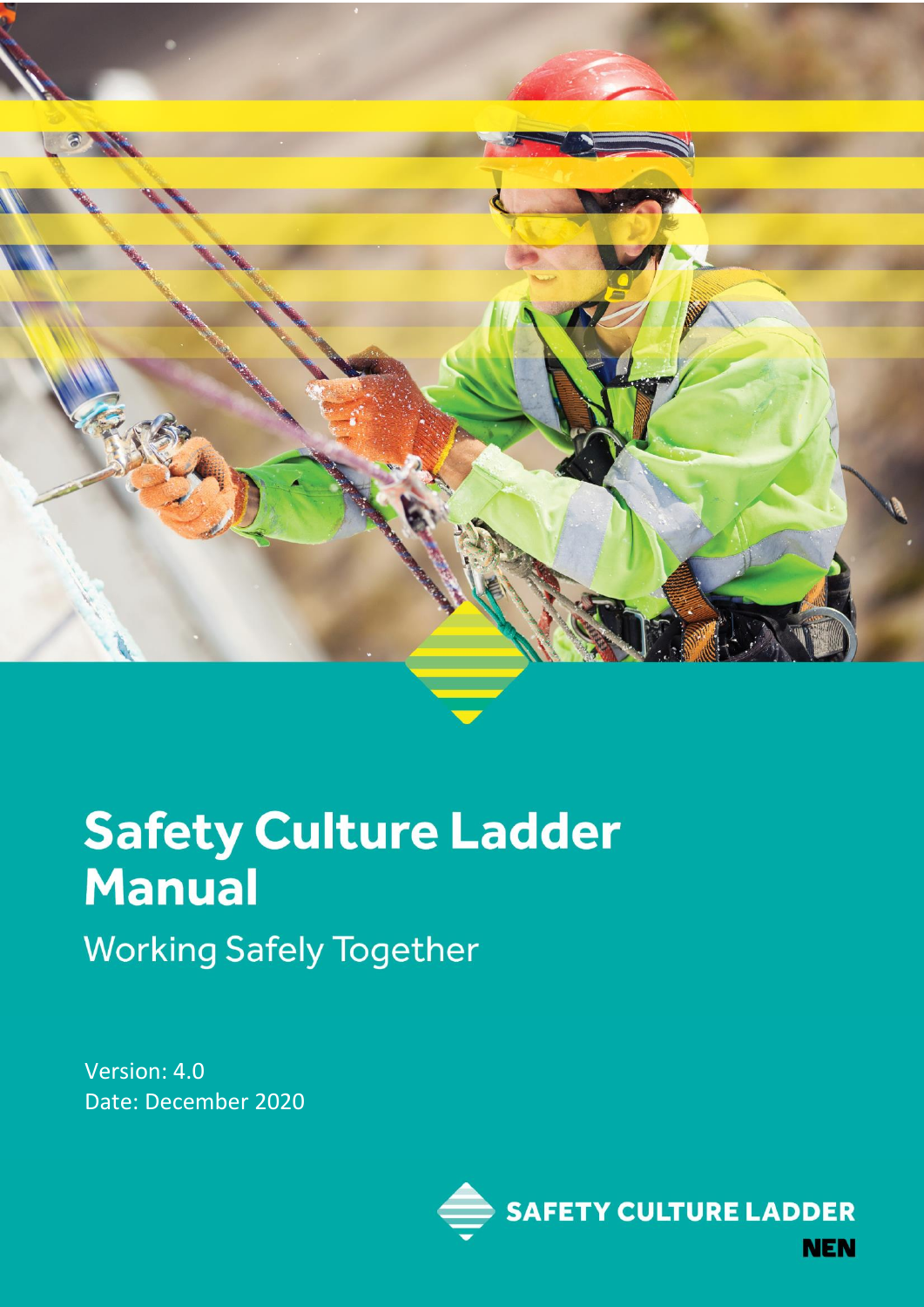

# **Safety Culture Ladder Manual**

### **Working Safely Together**

Version: 4.0<br>Date: Dec December 2020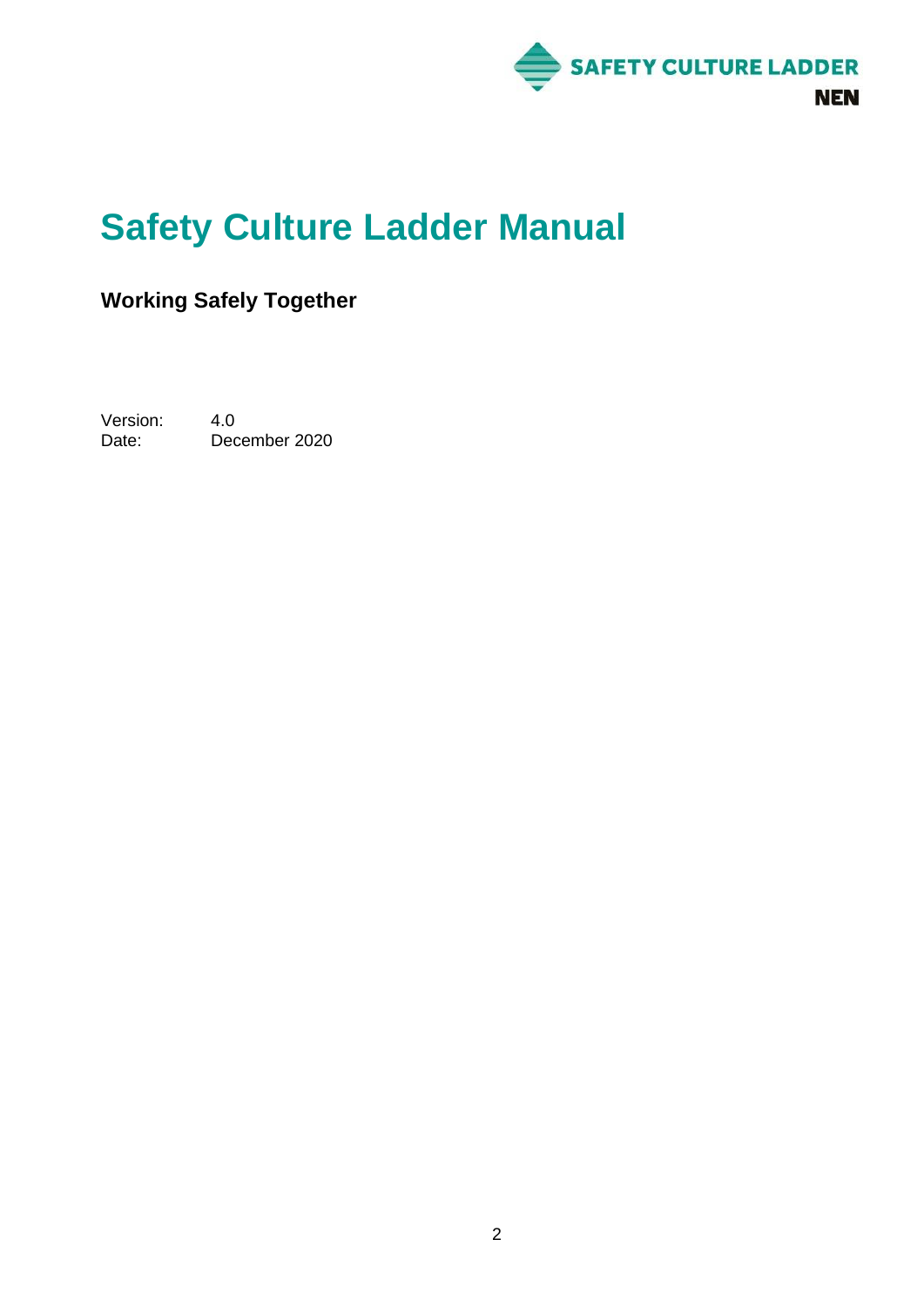

### Introduction

The Safety Culture Ladder Manual is the framework document for Safety Culture Ladder certification. It includes all the required formal information on the certification processes. The framework provides clarification and objectives, methods, requirements and definitions.

From Step 2, a definition is provided of what a company must comply with (the requirement), what the accompanying criteria are (the standard), how these criteria are valued (the scores) and what the independent auditors should pay attention to (the auditor guideline). Step 2 is also the minimum step for a ladder audit. If following an audit, a company does not achieve Step 2, it will 'automatically' receive Step 1.

A Safety Culture Ladder audit is always performed by 2 auditors in order to ensure a well-balanced and objective opinion. These 2 auditors need not necessarily be from the same certification authority.

The Safety Culture Ladder is owned and managed by NEN. The Manual and the Certification Scheme are published on the website [www.safetycultureladder.com](http://www.safetycultureladder.com/) and can be downloaded free of charge.

Safety Culture Ladder Manual version 4.0 replaces all previous versions per date of publication. Extra decisions which are published on the website (www.safetycultureladder.com), after publication of version 4.0, are also part of the manual.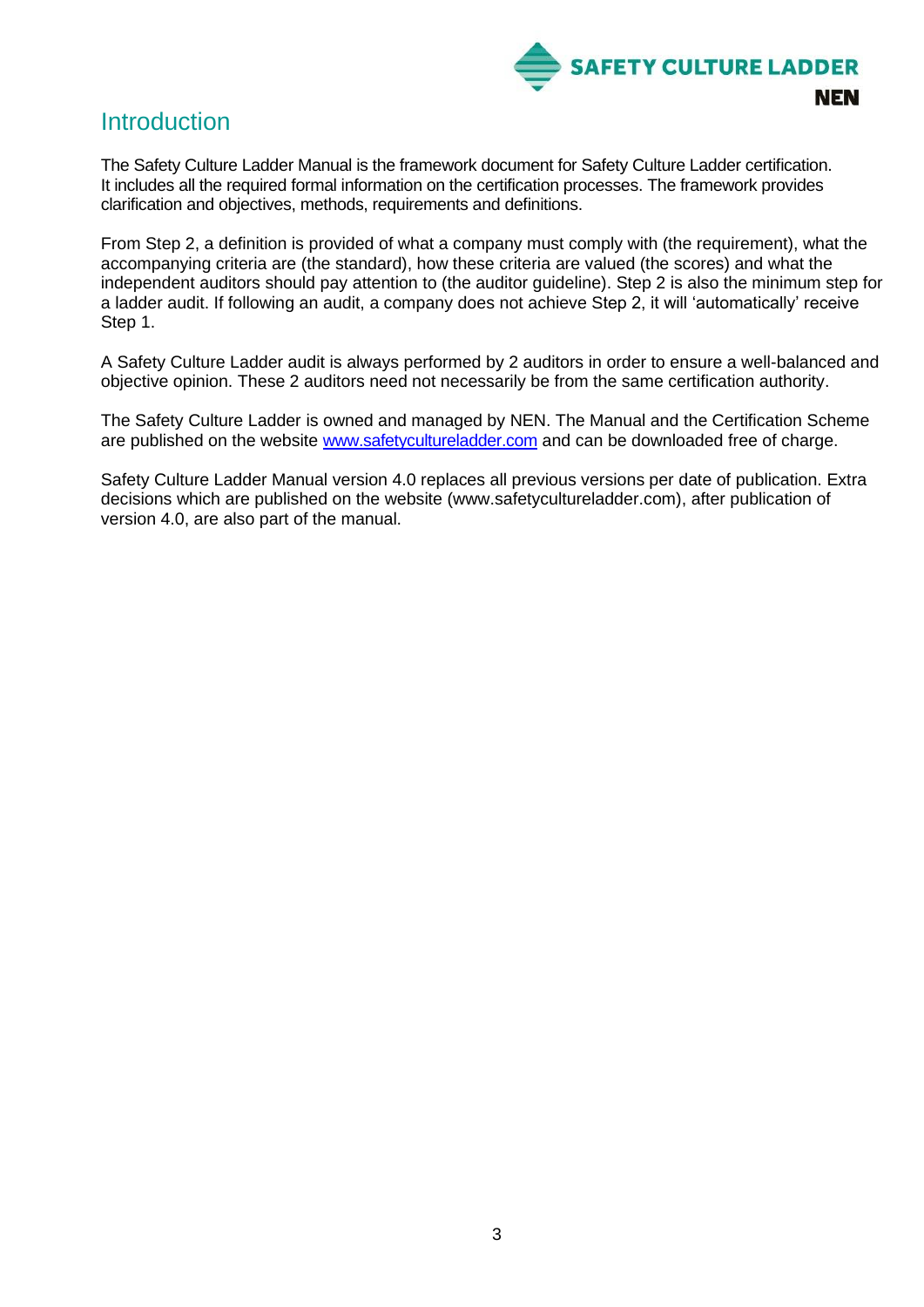

### Preface

Almost daily the media reports incidents in which workers are injured in the course of their duties. Sometimes it is about minor incidents, sometimes it is about accidents with serious injuries or even fatalities. The responsibility lies with all parties involved, both employers and employees. There are systems, structures, rules and regulations in place to avoid accidents, but that alone is not sufficient to prevent unsafe situations. The evaluations show again and again that the problem is not caused by systems and regulations, but by behaviour and (wrong or faulty) communication.

A key factor is awareness at all levels of the organisation's own contribution to safety. This has everything to do with attitude, behaviour and culture. Has a setting been created in which people dare to express themselves if there is an unsafe situation? Is safety often talked about and are employees being heard on safety issues? Does one also address employees of other organisations in regard to their behaviour?

The Safety Culture Ladder is purposely developed to address attitudes, behaviour and leadership. It focusses less on rules and structures. In the past years NEN has made big steps in bringing the Safety Culture Ladder to the attention of organisations. The acceptance increases as does the number of organisations that actually apply the ladder. A good development, but we are not yet satisfied.

In regard to content we also permanently seek improvement and listen carefully to input from "the field", such as from certifying bodies, clients and contractors. This resulted in several changes to the ladder, to improve it and make it less ambiguous. With this, we hope to bring the ladder another step closer to our ultimate goal: a widely supported system which is broadly applied in every sector. It offers enough starting points for organisations to work on safety within their own organisation and in the supply chain through procurement or purchasing processes, or even better, purely out of ambition and conviction.

Working safely and healthy is a responsibility we share together!

Johan van den Elzen Chairman Board of Stakeholders Safety Culture Ladder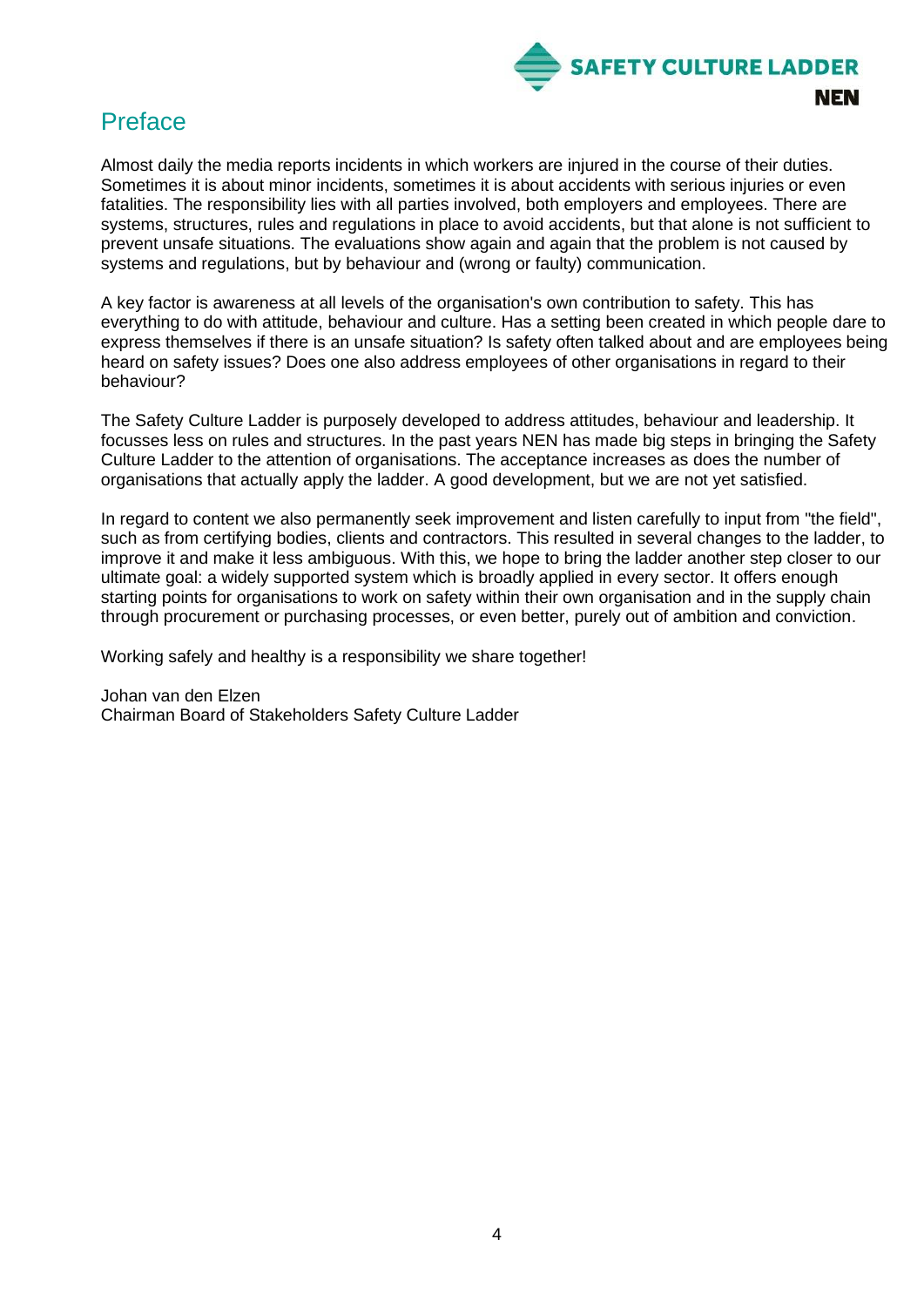

## **Contents**

| 1                                                                                | <b>Introduction</b>                                                                                                                                                                                                                                                                                                                                                                 | 6                                                                    |
|----------------------------------------------------------------------------------|-------------------------------------------------------------------------------------------------------------------------------------------------------------------------------------------------------------------------------------------------------------------------------------------------------------------------------------------------------------------------------------|----------------------------------------------------------------------|
| $\overline{2}$                                                                   | <b>Relationship with safety management systems</b>                                                                                                                                                                                                                                                                                                                                  | 7                                                                    |
| 3                                                                                | <b>Terms and abbreviations</b>                                                                                                                                                                                                                                                                                                                                                      | 8                                                                    |
| 4<br>4.1<br>4.2<br>4.3<br>4.4<br>4.5<br>4.6<br>4.7<br>4.8<br>4.9<br>4.10         | <b>The Safety Culture Ladder</b><br>What is the ladder<br>How does the ladder work<br>For whom is the ladder intended<br>How are company differences handled<br>How does assessment take place<br>Who determines the height of the step<br>How does the certification proceed<br>Validity of Safety Culture Ladder<br>Description of ladder steps<br>Description of company aspects | 11<br>11<br>11<br>12<br>12<br>12<br>12<br>13<br>13<br>13<br>14       |
| 5<br>5.1<br>5.2<br>5.3<br>5.4                                                    | <b>Safety Culture Ladder products</b><br><b>SCL Original</b><br><b>SCL</b><br><b>SCL Light</b><br>Approved Self-Assessment                                                                                                                                                                                                                                                          | 16<br>17<br>17<br>17<br>19                                           |
| 6<br>6.1<br>6.2<br>6.3<br>6.4<br>6.5<br>6.6<br>6.7<br>6.8<br>6.9<br>6.10<br>6.11 | <b>Certification audit</b><br><b>Authorised Ladder Certification Authorities</b><br>Auditor and assessor<br>CB ladder audit requirements<br>Certification man-day table<br>Unannounced work visits<br><b>Scores</b><br>Attendance<br>Audit report<br>Issuance of certificate and statement<br>Validity of certificate and statement<br>Audit process                                | 22<br>22<br>22<br>23<br>24<br>26<br>27<br>27<br>28<br>28<br>29<br>29 |
| 7<br>7.1<br>7.2<br>7.3<br>7.4<br>7.5                                             | <b>Organisation</b><br>Who manages the ladder<br>Financing<br>Document/version management<br>Information and advice<br>Complaints                                                                                                                                                                                                                                                   | 30<br>30<br>30<br>31<br>31<br>31                                     |
|                                                                                  | <b>Annex A Additional requirements offshore assessment</b>                                                                                                                                                                                                                                                                                                                          | 32                                                                   |
|                                                                                  | <b>Annex B Qualification requirements</b>                                                                                                                                                                                                                                                                                                                                           | 35                                                                   |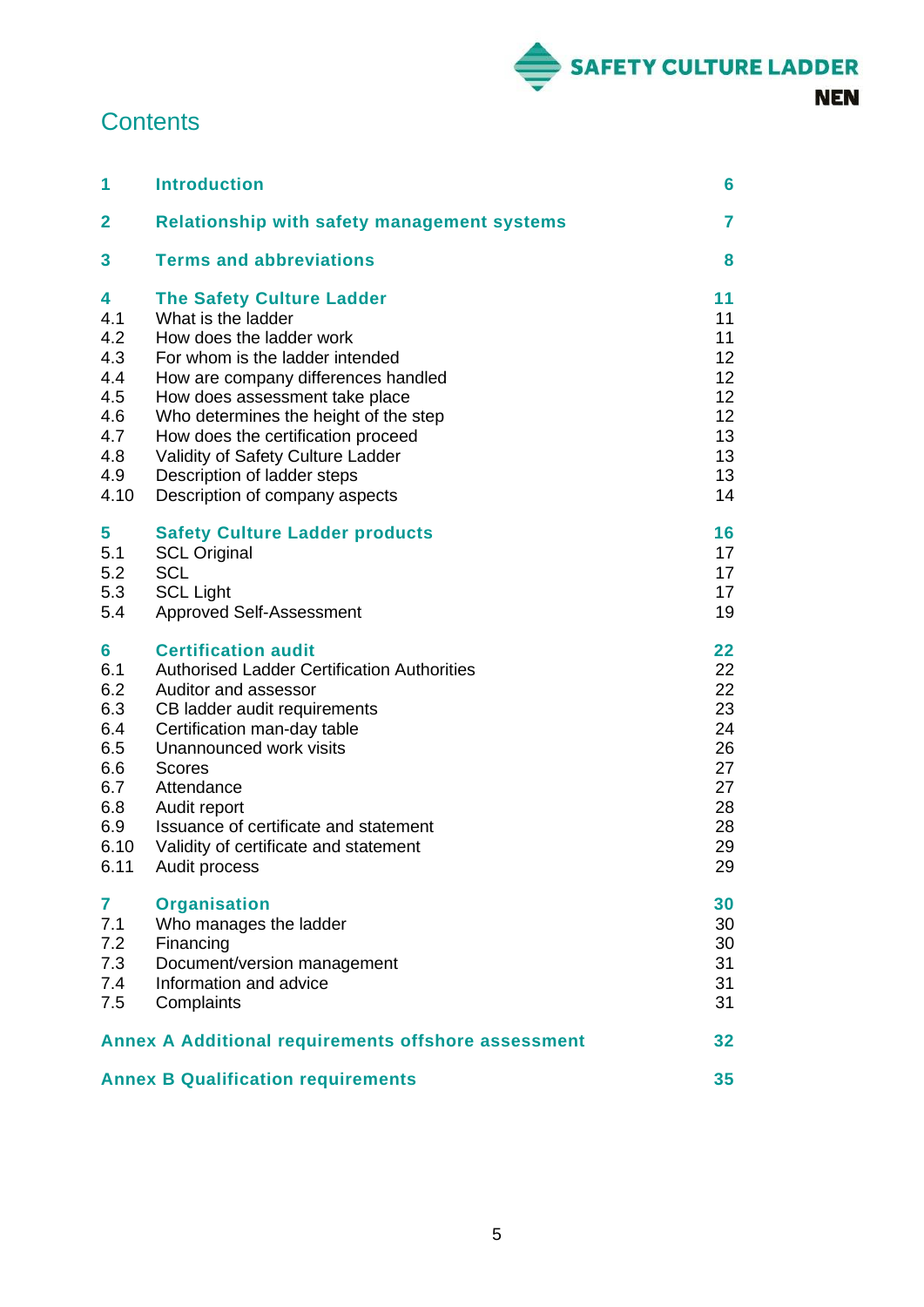

### <span id="page-5-0"></span>1 Introduction

Exceptional requirements made of building work in the 21st century. Work is carried out at a fast pace, often under very complex circumstances. Also, the labour market is subject to change. The traditional structure consisting of a long-term relationship with a single employer is being phased out. Also, building companies are becoming increasingly dependent on foreign employees to provide the necessary expertise. All these changes impact on current working processes. Rising work pressure may, however, never be at the expense of safety.

Together with rail contractors, engineering firms, consultancies and the scientific community, ProRail has developed a Safety Culture Ladder to stimulate safety awareness and safe working practices. Efforts made in this area will be objectively measured and positively valued. Ultimately, the objective is to reduce the number of unsafe situations and incidents (absenteeism, damage).

Use of the Safety Culture Ladder has a broader function, however. It offers a framework for safe working to all parties active in the various sectors, whereby no distinction is made between clients, contractors or suppliers. Safety is something we achieve together, throughout the chain.

The Safety Culture Ladder has been developed in such a manner that the core concept can be generically applied in every sector and all types of organisations (paragraph 4.4).

The Safety Culture Ladder started on 1 July 2012, at several, by ProRail acknowledged, contractors. In 2016, ProRail has transferred the ownership and management of the Safety Culture Ladder to NEN (Netherlands Standardisation Institute). With this transfer to NEN, the ladder has become available to organisations in all sectors. In 2019 the name 'Veiligheidsladder' was changed to 'Safety Culture Ladder'.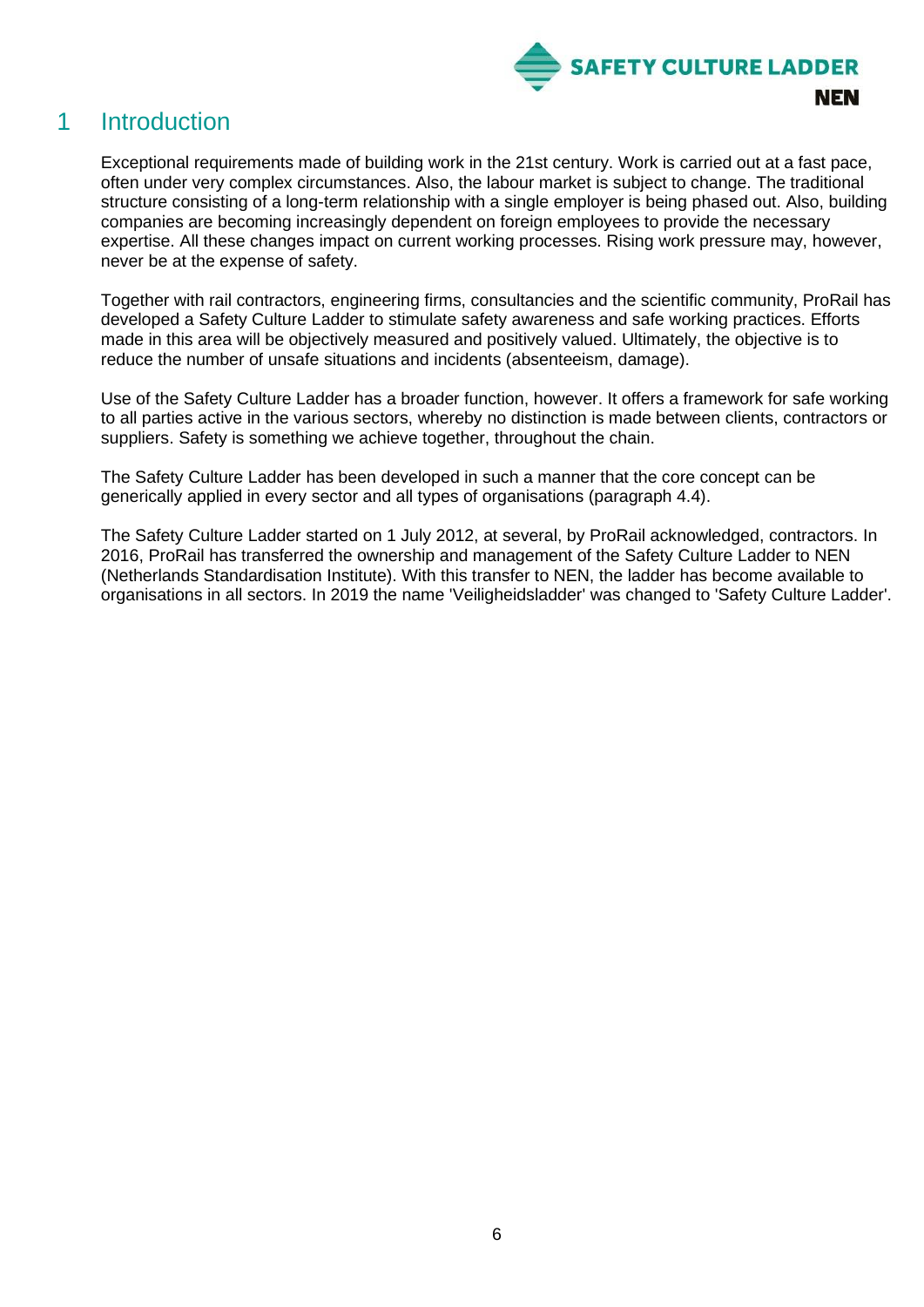

### <span id="page-6-0"></span>2 Relationship with safety management systems

#### OHSAS 18001/ISO 45001

OHSAS stands for Occupational Health and Safety Assessment Series and is a standard for an Occupational Health & Safety management system. A company can use this system to ensure and prove that the working conditions are properly regulated. It is based on the inventoried and evaluated risks and the applicable rules and agreements. The continuous improvement of working conditions also forms part of the requirements, including the ability of the organisation to learn from experiences (incidents and established deviations). It serves as a standard for all organisations seeking to ensure that they comply with laws and regulations, and striving to systematically improve their working conditions based on proactive risk analyses. At the international level OHSAS 18001 has been converted into a widely accepted ISO standard (ISO 45001). This standard was published at the end of 2018. With the publication of ISO 45001:2018, the OHSAS 18001 standard will be withdrawn by BSI.

#### **VCA**

The VCA is a health, safety and environment checklist, with which contractors can be tested in terms of their policy and performance. The VCA is thus focused on the health and safety of employees and intended not only to show compliance with the Occupational Health and Safety Act (*Arbowet*), but is primarily a programme aimed at reducing the number of accidents and improving safety. Contractors have comparable standards with the VCU (Health and Safety Checklist Temp Organisations) and the VCO (Health, Safety and Environment Checklist for Contractors). The essence of the VCU is to control the health and safety of temp workers in cooperation with the host organisation(s). The VCO is intended for contractors that wish to create the necessary conditions so that parties who perform high-risk activities on their behalf or on their site can realise optimal HSE (Health, Safety & Environment) performance. The VCO sets requirements and defines the leadership that the client must provide under these circumstances. Point of departure is that the instructing party has an HSE management system that at least meets the VCA requirements.

The aforementioned standards apply to all types of organisations, whether profit, non-profit, or in the service or industrial sector. Both large and smaller companies. All the standards are aimed at controlling and continuous improvement of Occupational Health, Safety and Environmental (OHS&E) management systems.

It has in recent years become ever clearer that besides the availability of appropriate resources and systems, it is the human factor that plays a prominent role, especially when it comes to working safely in practice. Attention has therefore shifted to the 'soft' side of the OHS&E management system, such as implicit safe and healthy working practices.

The Safety Culture Ladder is not a (new) standard for assessing an H&S management system, but instead a standard for objectively measuring the health & safety attitude and behaviour in a company. The purpose of the Safety Culture Ladder is to contribute to H&S awareness in companies and thereby stimulate safe and healthy working practices and realise improvements in this area. As a result, the Safety Culture Ladder operates supplementary to 'system standards' such as ISO, OHSAS and VCA/VCU/VCO, as well as current rules, regulations and sector guidelines.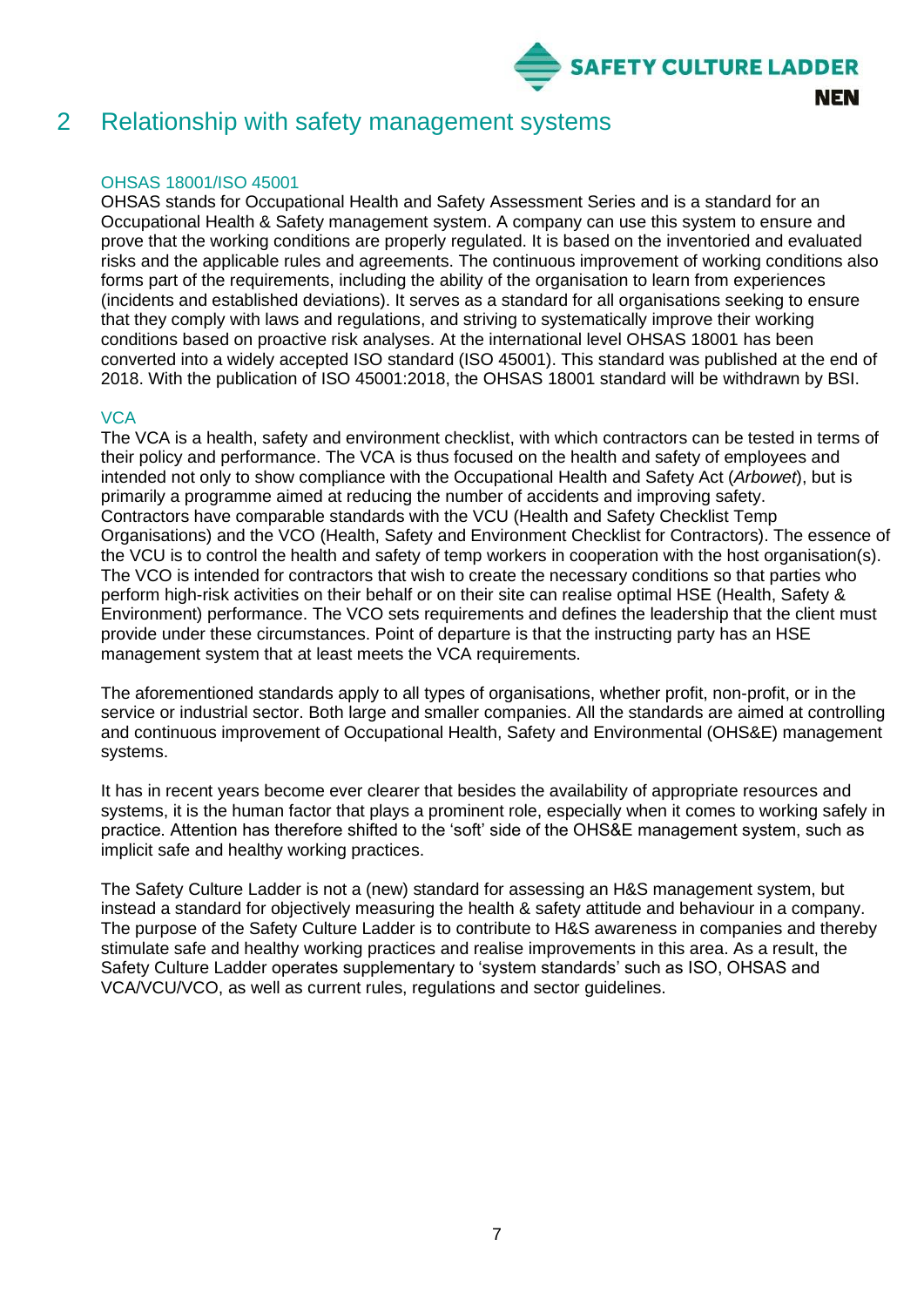

### <span id="page-7-0"></span>3 Terms and abbreviations

#### Ladder Certification Authority

A Ladder Certification Authority or CB is a Certification Authority that has been recognised by NEN to perform, as an independent third party, a ladder audit and consequently issue a Safety Culture Ladder certificate or statement. In order to perform a ladder audit, an CB and its auditors must comply with a number of conditions (see Chapter 6.1).

#### **Company**

The company under certification. The highest legal entity under certification is regarded as the establishment; the accompanying or underlying legal entities are regarded as branches. **Note**: Some companies have a high-level legal structure but are organised operationally with, for example, business units and/or functional units. In those cases, the choice can be made to certify the operational unit (business unit/functional unit), including the controlling and supporting departments of the business unit/functional unit.

#### Board/Director

Highest level of management within the company.

#### Management/Manager

All managers in the operational line (study, preparation and performance). From Board (members) to first-line manager(s).

First-line management/First-line manager

Direct superiors of employees.

#### **Employees**

All persons with a position in the company. Both persons in salaried employment of the company as well as hired self-employed persons, temp workers and other loan personnel of the company.

#### Project

A number of interrelated activities (commissioned by the client) that are carried out by an entity (e.g. company, combination or joint venture) on-site or in its own working environment. Examples of these activities are performing a specific job or task, creating a design, supervising a work order, etc.

#### **Client**

The party for whom work is carried out, i.e. the party granting the instruction to the company.

#### **Contractor**

The party performing work on the instructions of the company (subcontractor, supplier, service provider).

#### Subsidiary contractor

The party who on the instructions of the client performs activities in the proximity of the work by the company, which activities impact on the work by the company.

#### **Stakeholders**

Parties with an interest such as employees, parent company, clients, commissioning authorities, contractors, subsidiary contractors, surrounding residents, political/administrative community.

#### Emergency services

Emergency services such as the fire brigade, police, ambulance, ANWB emergency doctor (helicopter), Environmental Service (Environmental disaster response firm/organisation), Labour Inspectorate, Emergency Response Team (ERT), etc.

#### **Sector**

The entire complex comprising the company, commissioning authorities, clients, secondary contractors, workforce hiring companies and sector organisations.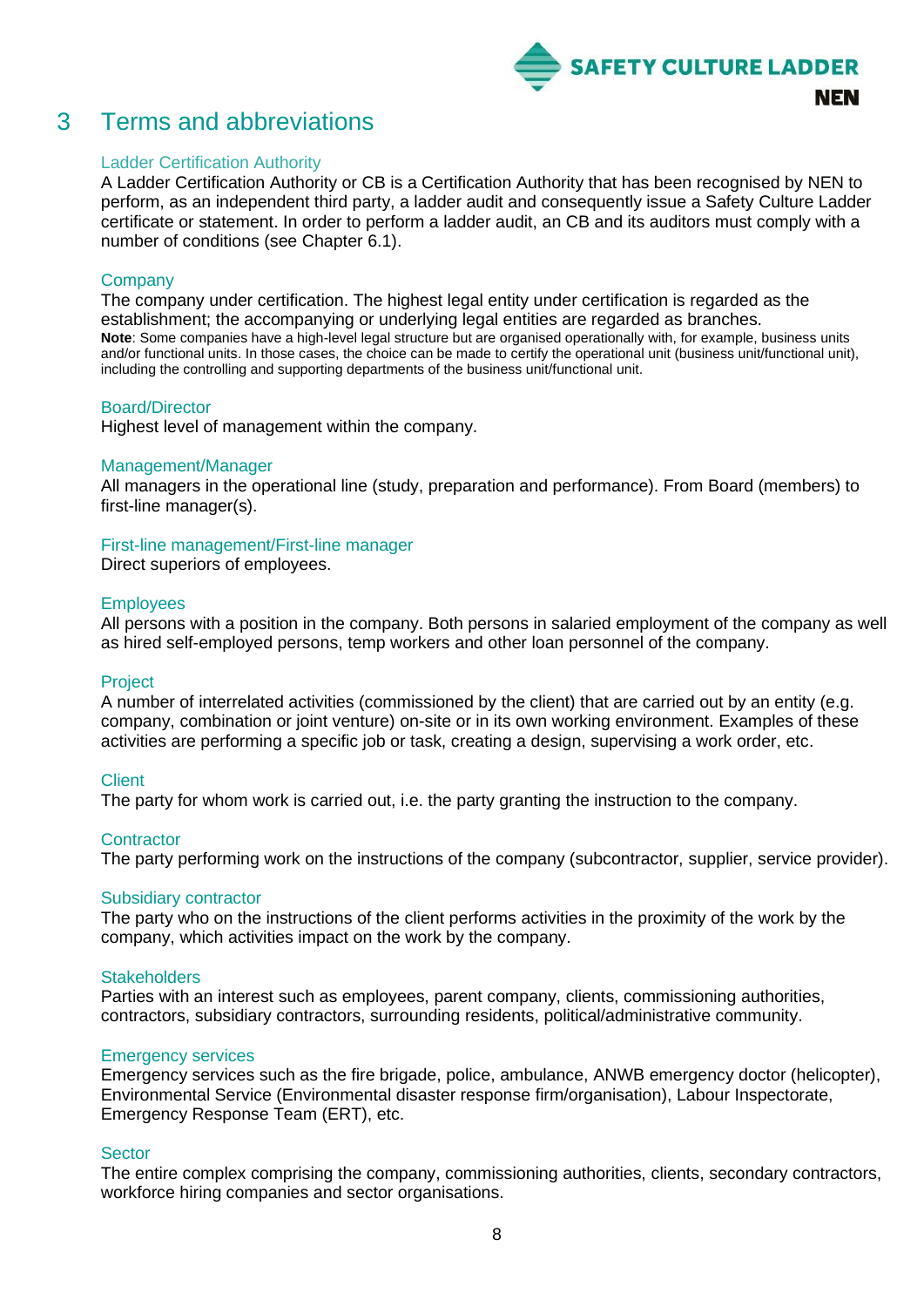

#### H&S<sup>1</sup>

The health and safety of all persons at or in the proximity of the work environment.

#### Work environment

Location where employees perform work.

#### Safety culture

The complex of common values, standards, competences and accompanying behaviour in the area of health and safety.

#### H&S behaviour

Intentional and unintentional behaviour and actions aimed at the healthy and safe performance of work, with attention to people, materials, resources, methods, workplace and environment.

#### Campaign

A complex of systematic communication actions aimed at achieving the desired H&S behaviour. A campaign involves the deployment of multiple actions and resources in order to reinforce the message. The action resources include: management presentation, video, poster, booklet, an article in the company magazine, a detailed presentation for an H&S consultation, a training. It is important that the resources and message are aligned to the target group.

#### H&S meeting

An organised and structured periodic gathering of managers and employees, for a longer or shorter period, in order to inform one another about and confront one another with safe working practices and to motivate one another to observe these. Examples are H&S personnel meetings, H&S consultations, client-supplier days, training days, etc.).

#### H&S consultation

A safety discussion to raise H&S awareness (e.g. toolbox presentations, work consultations, lunch lectures or brief H&S reviews).

#### H&S observation rounds

A tour of the work environment, primarily aimed at observing the actions and behaviour of the employees in the area of health and safety. An important element of observation rounds is confronting employees with, and entering into a discussion on, desired H&S behaviour.

#### H&S work environment inspection

Inspection round both at the office (own and seconded) and on-site, primarily focusing on the health and safety of the physical work environment (barriers/access security, equipment/service vehicles, tools, technical facilities and suchlike).

#### H&S behavioural audit

Systematic assessment of the level of safety awareness and safe working practices in the company.

#### Incident

A collective term comprising all types of undesirable occurrences, situations, actions and/or behaviour in the area of health and safety. Safety concerns integral safety and thus comprises more than physical safety alone. It also includes social safety, external safety, etc.

<sup>&</sup>lt;sup>1</sup> Abbreviation for Health & Safety.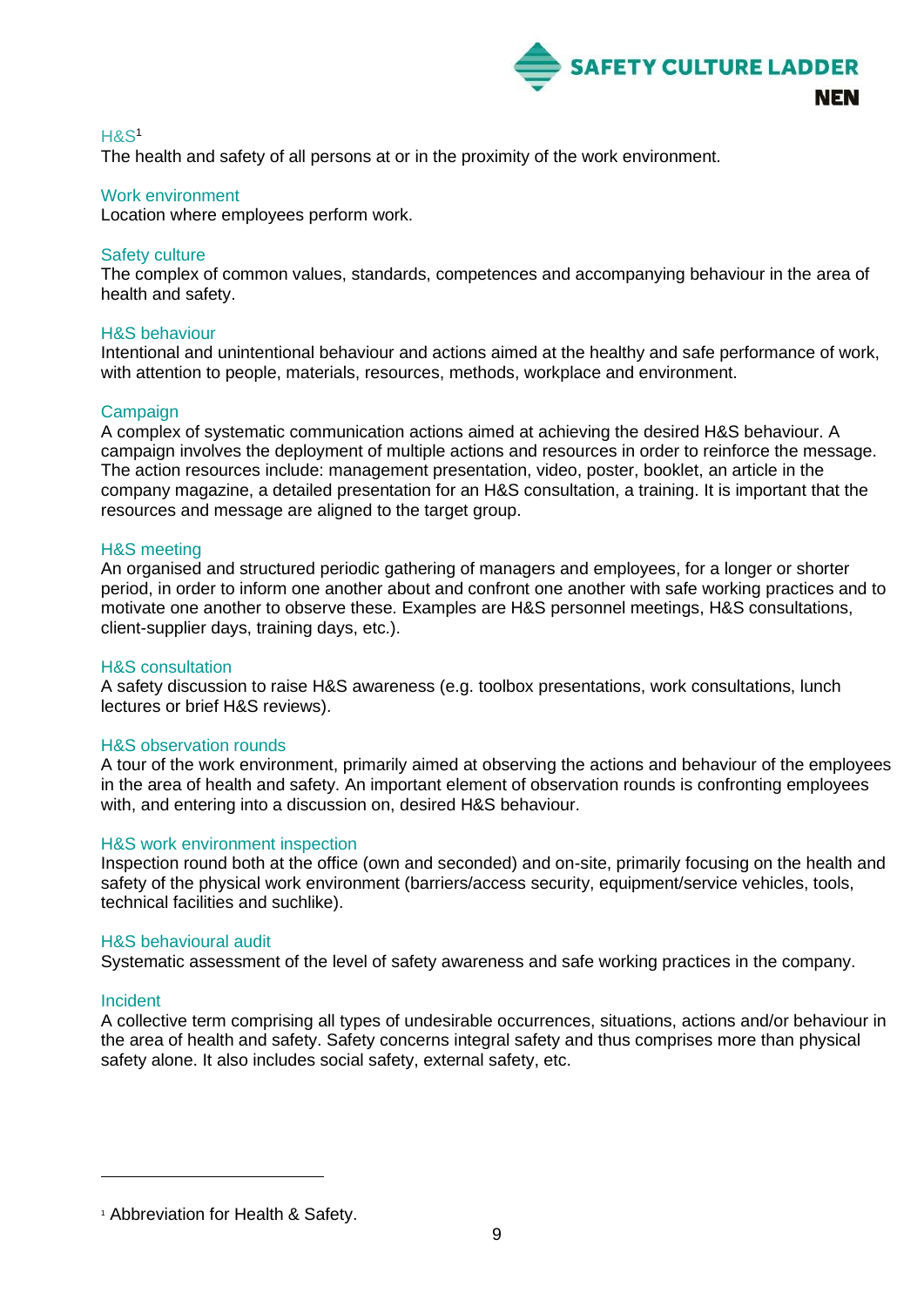

#### Risk analysis

Written inventory and evaluation of H&S risks for employees and other persons in the work environment. The risk analysis comprises a description of the hazards, risks, seriousness and the applicable risklimiting measures (including those concerning attitude and behaviour).

#### Process disruption

A disruption of the progress of the work and the related processes by stakeholders as a result of unsafe behaviour and/or actions, leading to significant loss (of image) for the company and its stakeholders.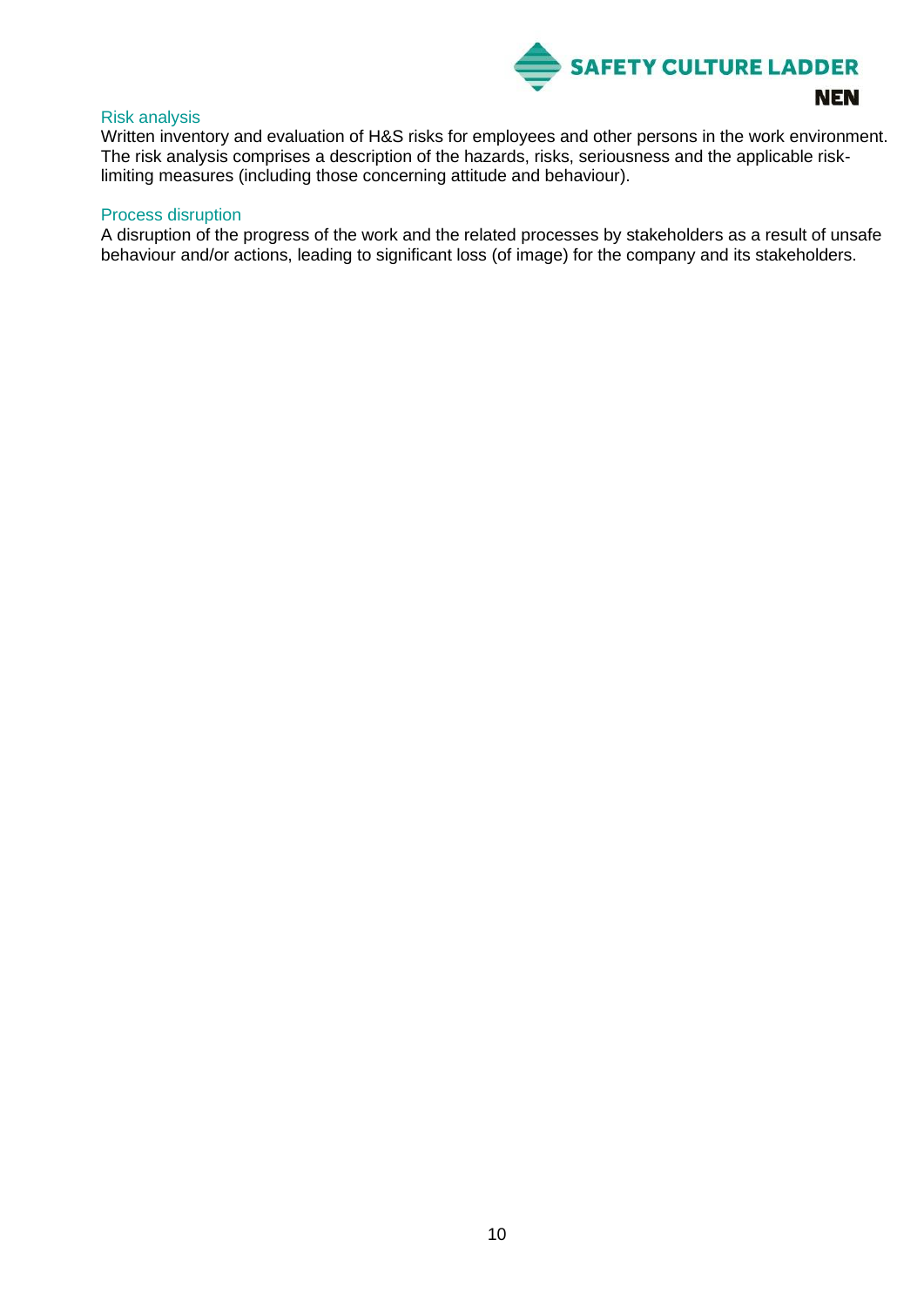

## <span id="page-10-0"></span>4 The Safety Culture Ladder

#### <span id="page-10-1"></span>**4.1 What is the ladder**

The Safety Culture Ladder is based on the safety culture ladder according to the model of Parker et al<sup>2</sup> (Figure 1), which is an evolutionary ladder consisting of five levels. The model assumes that the safety culture of a company has reached a certain level of maturity. The model distinguishes between five culture levels. Each culture level reflects the development phase of the company in terms of health and safety.

#### <Figure 1>



Like the model of Parker et al, the Safety Culture Ladder also consists of 5 levels, called steps, ranging from 1 to 5. A definition is provided per step of what a company must comply with (the requirement), what the accompanying criteria are (the standard), how these criteria are valued (the scores) and what the independent auditors should pay attention to (the auditor guideline). These originate from 6 perspectives or company aspects, subdivided into 18 company characteristics, each with an own weighting factor. The position of a company on the Safety Culture Ladder is determined by the highest step at which the company still meets the requirements.

#### <span id="page-10-2"></span>**4.2 How does the ladder work**

The Safety Culture Ladder provides a concrete elaboration of the ambition to creating clear and accessible instruments for the advancing of quality aspects in the purchasing of works, services and supplies. It can be, for example, take the form of a minimum requirement or award criterion in tendering procedures. Point of departure is that efforts made to raise safety awareness to a higher step are

<sup>2</sup> Parker, D., M. Lawrie, and P.T.W. Hudson. 2006. A framework for understanding the development of organisational safety culture*.*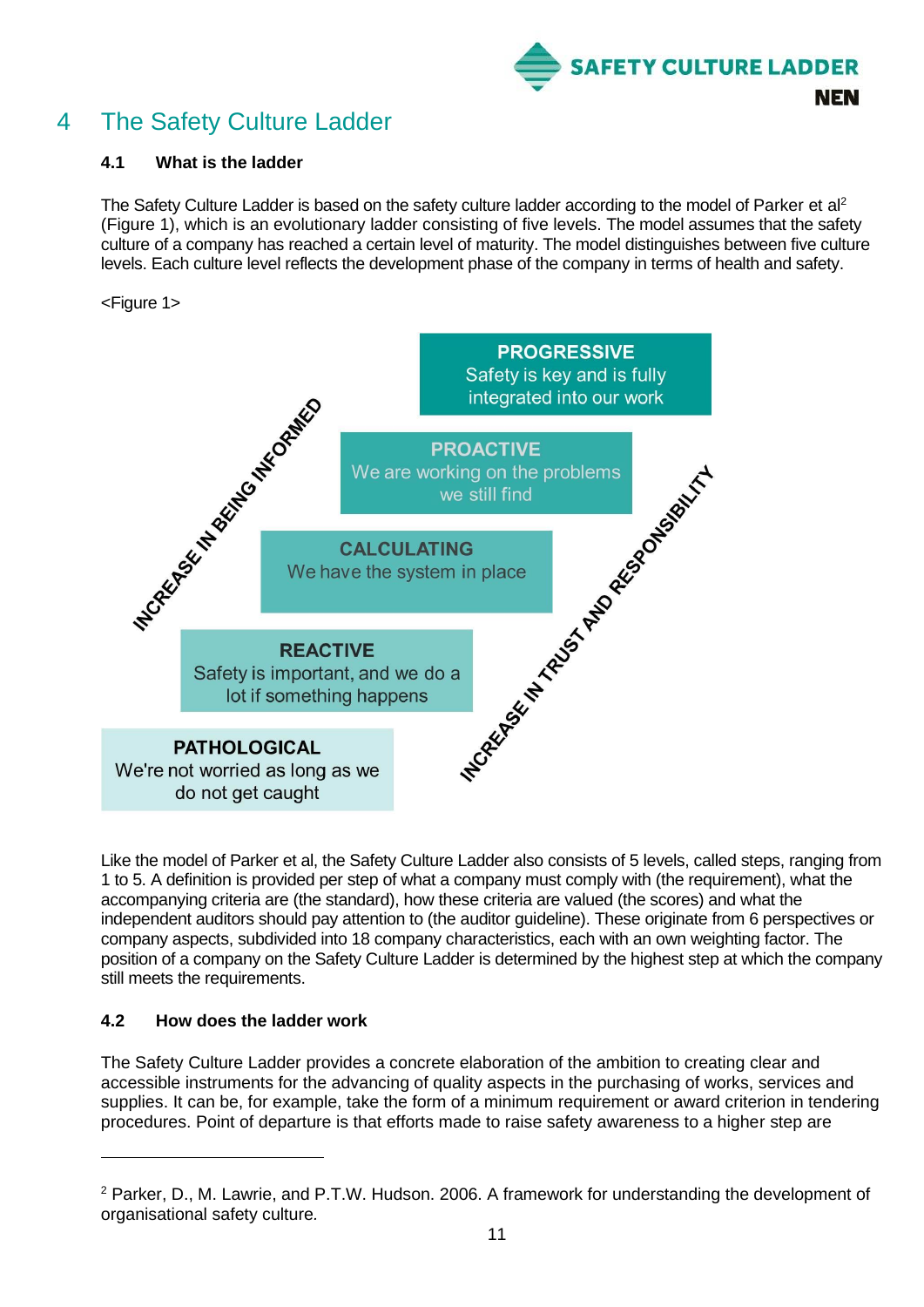

rewarded. How the Safety Culture Ladder is exactly applied in tendering procedures is stated in the client's tender documents.

#### <span id="page-11-0"></span>**4.3 For whom is the ladder intended**

The Safety Culture Ladder has been developed for all types of organisations, whether profit, non-profit, or in the service or industrial sector. It is applicable to both large and smaller companies. In order to raise safety awareness at the workplace, all chain parties (clients-contractors-suppliers) will have to take steps on the Safety Culture Ladder in order to achieve the maximum effect. This means that all parties will have to undergo testing against the Safety Culture Ladder as part of the chain.

#### <span id="page-11-1"></span>**4.4 How are company differences handled**

The Safety Culture Ladder has been designed to make it applicable to all kinds of companies. It is emphatically not the intention to create various (company specific) versions of the Safety Culture Ladder, but instead to use the existing version. If sectors or companies do not immediately identify with a requirement or criterion, one can look at the intention of that requirement or criterion. By looking at the intention, requirements and criteria can be interpreted for the business sector or the type of company being assessed.

#### <span id="page-11-2"></span>**4.5 How does assessment take place**

When using the Safety Culture Ladder, how the company scores is assessed per step. Use is thereby made of 18 company characteristics resulting in 6 company aspects. Every company aspect (and thus also every company characteristic) has its own weighting. That weighting is translated into the maximum number of points that can be scored per criterion. The score per criterion is based on the certification scheme of the Safety Culture Ladder. This score per criterion then results in a score per company aspect (Table 1). Based on the total assessment, the company is certified for a specific step on the ladder.

| <b>Company</b><br>aspect | Step 2     |            | Step 3              |            | Step 4              |     | Step 5              |            |
|--------------------------|------------|------------|---------------------|------------|---------------------|-----|---------------------|------------|
|                          | <b>Max</b> | <b>Min</b> | <b>Cumulatively</b> | <b>Min</b> | <b>Cumulatively</b> | Min | <b>Cumulatively</b> | <b>Min</b> |
|                          | 800        | 70%        | 2450                | 70%        | 3800                | 75% | 4800                | 75%        |
| $\overline{2}$           | 200        | 70%        | 600                 | 70%        | 1200                | 75% | 1800                | 75%        |
| $\overline{3}$           | 550        | 70%        | 1500                | 70%        | 2500                | 75% | 3450                | 75%        |
| 4                        | 400        | 70%        | 1300                | 70%        | 2500                | 75% | 3200                | 75%        |
| 5                        | 750        | 70%        | 1650                | 70%        | 3000                | 75% | 3950                | 75%        |
| 6                        | 150        | 70%        | 350                 | 70%        | 550                 | 75% | 800                 | 75%        |
| <b>Totaal</b>            | 2850       | 75%        | 7850                | 80%        | 13550               | 80% | 18000               | 85%        |

| I able |  |
|--------|--|
|        |  |

#### <span id="page-11-3"></span>**4.6 Who determines the height of the step**

Independent certification bodies use audits to determine how companies score in terms of safety behaviour. In this process, they use the certification scheme of the Safety Culture Ladder consisting of the aforementioned requirements and accompanying criteria. Assessment takes place on a step-by-step basis. A company meets the requirements of a certain step if (1) it complies with the minimum requirements per company aspect of the relevant step and those of the lower steps and (2) the sum of the weighted scores of all company aspects of the steps satisfy the minimum requirement prescribed for that step. A progressive approach applies to both the minimum requirement per company aspect and the average per step (Table 2).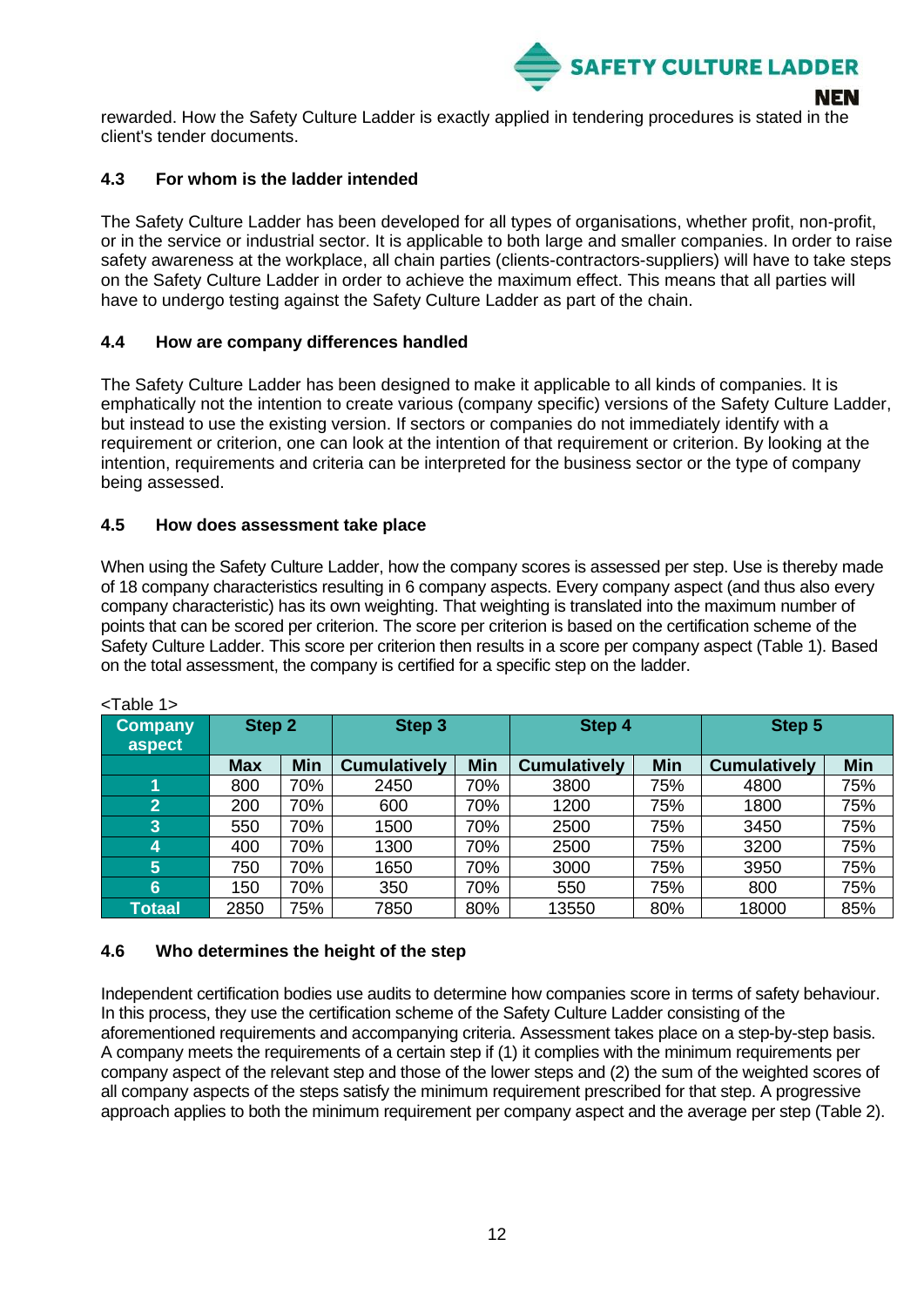

| <table 2=""></table>             |                                                             |
|----------------------------------|-------------------------------------------------------------|
| <b>Subject</b>                   | <b>Explanation</b>                                          |
| Per criterion (100 points per    | Yes/No [0-100]<br>$\bullet$                                 |
| criterion)                       | Completely [100], Largely [80], Partly [40], Not [0]        |
| <b>Amount of criteria/points</b> | Step 2: 29/2850                                             |
|                                  | Step 3: 46/5000 [75/7850]                                   |
|                                  | Step 4: 55/5700 [130/13550]                                 |
|                                  | Step 5: 44/4450 [174/18000]                                 |
| Per step (of the ladder);        | Step 2: min. av. [75]; min. per company aspect              |
| according to the                 | [70]                                                        |
| progressive approach             | Step 3: min. av. [80]; min. per company aspect<br>$\bullet$ |
|                                  | [70]                                                        |
|                                  | Step 4: min. av. [80]; min. per company aspect              |
|                                  | [75]                                                        |
|                                  | Step 5: min. av. [85]; min. per company aspect              |
|                                  | [75]                                                        |
| <b>Weighting per company</b>     | Emphasis on leadership and commitment, deviations           |
| aspect                           | and communication                                           |

Assessments carried out within the context of the Safety Culture Ladder are not strictly audits of the management system of the relevant organisation. Not the having (the what), but the how and why is determinative in the Safety Culture Ladder. The ladder audit determines the degree in which the organisation has adopted safety awareness and to what level employees in all ranks of the organisation are involved in safe working practices.

#### <span id="page-12-0"></span>**4.7 How does the certification proceed**

The company that wishes to undergo assessment will familiarise itself with all current and formal information regarding the application of the Safety Culture Ladder. This is available in the up-to-date manual and other documents that are available on the [www.safetycultureladder.com](http://www.safetycultureladder.com/) . Based on current information, the company then performs a self-assessment using the certification scheme of the Safety Culture Ladder. A Ladder Certification Authority (CB) tests and verifies the report submitted by the company by means of various interviews and observations in the company and during on-site work visits. The CB establishes the achieved safety step and, if the minimum requirements are met, issues the corresponding Safety Culture Ladder certificate or statement.

#### <span id="page-12-1"></span>**4.8 Validity of Safety Culture Ladder**

The application of the Safety Culture Ladder is constantly changing. The most up-to-date information can be found in the latest version of the Safety Culture Ladder Manual and in additional decisions, available on [www.safetycultureladder.com/en/certification/documents/](http://www.safetycultureladder.com/en/certification/documents/).

It is the responsibility of all parties themselves to keep up to date with the latest version. NEN reserves the right to cease publication and application of the Safety Culture Ladder at any time.

#### <span id="page-12-2"></span>**4.9 Description of ladder steps**

The Safety Culture Ladder distinguishes between 5 steps. The safety steps reflect the development phase in which a company finds itself in terms of safety awareness.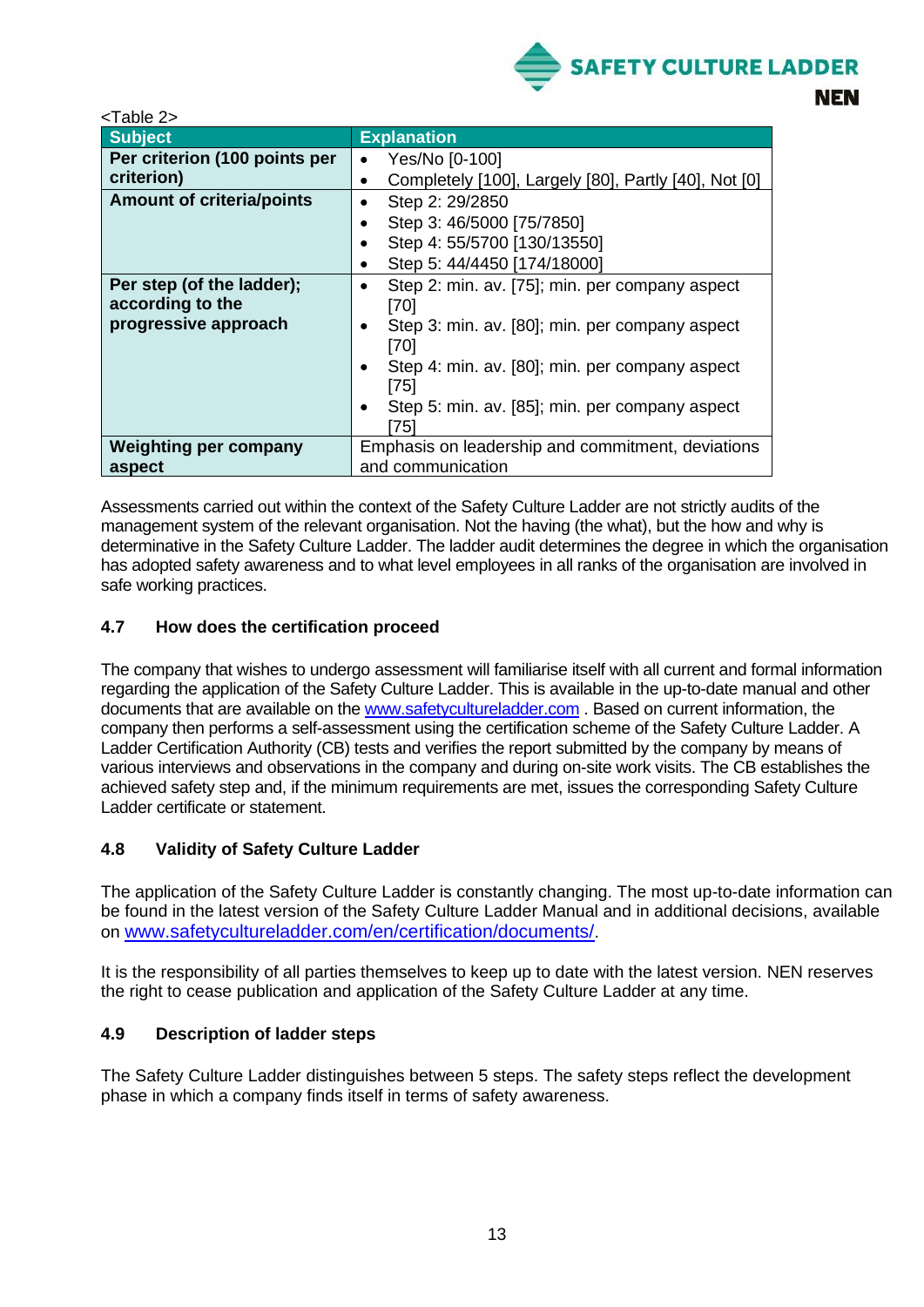

#### Step 1

The company's attitude is: 'we have no mishaps, we deliver good quality, so why should we waste time on preventive activities' and 'what you don't know, won't harm you'. The company makes little to no investment in improving safety behaviour. This is not the desired attitude and will therefore not be rewarded.

#### Step 2

The company tends to make changes after things have gone wrong. The response is based on deeply ingrained patterns. Employees are inclined to feel themselves the victim of a situation, rather than personally responsible. 'But that is not my fault?' Change behaviour is often ad hoc and short lasting. This behaviour is moderately valued.

#### Step 3

The company has determined which safety rules are important. It adopts a vulnerable approach, assumes responsibility, but is often driven by self-interest. 'What's in it for me?' Involvement in health and safety and compliance with rules and laws is mainly the task of (senior) management. Attention is given to health and safety, which is valued.

#### Step 4

Health and safety has a high priority, is deeply ingrained in the company's operations. Continuous investments are made in raising safety awareness and employees are encouraged to confront one another with unsafe behaviour. Improvements are structurally implemented and evaluated. The approach is characterised by proactivity and initiative. Safety awareness is regarded as an own responsibility: 'how can I contribute?'. This form of behaviour is highly valued.

#### Step 5

Safety is fully integrated in the operational processes. It is a fixed item on the agenda during reflection and evaluation within the own organisation and with sector parties. Health and safety is ingrained in the thinking and behaviour of all employees; it is part and parcel of their work. This is very highly valued.

#### <span id="page-13-0"></span>**4.10 Description of company aspects**

The requirements and criteria that a company must comply with originate from 6 perspectives or company aspects. Each company aspect is further subdivided into a number of company characteristics. A brief explanation of each company aspect and a summary of relevant characteristics are provided below.

#### 1. Leadership and involvement

How important is health and safety? Who or which body is responsible for (un)safe working? Do clear rules exist and are these complied with? Does the management stimulate and reward good behaviour? Does the management set a good example? What form does the communication on incidents take? Do managers and employees confront one another in a positive manner with undesired behaviour?

(Company characteristics: management interest, employee involvement, performance rewards).

#### 2. Policy and strategy

Is health and safety high on the strategic agenda? What is the vision? Is health and safety fully integrated in the management cycle. Are regular awareness actions planned? To what degree is investment in safety behaviour regarded as a profit-enhancing factor?

(Company characteristics: causes of accidents, profitability and continuity).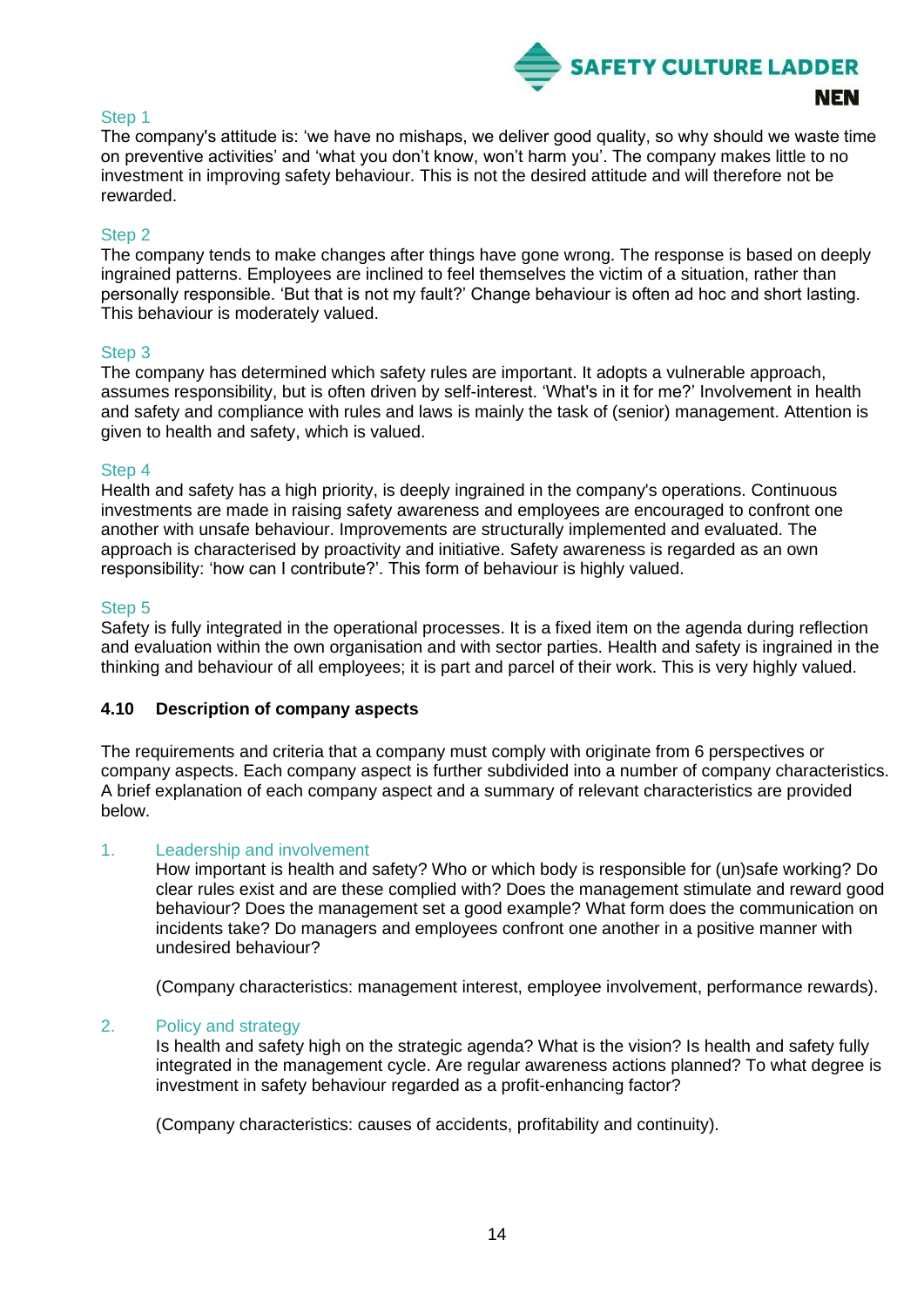

#### 3. Organisation and contractors

Are contractors selected on the basis of their safety behaviour and performance? Is attention given to health and safety in the contracting of subcontractors? How are new employee selected and instructed? Is safety awareness included in the competence profiles. Are employees motivated to pursue further schooling/training? Do safety issues play a role here? Do safety officials have a high level of expertise and competency? Can a safety official directly approach the company director?

(Company characteristics: contractors, competency and training, H&S department).

#### 4. Workplace and procedures

How high is the risk awareness and what is done to optimise safety awareness at the workplace? Are rules and protocols applied? Are these tailored to the specific users? Are the improvement agreements resulting from a study always implemented?

(Company characteristics: work planning, workplace safety, procedures).

#### 5. Deviations and communication

How is the reporting culture and what is done with the reports? Is the workplace regularly inspected? Are lessons learned from incidents? Are changes prompted by incidents implemented and evaluated in practice? Does sufficient communication and evaluation take place?

(Company characteristics: report, study and follow-up of incidents, daily control, meetings).

#### 6. Audits and statistics

Are specific audits held of safety behaviour? Does the company use statistics for improvement?

(Company characteristics: audits and reviews, trends and statistics).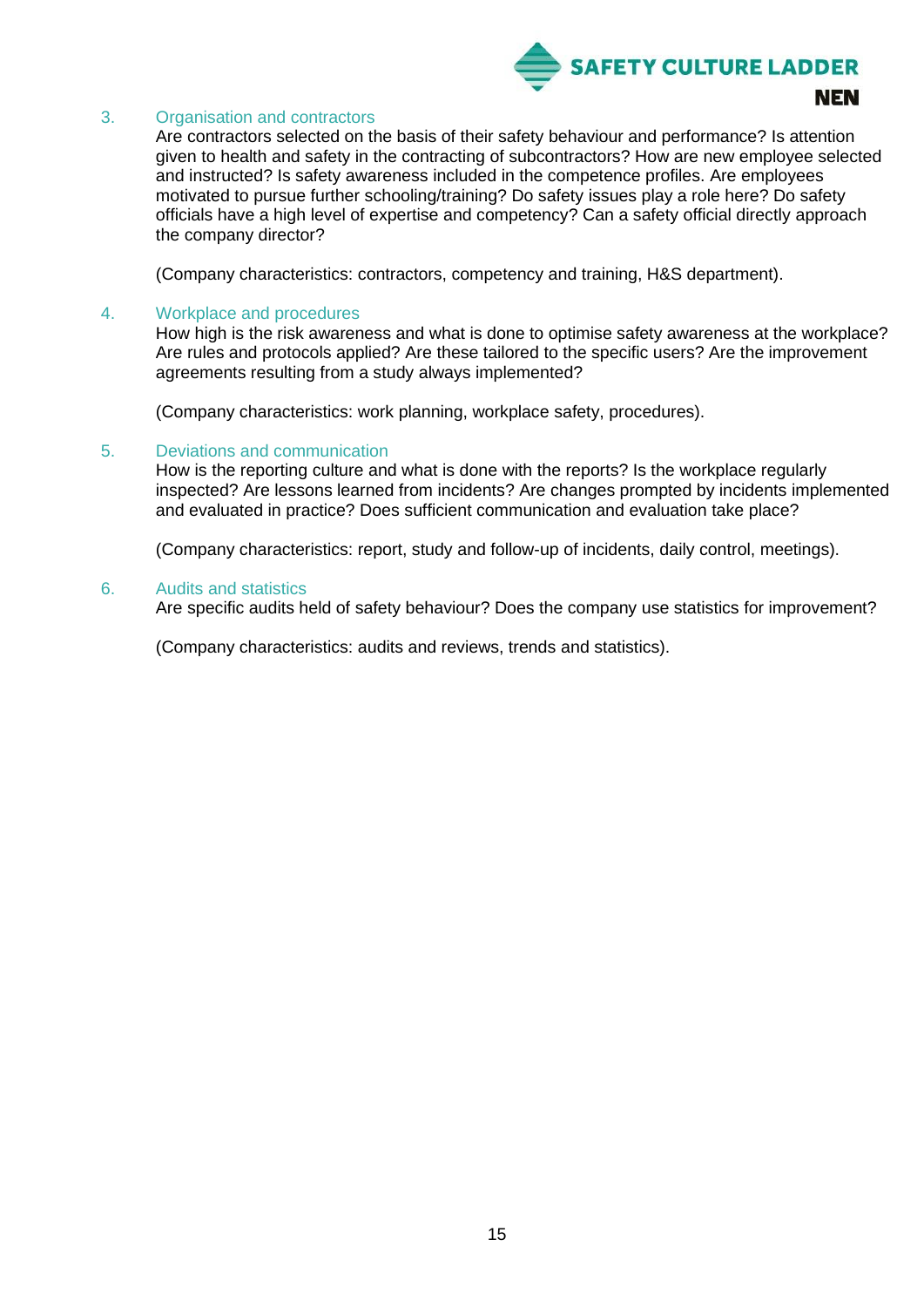

## <span id="page-15-0"></span>5 Safety Culture Ladder products

| Product                                             | Year 1                                                                                                                                                                                                                       | Year <sub>2</sub>                                                                                                                        | Year <sub>3</sub>                                                                                              |
|-----------------------------------------------------|------------------------------------------------------------------------------------------------------------------------------------------------------------------------------------------------------------------------------|------------------------------------------------------------------------------------------------------------------------------------------|----------------------------------------------------------------------------------------------------------------|
| <b>SCL Original</b>                                 | 100% audit<br><b>SCL Original certificate</b><br>valid for 3 years with<br>mention of step<br>Man-days according to<br>man-day table<br>2 auditors<br>$\bullet$                                                              | 100% audit<br>Retention of<br>$\bullet$<br>certificate<br>Man-days according<br>$\bullet$<br>to man-day table<br>2 auditors<br>$\bullet$ | 100% audit<br>Retention of<br>$\bullet$<br>certificate<br>Man-days according<br>to man-day table<br>2 auditors |
| <b>SCL</b>                                          | 100% audit<br><b>SCL</b> certificate<br>$\bullet$<br>valid for 3 years with<br>mention of step<br>Man-days according to<br>man-day table<br>2 auditors                                                                       | Follow-up audit 40%<br>Retention of<br>$\bullet$<br>certificate<br>Man-day table 40%<br>2 auditors                                       | Follow-up audit 40%<br>Retention of<br>$\bullet$<br>certificate<br>Man-day table 40%<br>2 auditors             |
| <b>SCL Light</b>                                    | SCL Light audit 40%<br>Statement valid for 3<br>years with step<br>indication<br>Man-day table 40%<br><b>SAQ Extended</b><br>mandatory<br>Assessment GAP-<br>analysis and action plan<br>2 auditors                          | Check on action plan<br>Retention of<br>statement<br>1 man-day *<br>1 auditor<br>$\bullet$                                               | Check on action plan<br>Retention of<br>statement<br>1 man-day *<br>1 auditor<br>$\bullet$                     |
| <b>Approved</b><br><b>Self</b><br><b>Assessment</b> | <b>Review Self Assessment</b><br>Statement by CB<br>valid for 3 years without<br>step indication.<br><b>SAQ Compact</b><br>$\bullet$<br>mandatory<br>Assessment of GAP-<br>analysis and action<br>plan1 man-day<br>1 auditor | Check on action plan<br>Retention of<br>$\bullet$<br>statement<br>0,5 man-day<br>$\bullet$<br>1 auditor                                  | Check on action plan<br>Retention of<br>statement<br>0,5 man-day<br>1 auditor                                  |

The following products are available for the Safety Culture Ladder:

\* Time spent on one man-day (SCL Light: years 2 and 3) applies from 1-1-2021. The time spent on one day includes travel time to go from one location to another and does not include commuting time.

Certificates and statements are included in the register on [www.safetycultureladder.com.](file:///C:/Users/nkrijg/Documents/www.safetycultureladder.com)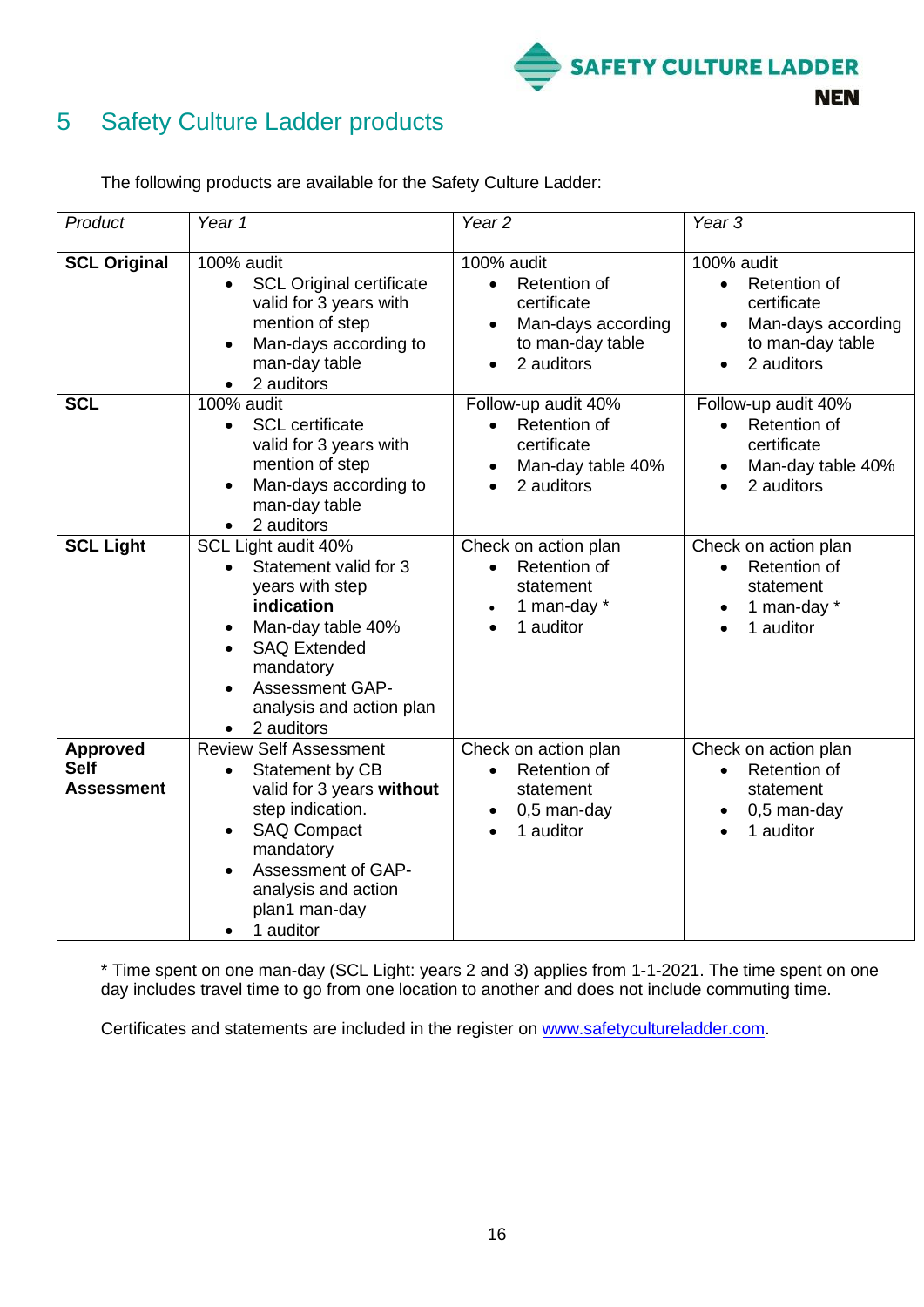

#### <span id="page-16-0"></span>**5.1 SCL Original**

With the SCL Original certificate, the CB assesses the presence and quality of the safety culture by conducting an audit as described in chapter 6. A 100% audit is carried out in year 1 as well as in years 2 and 3. The SCL Original certificate is valid for 3 years if the same step, or level, is obtained in years 2 and 3. If the same step is not achieved, the validity of the issued certificate will expire. If the step is not obtained but the audit results show that a lower step is obtained, a new certificate can be issued on the lower step. A step increase or scope extension is possible in year 2 or year 3. In that case, a new certificate will be issued in that year and will be valid for a period of 3 years.

#### <span id="page-16-1"></span>**5.2 SCL**

With the SCL certificate, the CB assesses the presence and quality of the safety culture by conducting an audit as described in chapter 6. A full certification audit is carried out in the first year. The SCL certificate is valid for 3 years, with an assessment carried out in the two intervening years by means of a 40% audit.

#### **Year 1**

The audit in the first year is a full certification audit (100%), as described in the man-day table in chapter 6.

#### **Years 2 and 3**

The follow-up audit in year 2 and 3 meets the following conditions:

- The scope of the follow-up audit is set at a minimum of 40% of a full certification audit, as described in the man-day table, with a minimum of two man-days on step 2 and three man-days from step 3 and up.
- There are two options for effectuating a 40% audit:
	- Option 1: assessment of four business aspects (25% each):
		- o leadership and commitment;
		- o work environment and procedures;
		- o deviations and communication;
		- o organisation and (sub)contractors.

Option 2: inclusion of the questions from the certification scheme with a score  $\geq 100$  points in the assessment (is more than 40% of total requirements).

- The results are recorded in a report including a summary.
- At least the board, management and executives must be assessed during the audit.
- At least one work or project visit takes place.
- If an auditor is unable to confirm that the level has remained as it was determined in year 1 during the follow-up audit in year 2 or year 3, a 100% audit must be carried out within a period of three months. 100% means that the remaining 60% of the audit is carried out. If this audit shows that the company no longer meets the requirements, but it is clear from the audit results that a lower step has been achieved, a new certificate can be issued on a lower step.
- A scope extension or step increase in year 2 or 3 is viewed as an 'initial certification'. In that case, a 100% audit must be performed. A new certificate is issued with a validity of 3 years.

#### <span id="page-16-2"></span>**5.3 SCL Light**

With the SCL Light, the CB assesses the presence and quality of the safety culture, the GAP analysis and the action plan. The audit in the first year is 40% of a full certification audit as described in chapter 6. The SCL Light Statement that is issued with an audit on this product has a step indication and is valid for 3 years, with an assessment taking place in the two intervening years to check if the action plan has been carried out according to plan.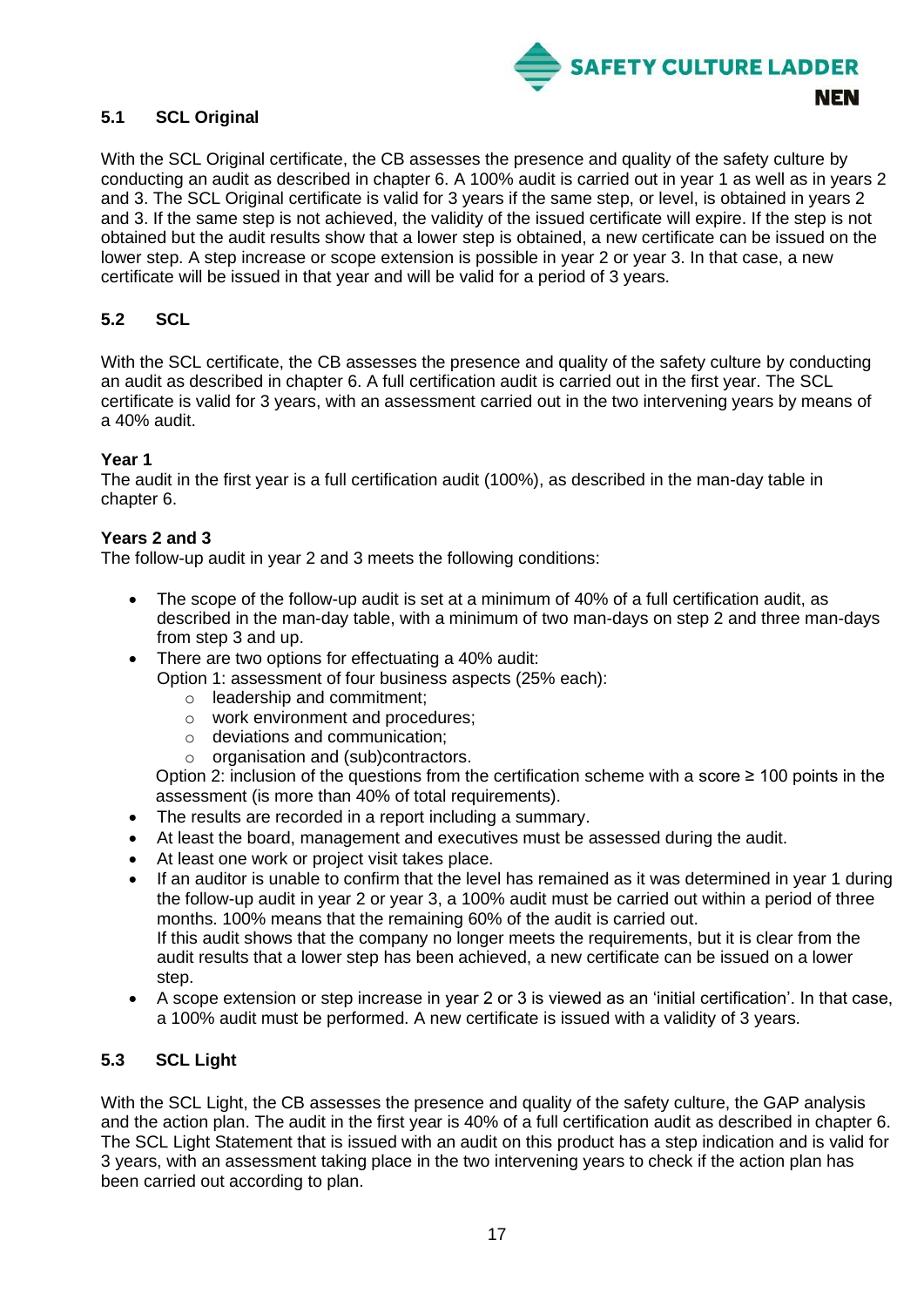

#### **Year 1**

The SCL Light audit in year 1 meets the following conditions:

The CB evaluates the SAQ Extended, the GAP analysis and the action plan drawn up by (or on behalf of) the organisation concerned. The SAQ Extended is mandatory in combination with the SCL Light. The tool is available through NEN: [https://webtoolscl.nl/en.](https://webtoolscl.nl/en) The tool also includes the "Online file" feature in which reports can be uploaded.

#### **GAP analysis**

A GAP analysis is a method to make a comparison between an existing and a desired situation. In this case, the results from the SAQ Extended are compared with the step the organisation aims to obtain. The GAP analysis is drawn up by (or on behalf of) the organisation in year 1 and then again in year 4. This GAP analysis is assessed by the CB before issuing an SCL Light statement or an Approved Self-Assessment statement. By assessment is meant: checking whether it contains the minimum information.

The GAP analysis should contain at least the following information:

- date / period in which the SAQ was carried out;
- overview of each business aspect and characteristic of the achieved score;
- identification of business characteristics that score below the desired level;
- an analysis of existing versus desired situation for each identified business characteristic;
- overview of necessary measures to get from the existing to the desired situation. The CB assesses if measures are described that fit the 'gaps'. It is assessed if measures are specific and quantifiable and coherent with the identified 'gaps'. The CB does not assess the measures substantively on effectivity.

#### **Action plan**

The action plan is drawn up by (or on behalf of) the organisation concerned. The action plan describes which actions will be concretely implemented for the coming year in order to fulfil the necessary measures that have emerged from the GAP analysis. This means that per measure to be taken from the GAP analysis a step-by-step approach is developed to evolve from the current situation to the desired situation.

The action plan should at least contain:

- a description of concrete actions and intended result;
- a detailed planning with deadlines for each action;
- appointment of action owners (names and positions);

It allows for priorities to be set and for specific actions to be put on the agenda for the following years. The action plan also contains a description of how the implementation of the actions is monitored and how they are adjusted if necessary. If applicable, the action plan also contains an overview of the actions and results of the previous<sup>3</sup> years.

#### **The 40% audit**

The scope of the follow-up audit is set at a minimum of 40% of a full certification audit, as described in the man-day table, with a minimum of two man-days at step 2 and three man-days from step 3 and up.

There are two options for effectuating a 40% audit:

Option 1: assessment of four business aspects (25% each):

- o leadership and commitment;
- o work environment and procedures;
- o deviations and communication;
- o organisation and (sub)contractors;

Option 2: inclusion of the questions from the certification scheme with a score  $\geq 100$  points in the assessment (is more than 40% of total requirements).

- The results are recorded in a report including a summary.
- At least the board, management and executives must be assessed during the audit.
- At least one work or project visit takes place. This visit must be done on location (not remote). The location is determined by the auditor. The choice for location should be based on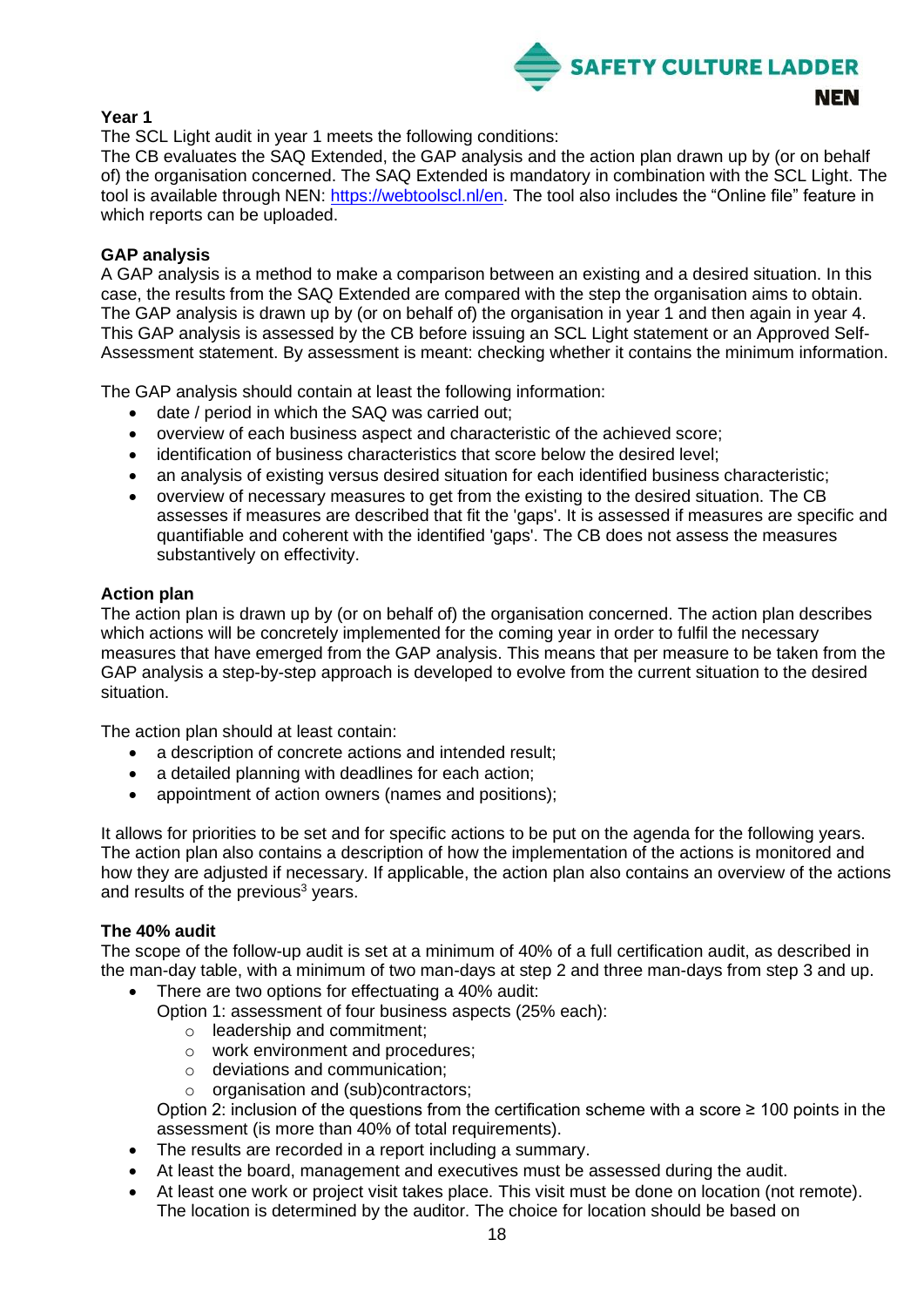

representability (in regard to the scope of the audit), the scope of the audit, the risks and earlier experiences at that client (related to the SCL).

- The audit does not result in a score and a certificate being issued, it merely provides a statement indicating that the step has been obtained indicatively.
- A scope extension or step increase in year 2 or 3 is viewed as an 'initial certification'. In that case, a 40% audit must be performed. A new statement with step indication is issued with a validity of 3 years.

#### **Year 2 and 3 Check on action plan**

An assessment of the action plan takes place in year 2 and 3.

The purpose of this assessment is not to check whether the step indication that was granted is still correct. At the same time, it is also more than just a documentary assessment by means of the check on the action plan. It includes a site visit, during which observations are recorded and interviews are carried out.

The check on the action plan and the site visit enables the auditor to verify whether *the targeted progress* has taken place fully, partially or not at all. If it is established that the targeted progress has not taken place, another  $1<sup>st</sup>$  year audit needs to take place in that year (40%). As part hereof the auditor enquires after an analysis why the progress has not taken place and how the organisation plans to prevent this in the future. In year 4 the regular cycle is initiated again (40% audit – check on action plan – check on action plan).

#### <span id="page-18-0"></span>**5.4 Approved Self-Assessment**

Evaluating the Approved Self-Assessment (ASA) is a process-based test in which no statement or decision is made about the step in question. The Approved Self-Assessment is an independent confirmation that determines - to a reasonable extent - that the self-assessment has been carried out in accordance with the requirements.

It must be clear to all parties that an Approved Self-Assessment can in no way be used by an CB to take stock of/check the level of the safety culture. The auditor only checks whether the implementation meets all the agreements that have been made to that end. This can only result to the following statement: "the auditor has established that the Approved Self-Assessment has been carried out in accordance with the applicable NEN regulations."

The Approved Self Assessment includes a self-assessment, a GAP analysis and an action plan.

#### **Self Assessment and GAP analysis**

It is mandatory to use the SAQ Compact (questionnaire) for the self-assessment, available through NEN: [https://webtoolscl.nl/en.](https://webtoolscl.nl/en) The self-assessment is a self-evaluation of the safety culture, undertaken by the organisation itself. The 'online file' is connected to this instrument in which the reports can be uploaded. These reports describe how an organisation esteems itself in regard to attitude and behaviour to a specific theme.

The outcomes of the SAQ are input for the GAP analysis in which a comparison is made between the existing and the desired situation in regard to safety culture.

The GAP analysis is drawn up by (or on behalf of) the organisation in year 1 and then again in year 4. This GAP analysis is assessed by the CB before issuing an SCL Light statement or an Approved Self-Assessment statement. By assessment is meant: checking whether it contains the minimum information.

- The GAP analysis should contain at least the following information:
- date / period in which the SAQ was carried out;
- overview of each business aspect and characteristic of the achieved score;
- identification of business characteristics that score below the desired level;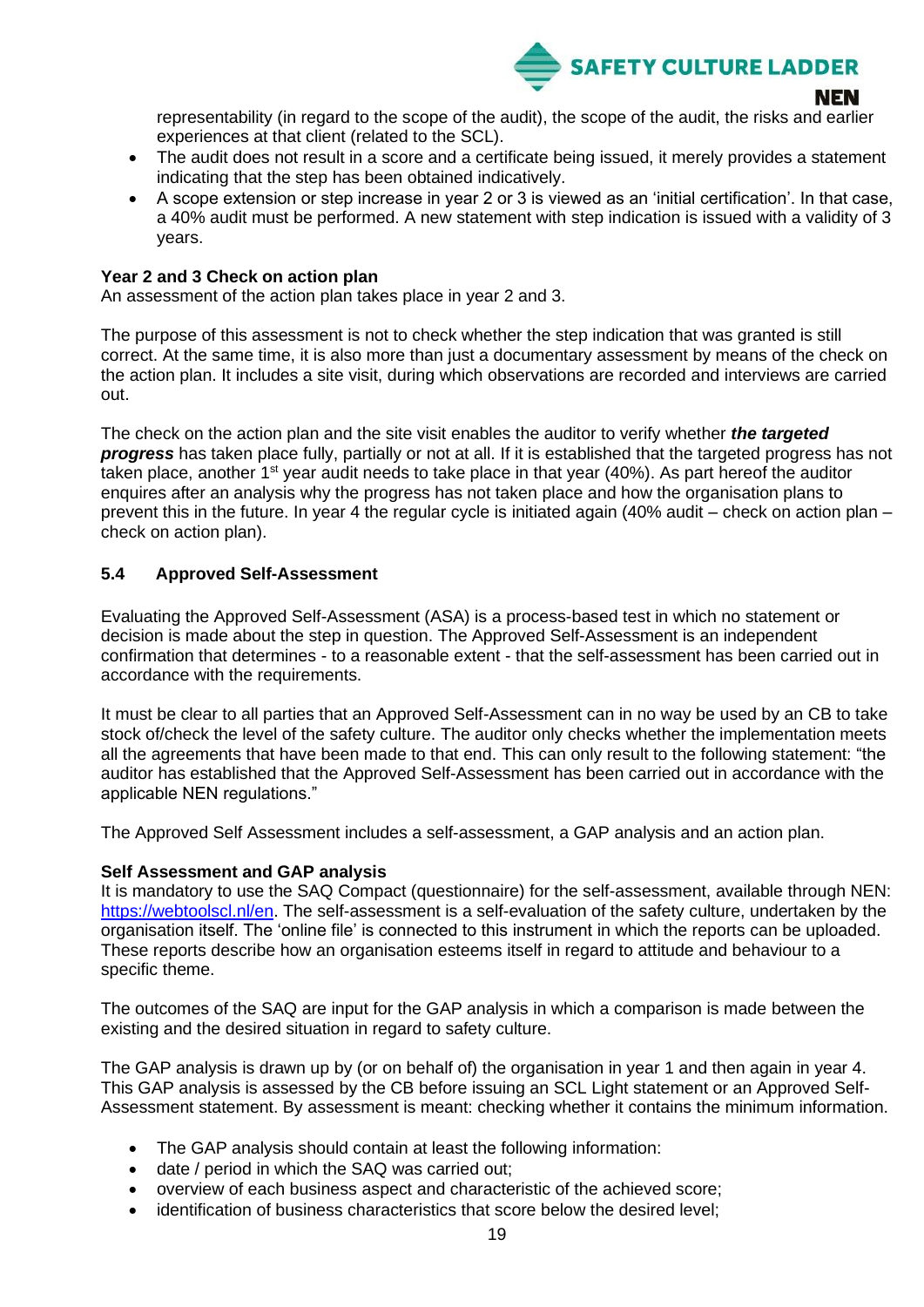

- an analysis of existing versus desired situation for each identified business characteristic;
	- overview of necessary measures to get from the existing to the desired situation;

#### **Action plan**

The action plan is drawn up by (or on behalf of) the organisation concerned. The action plan describes which actions will be concretely implemented for the coming year in order to fulfil the necessary measures that have emerged from the GAP analysis. This means that per measure to be taken from the GAP analysis a step-by-step approach is developed to evolve from the current situation to the desired situation. The action plan should at least contain:

- a description of concrete actions and intended result;
- a detailed planning with deadlines for each action;
- appointment of action owners (names and positions);

It allows for priorities to be set and for specific actions to be put on the agenda for the following years. The action plan also contains a description of how the implementation of the actions is monitored and how they are adjusted if necessary. If applicable, the action plan also contains an overview of the actions and results of the previous years.

#### **Year 1**

The audit day is as follows and is composed of the following elements:

- preparation;
- research (conducted on-site);
- reporting.

#### **Preparation**

Auditor is given (access to) the:

- self-assessment the score and a substantiation of these scores;
- GAP analysis of the organisation substantiation for which aspects no or insufficient score is achieved;
- plan of approach/action plan further specification of the focus areas for the coming period to improve with responsible persons and timeline.

Based on the documents received, the auditor prepares a day plan (see example elaboration).

#### **Research**

The auditor conducts a research on-site. De location is determined by the auditor. The auditor observes extensively, not rather actively, but passively (what stands out?). The research is comprised of a document research as well as interviews in which the following is checked:

- Cross-checks to see if there is a logical connection between the provided answers.
- Identification of the bottlenecks and main issues, where the organisation gives itself a noticeably low or noticeably high score, or declares matters as not applicable. In the case of 'n/a' answers, a mandatory field is included in the web tool (SAQ Compact) for further elaboration. If the substantiation is unfounded on too many occasions, the research can be suspended.
- Verification of whether a sufficient number of respondents from all layers of the organisation have completed the SAQ in order to have a reliable outcome. The calculation tool from the SAQ gives an indication of the number of respondents needed for a realistic picture; the calculation tool is mandatory for the SAQ Compact;
- What the organisation has done with the results of all the respondents: have they been discussed? What were the follow-up actions?
- Possible outcomes of observations (which the auditor has passively perceived).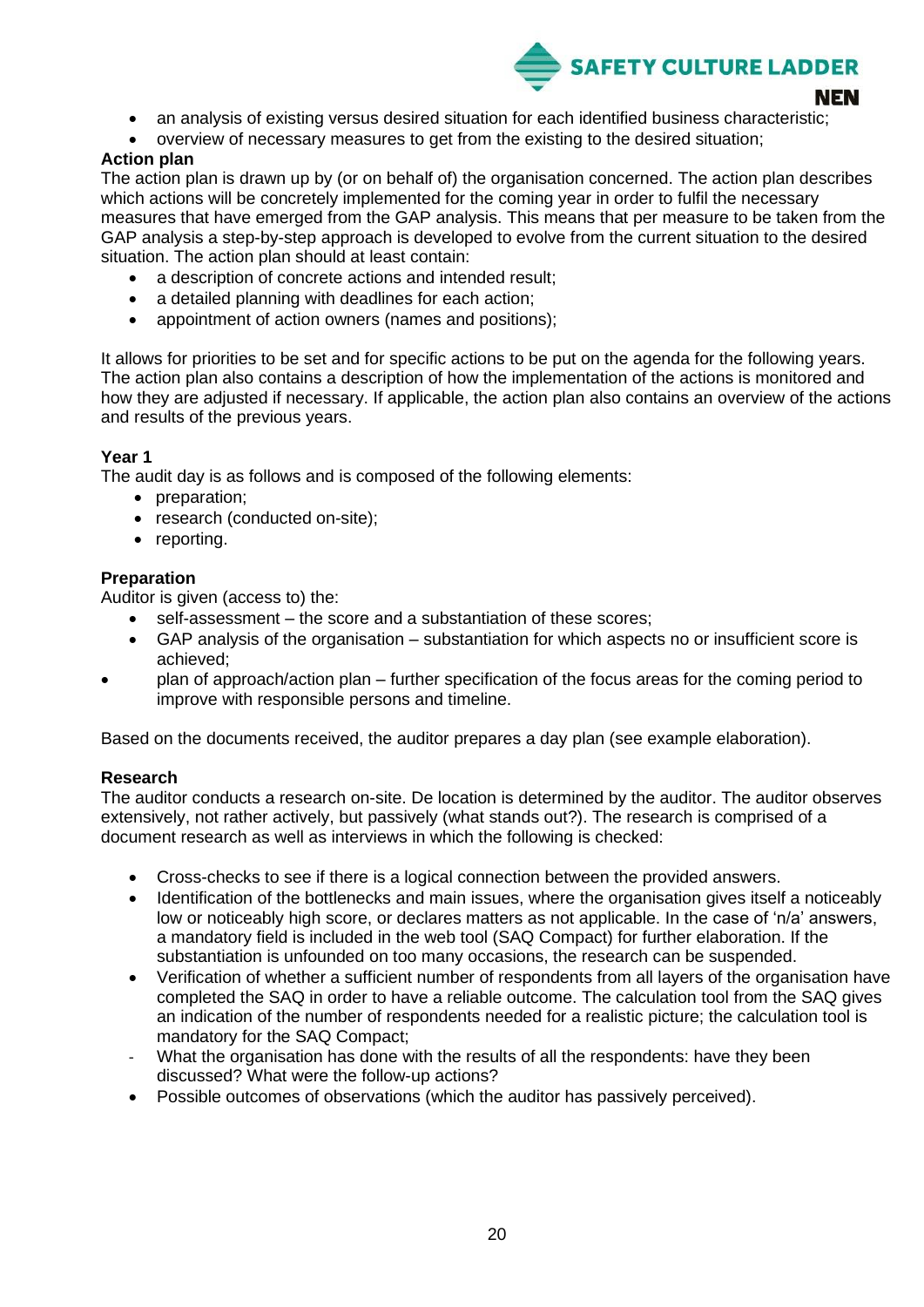

The auditor also receives relevant information regarding safety performance, including:

- information about the trend of incidents of multiple years and how the company has treated this and learned from this;
- information about serious incidents (incidents involving absence, permanent injury and fatalities) in the past year, including a brief description and how the company has treated these and learned from these;
- information regarding sanctions and rewards in regard to undesired H&S behaviour and desired H&S behaviour is valued within the organisation in the past year;
- The leadership and exemplary behaviour of the management.

The auditor assesses the action plan, which consists of:

- a phased schedule of when to take which action;
- a step-by-step plan for each measure from the GAP analysis aimed at moving from an existing to a desired situation, consisting of at least:
	- o a description of concrete actions, intended result and means to achieve this;
	- o a detailed planning with deadlines for each action;
	- o the substantiation if one chooses to not (yet) undertake an action;
	- o appointment of action owners (names and positions);
- for each measure, a description of how the result of the actions is quantified;
- an overview of already implemented measures and actions, and measurement of the permanent result.

#### **Day plan example**

| Auditor is welcomed – brief introduction                           | Management board, |  |  |
|--------------------------------------------------------------------|-------------------|--|--|
| Interview with the board                                           | supervision       |  |  |
| <b>Evaluation of Self-Assessment:</b>                              |                   |  |  |
| Attempt to decipher the how's and why's of the scores<br>$\bullet$ | Management board, |  |  |
| Assessment of the GAP analysis, action plan with<br>$\bullet$      | supervision       |  |  |
| underlying documents.                                              |                   |  |  |
| Interview(s) with employee(s) from the organisation, conducted on- |                   |  |  |
| site. Input for this includes the data from the documentary        | Employees(s),     |  |  |
| assessment. The action plan is also discussed. The location is     | supervision       |  |  |
| determined by the auditor.                                         |                   |  |  |
| Lunch                                                              |                   |  |  |
| Preparation of feedback internal review at the discretion of the   | Auditor           |  |  |
| auditor                                                            |                   |  |  |
| Give feedback of findings                                          | Management board, |  |  |
|                                                                    | supervision       |  |  |

#### **Reporting**

Reporting is limited to the Approved Self-Assessment and a report should contain the persons spoken to, the visited location, and the positive as well as negative findings.

#### **Technical review**

Technical review is not required with an Approved Self-Assessment.

#### **Year 2 and year 3**

An assessment of the action plan takes place in year 2 and 3. This is a desk review, therefore no site visit is required. It looks at whether the intended progress has taken place fully, partially, or not at all. If it is established that the targeted progress has not taken place, another 1<sup>st</sup> year audit needs to take place in that year (40%). As part hereof the auditor enquires after an analysis why the progress has not taken place and how the organisation plans to prevent this in the future. In year 4 the regular cycle is initiated again (40% audit – check on action plan – check on action plan)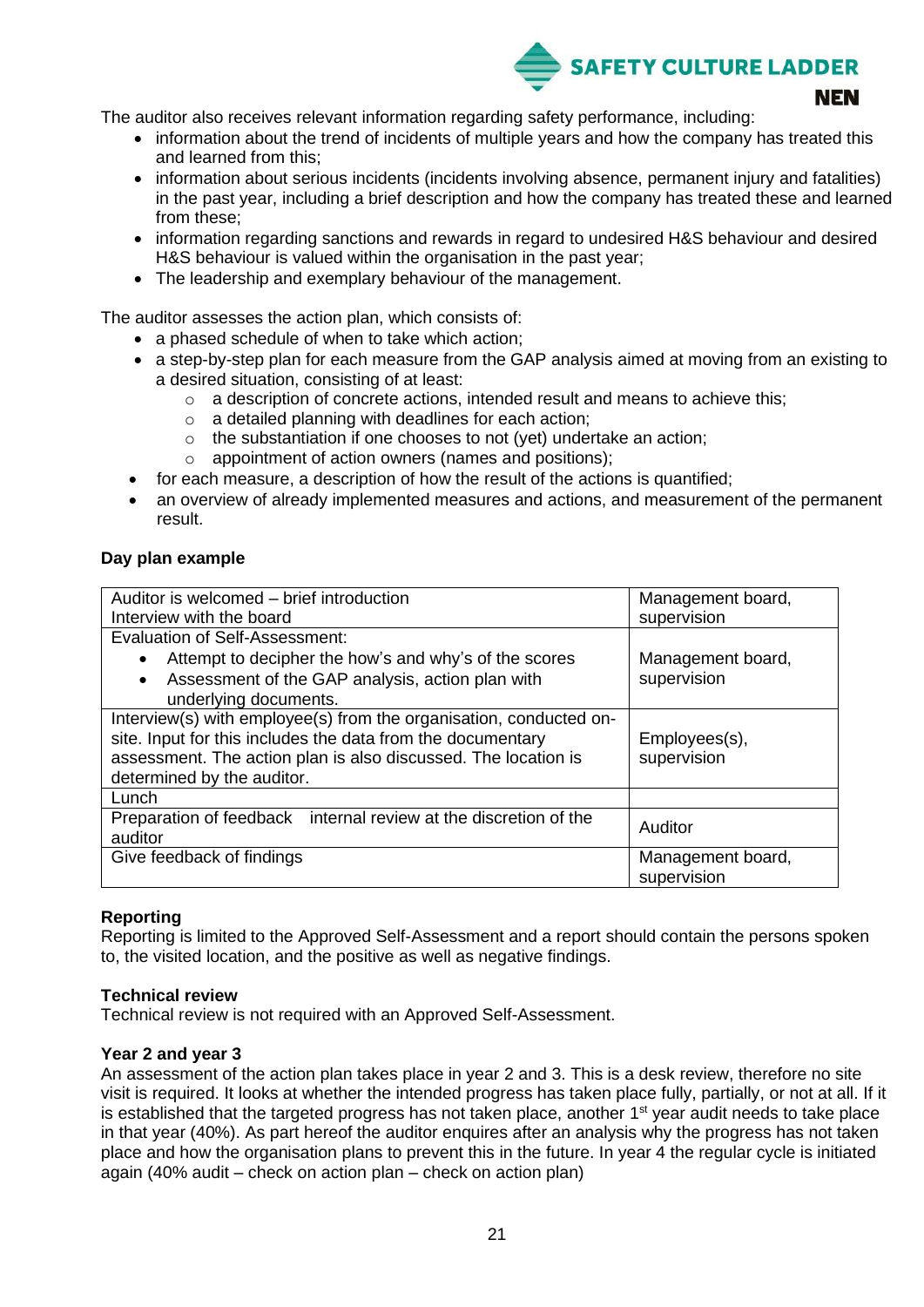

## <span id="page-21-0"></span>6 Certification audit

A Safety Culture Ladder audit is carried out in accordance with the NEN-EN-ISO/IEC 17021, which is supplemented by the regulations below.

#### <span id="page-21-1"></span>**6.1 Authorised Ladder Certification Authorities**

An CB is authorised to perform a ladder certification if the CB has been accredited by the Dutch Accreditation Council or by a member of the IAF in accordance with the NEN-EN-ISO/IEC 17021 standard.

What's more, the additional conditions below apply to all recognised CBs.

- Accredited by the Dutch Accreditation Council for VCA and management systems such as ISO 9001, ISO 14001, OHSAS 18001 or ISO 45001.
- Every CB communicates in advance which (new) auditors will be used for the ladder audit and includes a competence file, showing that the auditor is competent for assessment. Auditors will be declared competent by NEN, if they meet the qualifications as described in Annex B. Each (new) auditor will audit up to step 3. For auditing step 4 or 5, the auditor needs to acquire sufficient experience and training. To be allowed to a conduct audits for step 4 and 5 an additional statement of competency is required.
- The CB devotes sufficient time to the training of auditors in the principles of the Safety Culture Ladder and accompanying certification scheme. The training is documented as part of the competence file.
- Personnel that in a period of two years prior to the certification activities have been involved in consultancy on management systems or have been employed by the company under certification may not perform audits in the context of the Safety Culture Ladder. Auditors may have performed ISO, OHSAS, VCA, or BTR audits at the company.

NEN has final responsibility for the issue of the statement of competency. NEN can at all times in case of non-fulfilment of the above conditions proceed to suspend or withdraw the statement of competency. The CBs registered as competent by NEN to perform the Safety Culture Ladder certification are listed on [www.safetycultureladder.com.](http://www.safetycultureladder.com/)

The CB has with respect to certification concluded an agreement with NEN on the use of the Safety Culture Ladder certification standard and participation in the Harmonisation Committee.

#### <span id="page-21-2"></span>**6.2 Auditor and assessor**

The qualified personnel involved in certification can be distinguished according to:

- Auditors: charged with the performance of the certification audit, the assessment of the results, the audit report, the certification recommendation and performance of the annual reassessment.
- Assessor: charged with taking decisions on the issue and continuation of a certificate.

The qualified auditor and assessor are employed by an CB that has been recognised by NEN. The auditor and assessor can be loan personnel, on condition that they are demonstrably qualified to perform Safety Culture Ladder audits.

The following minimum qualification requirements apply to auditors:

- 1. In terms of education and experience they have competences that are at least equal to higher vocational education.
- 2. Experience in management system certification under accreditation.
- 3. Certified safety expert (HvK, MvK).
- 4. Qualified Lead Auditor for VCA\*\* or OHSAS 18001/ ISO 45001.
- 5. Demonstrable familiarity with sector-specific techniques by means of training or extended experience (sector qualification).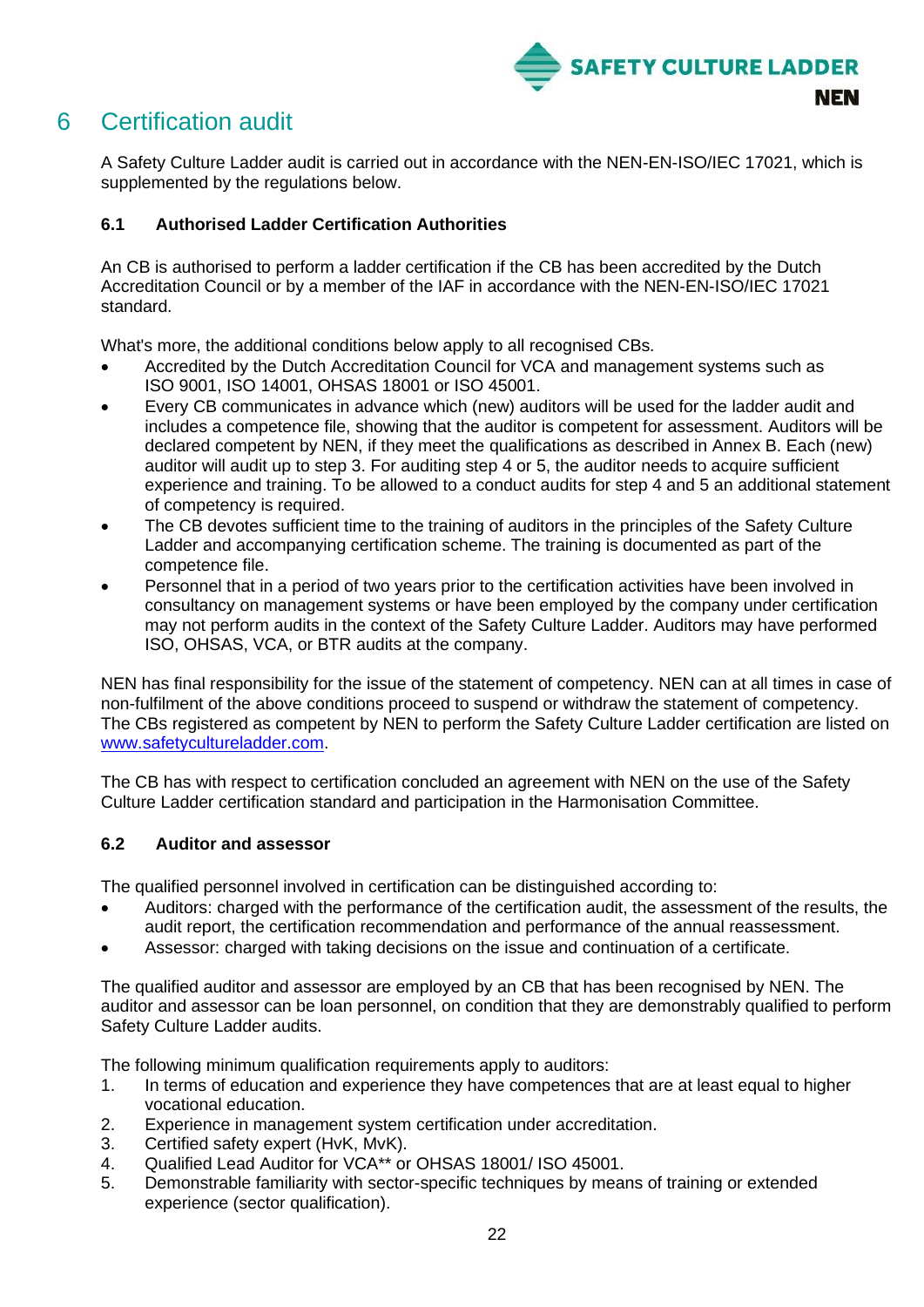

- 6. Demonstrable competency with the certification scheme of the Safety Culture Ladder by means of training (Safety Culture Ladder qualification).
- 7. A positive audit assessment by the CB of the auditor's attitude and behavioural competences.

Annex B contains a further specification of the qualification requirements for auditors.

The audit report assessor must at least meet the following supplementary requirements:

- 1. Qualified assessor for VCA\*\* or OHSAS 18001/ ISO 45001.
- 2. 3 years demonstrable experience as Lead Auditor for management system certification.

#### <span id="page-22-0"></span>**6.3 CB ladder audit requirements**

- The CB draws up an audit plan for every audit. This plan details at least the following: ladder audit structure (including scope of the audit), ladder step, organisational boundaries (department, company, legal structure, relevant business locations), the number of employees, SCL product name, initial audit or follow-up audit, number of man-days, composition and division of tasks audit team, ladder audit programme and report.
- A ladder audit is carried out by a minimum of two auditors, of which one is appointed in advance as lead auditor. Auditors need not necessarily be employed by one and the same CB.
- If activities that take place offshore fall within the scope of the assessment, additional agreements apply that are included in Annex A.

|  | Four methods are used in the performance of the ladder audit: |  |  |  |  |
|--|---------------------------------------------------------------|--|--|--|--|
|--|---------------------------------------------------------------|--|--|--|--|

| <b>Method</b>     | <b>Objective</b>                                                      |
|-------------------|-----------------------------------------------------------------------|
| Self-assessment   | Self-assessment of quality requirements and criteria                  |
|                   | in terms of safety awareness and safe working                         |
|                   | practices.                                                            |
| Analysis of self- | Analysing of factual data provided by company on                      |
| assessment by CB  | safety awareness.                                                     |
| Interviews by CB  | Verification of factual data, the self-assessment and                 |
|                   | the factual implementation of quality criteria.                       |
|                   | Observations & Work Observation of the application and enforcement of |
| Visit by CB       | safety awareness and behaviour in the work                            |
|                   | environment and its significance within the                           |
|                   | organisation.                                                         |

- Interviews are chosen to ensure that all layers of the organisation (from high to low) are addressed, with an emphasis on (operational) employees. The interviews are additionally chosen in such a manner that the results together with the observations in the work environment are verifiable in other (held) interviews.
- The performance of a ladder audit entails at least an on-site work visit by the CB. A ladder audit solely on the basis of a desk review is insufficient and thus not acceptable.
- As regards the number of interviews and worksites to be visited, refer to the man-day table below.
- Scores are awarded to criteria on the basis of interviews, observations and verifications.
- The ladder audit is concluded with an audit report. This report presents the conclusions of the ladder audit as well as the end score (ladder step). A copy of this audit report remains with the CB and will be submitted at the request of NEN.
- A ladder audit for Step 'N' also entails a ladder audit of lower steps with the minimum requirements of Step 'N'.
- If a company fails to achieve the required minimum scores during a ladder audit for Step 'N' , the company will not have Step 'N' on the Safety Culture Ladder and this does not automatically mean that the company has ladder step 'N-1'.
- The company has at least Step 1 of the ladder if it has a completed ladder audit and the ambition to further proceed up the Safety Culture Ladder.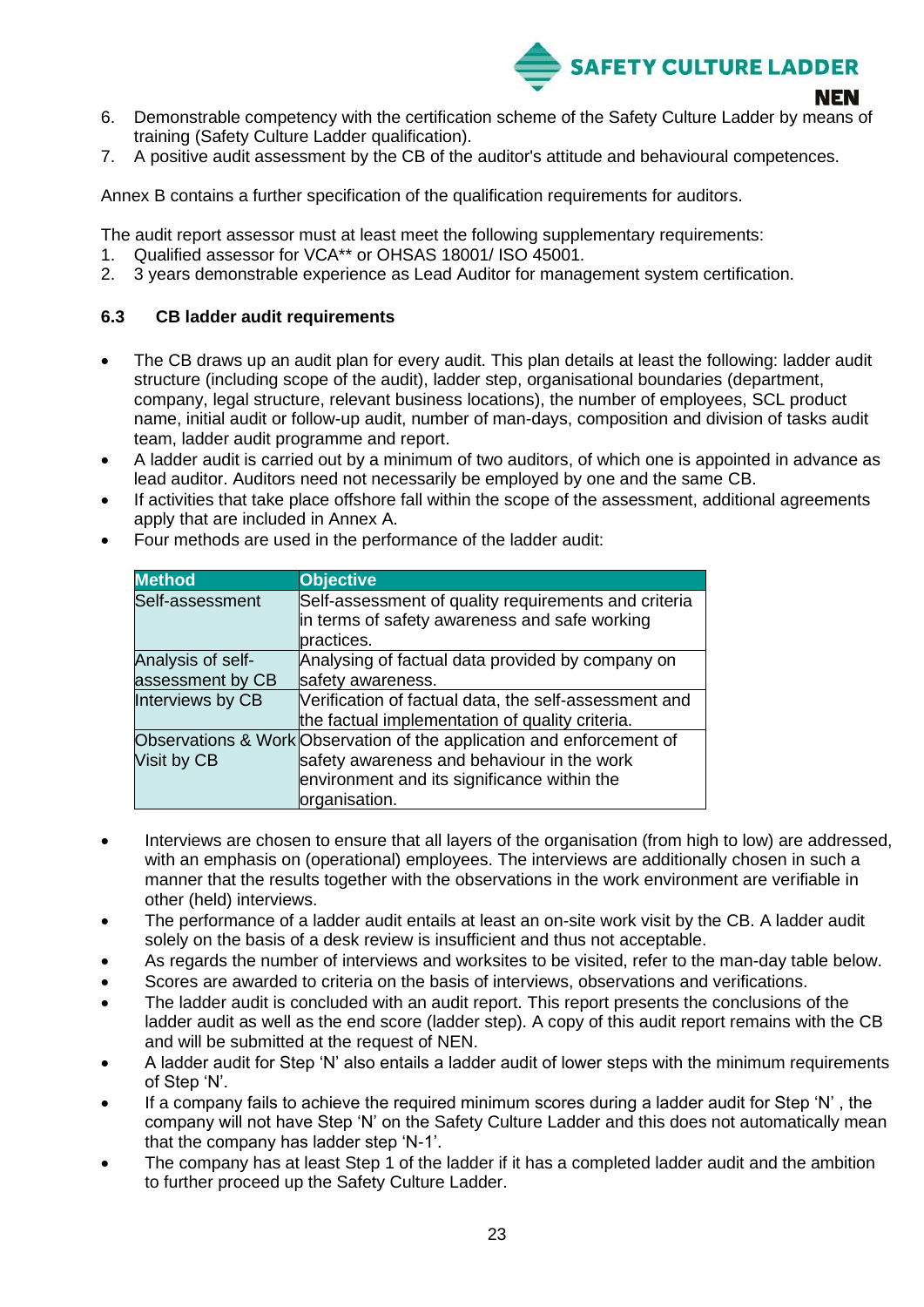**SAFETY CULTURE LADDER** 

If an initiated audit cannot be (completely) performed due to circumstances and causes attributable to the company under audit, the audit must be completed within 3 months of the start of the audit.

#### **Project certification with certification of multiple contractors on one project**

The following requirements additionally apply for project certification of multiple contractors on one project.

#### Certificate and scope

The scope stated on the certificate describes its validity and must be in accordance with the activities being assessed. A certificate is issued per scope. This means that several certificates may be issued / valid per project. These certificates can have different steps.

The scope indicates which phase (s) apply. An example of a phase is "engineering" or "execution". If the scope contains multiple phases, these phases must be active at the time of the audit. A phase can consist of several sub-activities. These sub-activities do not all have to be active during the audit.

#### Time spent on the audit

The time spent on the audit is related to the scope.

#### Certificate validity

The certificate is valid until the end of the project or until the end of the project phase. If the project or project phase lasts longer than a year, the control activities will take place in accordance with the agreements in chapter 5. If the auditor has doubts during the follow-up audit (e.g. whether the previously determined level on the SCL is still applicable), the regular agreements apply, as included in chapter 5.

#### <span id="page-23-0"></span>**6.4 Certification man-day table**

As regards the time devoted to certification, the table below provides a guideline with a minimum number of man-days. The highest legal entity under certification is regarded as the establishment; the accompanying or underlying legal entities are regarded as branches.

Table 3 shows the certification audit for **step 2** of the Safety Culture Ladder, consisting of:

- Phase 1: assessment of the scale and structure of the organisation, drawing up an audit plan and initiating the audit report.
- Phase 2: certification audit of working practices and assessment of all questions on the ladder step.

| Number of<br>workers | <b>Audit term in</b><br>man-days | <b>Number of</b><br><b>workers</b> | <b>Audit term in man-days</b>    |
|----------------------|----------------------------------|------------------------------------|----------------------------------|
| $5 - 65$             | See Table 4                      | 1176-1550                          | 13                               |
|                      | ʻsmall                           | 1551-2025                          | 14                               |
|                      | organisations'                   | 2026-2675                          | 15                               |
| 66-125               | 6                                | 2676-3450                          | 16                               |
| 126-175              | 7                                | 3451-4350                          | 17                               |
| 176-275              | 8                                | 4351-5450                          | 18                               |
| 276-425              | 9                                | 5451-6800                          | 19                               |
| 426-625              | 10                               | 6801-8500                          | 20                               |
| 626-875              | 11                               | 8501-10700                         | 21                               |
| 876-1175             | 12 <sub>2</sub>                  | >10700                             | Continued according to the above |
|                      |                                  |                                    | progression (+500 persons)       |
|                      |                                  |                                    | 10700 persons (+2200)            |
|                      |                                  |                                    | 13400 persons (+2700)            |
|                      |                                  |                                    | 16600 persons (+3200)            |

<Table 3> Man-day table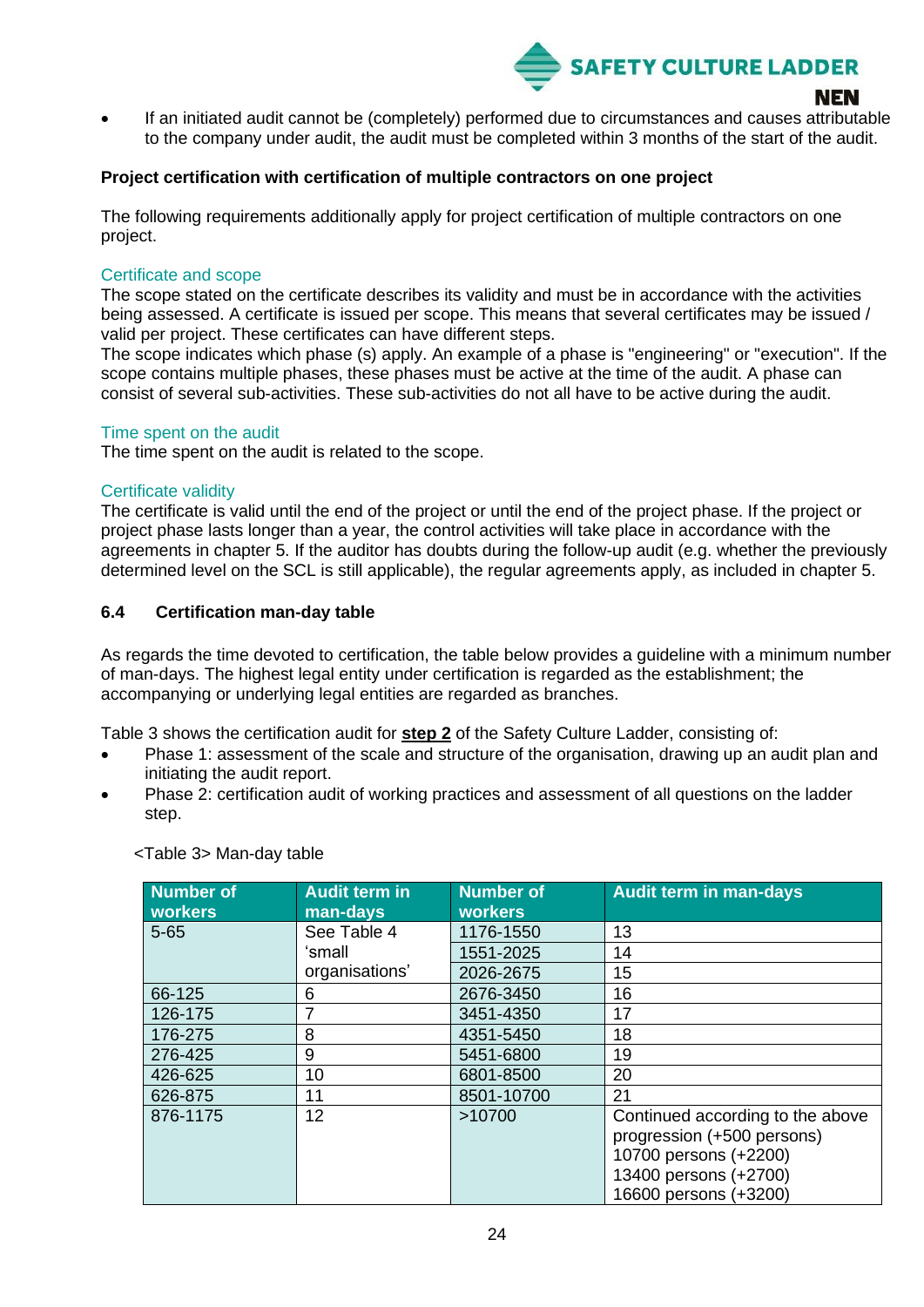

The provisions below apply to the table:

- 1. A certification assessment on step 3 and higher also implies that a certification assessment of the lower steps is required that meets the minimum requirements of the highest to be assessed step. The time spent on the certification assessment in man-days (see the table above) will increase by a factor indicated below for each subsequent step:
	- step 3, factor 1.5;
	- step 4, factor 2.0;
	- step 5, factor 2.5.
- 2. The calculation of the number of man-days for an SCL follow-up audit (year 2 and 3) and an SCL Light audit (year 1) is 40% of a full certification audit, with a minimum of two man-days for step 2 and three man-days for step 3, 4 and 5.
- 3. The audit duration in man-days is rounded up to half-days.
- 4. In order to ensure objectivity, a certification audit (phases 1 and 2) is performed by a team of two auditors.
- 5. Besides personal interviews, on-site visits are also made of projects in progress. All work awarded by clients to companies under audit can be assessed as long as it is representative in terms of number and type (large, small, complex, simple, standard, unique, etc.).
- 6. The total number of workers concern those of the establishment and relevant branches (falling under the scope of the certification audit). For determining the number of workers, apply the sum of own personnel + loan personnel, whereby the auditors determine which persons will be interviewed. The minimum number of persons to be interviewed is 0.6√M for the board, management, staff, etc., and 1.2√M for operational employees. M is equal to the number of workers.
- 7. The number of workers in the table must be viewed as a continuum rather than a stepped progression.
- 8. If the company on average has N projects simultaneously ongoing per year, the audit will visit and test at least 0.6√N projects, whereby the auditors determine which projects will be visited. The total number of projects concern the projects that are managed from the establishment and/or the branches to be visited, if applicable.
- 9. Branches can be visited at random according to the schedule below. In this, (X) stands for the total number of branches and ( $\sqrt{x}$ ) for the minimum number of branches to be visited. In the choice of branches, consideration should be given to:
	- does it offer a good reflection of the work performed under assignment;
	- safety risks and the related attitude and behaviour;
	- a representative image of the establishment as a whole.

|          | VXI |
|----------|-----|
| 2 < 6    | 2   |
| 6 < 12   | 3   |
| 12 < 20  |     |
| 20<30    | 5   |
| 30<42    | հ   |
| 37  etc. |     |

- 10. An audit is performed separately for certification under ISO/VCA/OHSAS, etc.
- 11. If an organisation wishes to be certified on two different steps for different business units, two separate audits will need to be performed. In cases where specific groups, such as management, need to be audited twice, the selection of persons to be audited can be set up in such a way that the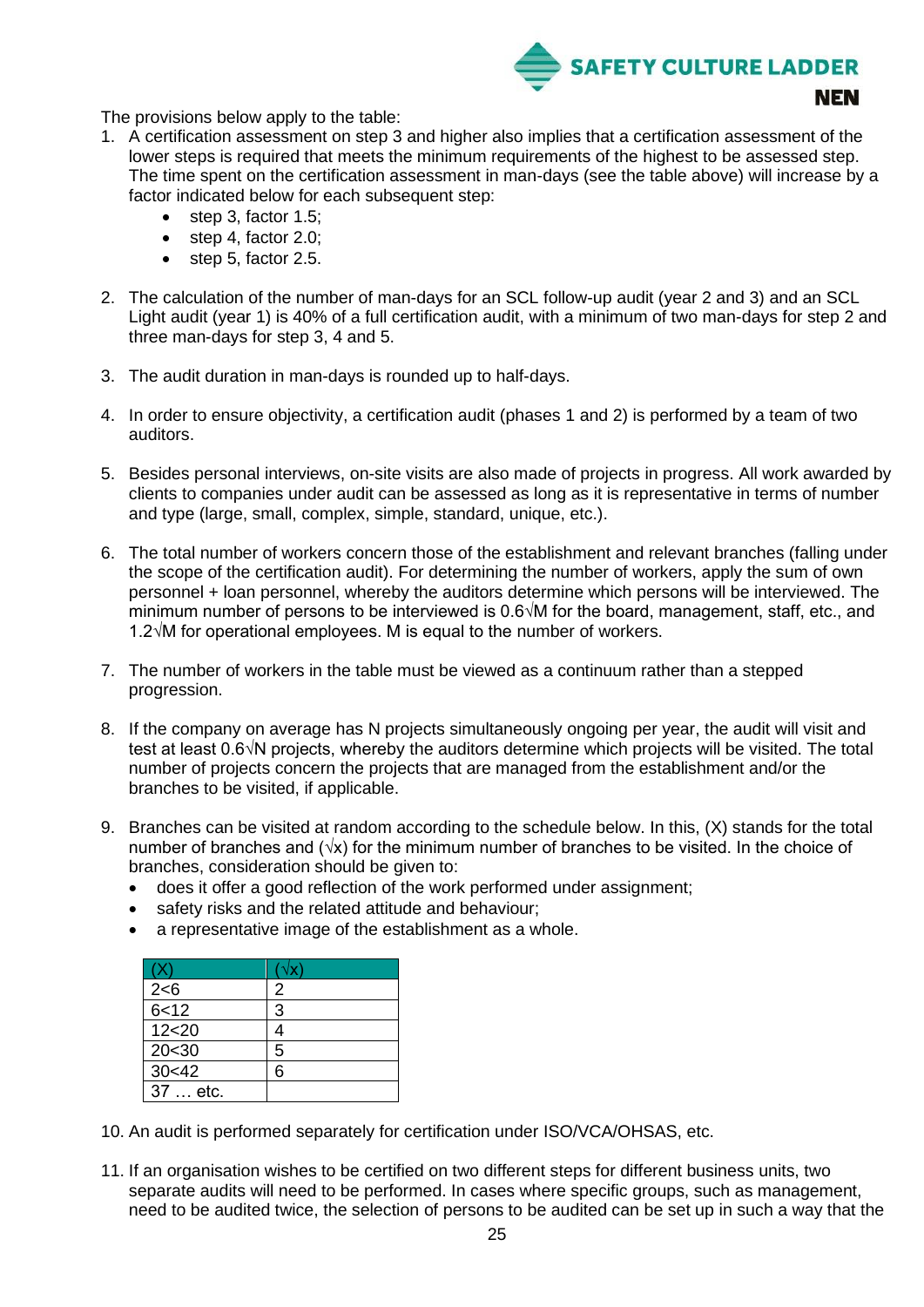

same person will not be interviewed twice. Furthermore, possible overlap is the consequence of the organisation's choice to have two audit paths The number of man-days may not be reduced.

12. The SCL products (see Chapter 5) are applicable for companies with a minimum of 5 employees.

13. Group interviews are allowed for organisations with up to 10 employees.

#### Small organisations

For companies with 5 up to 65 employees (both own and contracted) the following revised man-day table applies. The man-day table specifies the audit term in man-days per step.

| <b>Audit</b> | Nr. of    | Step 2         | Step 3         | Step 4        | Step 5         |
|--------------|-----------|----------------|----------------|---------------|----------------|
|              | employees | Audit time in  | Audit time in  | Audit time in | Audit time in  |
|              |           | man-days       | man-days       | man-days      | man-days       |
| 100%         | $5 - 10$  | 2              | 3              | 4             | 5              |
| 40%          |           | $\overline{2}$ | 3              | 3             | 3              |
|              |           |                |                |               |                |
| 100%         | $11 - 25$ | 3              | $\overline{4}$ | 5             | 6              |
| 40%          |           | $\overline{2}$ | 3              | 3             | 3              |
|              |           |                |                |               |                |
| 100%         | 26-35     | 3              | 5              | 6             | 8              |
| 40%          |           | 2              | 3              | 3             | 3              |
|              |           |                |                |               |                |
| 100%         | 36-50     | $\overline{4}$ | 6              | 8             | 10             |
| 40%          |           | $\overline{2}$ | 3              | 3             | $\overline{4}$ |
|              |           |                |                |               |                |
| 100%         | 51-65     | 5              | 8              | 10            | 13             |
| 40%          |           | $\overline{2}$ | 3              | 4             | 5              |

<Table 4> Man-day table for organisations with up to 65 employees

Provisions 4 to 13 of Table 3 also apply to the man-days in this table 4

#### <span id="page-25-0"></span>**6.5 Unannounced work visits**

The purpose of an unannounced work visit is to better determine additionally whether an organisation meets the requirements of the Safety Ladder in daily practice 'at an arbitrary moment'. The unannounced work visits serve in this way to verify visibly internalized safety behaviour in practice. An unannounced work visit will take place during the (annual) audit for (re)certification applying from step 4. The certification body will offer an audit on step 3 to plan an unannounced work visit. The contractor ultimately decides whether or not he wants to include this.

#### How is it done

The audit team will ask on a random day during the audit which work is in progress (together with the audit supervisor of the organisation to be audited) and will then independently go to a work location for an unannounced work visit. Internal works can also be selected for work visits.

An unannounced work visit mainly contains observations, but sometimes also interviews.

Observations serve to be able to see if one is working safety consciously. There is the possibility to engage with employees if necessary. It is not the intention to conduct extensive conversations, but rather a short conversation in order to be able to get more feelings (background) about behaviour. These conversations can preferably be held during the break or before or after work.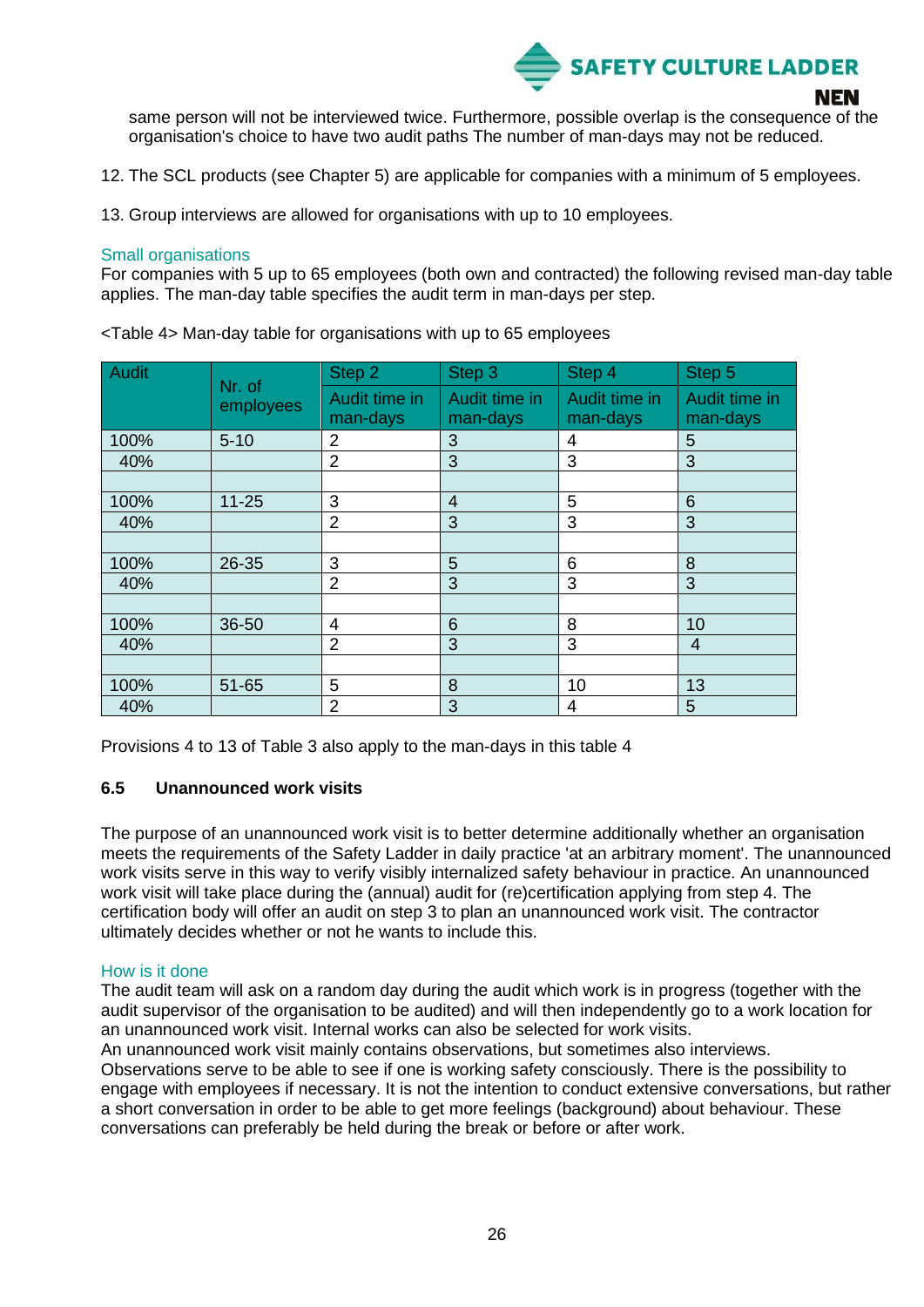

The way in which these interim unannounced work visits take place depends on the type of organisation. In general, the following principles apply:

- Implementation organisation  $\rightarrow$  observe activities at the (construction) sites.
- Service organisation  $\rightarrow$  observe activities at the construction-sites (if applicable), observations of employees at the office (tours and addressing employees) and meetings (attendance).

The intention is to observe the employees as much as possible in their natural work habitat.

#### Planning

In accordance with paragraph 6.5 the number of work visits is determined within the fixed audit time, included unannounced work visits. At least 1 of them will be visited unannounced. For small organisations (10 FTE or less), the time taken for this unannounced work visit is a maximum of half a day.

#### Reporting and effect

No separate report is made of the unannounced work visit. The findings are part of the standard report, as specified in paragraph 6.9. The scoring on the unannounced work visits is part of the total per company characteristic and the overall total. The results of the unannounced work visits by themselves can't lead to conclusions about obtaining or maintaining a step.

#### <span id="page-26-0"></span>**6.6 Scores**

The scores attainable for each criterion are stated in the certification scheme. A maximum score can only be awarded if the criterion is fully and demonstrably complied with.

If a criterion is only met in part, the auditors will award a score that, based on the expert judgement of the auditors, corresponds with the degree in which the criterion is demonstrably complied with. For this a spread is applied between largely (80%) and partially (40%).

#### <span id="page-26-1"></span>**6.7 Attendance**

NEN is invited to attend ladder audits. By attending, NEN wishes to acquire insight into the competences of the deployed audit teams. NEN can moreover determine whether the decision and assessment process of the auditors is adequately harmonised between the various CBs.

Notice of a pending ladder audit is sent at least 15 working days before commencement of the audits by the CB to NEN. This notice will contain at least the following information:

- A clear description of the "organisational boundaries" indicated by the company.
- An audit plan drawn up by the CB (only the main points; date and location of the audit, which actions, who, when, where).
- Information on the relevant auditors (specifying lead auditor, if applicable).

An attendance is carried out at each newly qualified auditor during the first audit. After the first attendance of a newly qualified auditor, a follow-up attendance takes place at least once every 4 years, unless deviations have been identified during an attendance. In this case, an additional attendance will take place. NEN will inform the CB at least 3 working days before commencement whether or not it will attend the audit and if so, by whom. The organisation cannot refuse an attendance. NEN can decide to replace the attendance by the company with a review of the CB.

NEN will act as observer during the attendance and will thus not interfere with or be involved in the audit process by the CB. This will, however, not prevent NEN at fixed times from exchanging information with the CB auditors, requesting additional information, etc. Such interventions will, however, only take place outside the presence of the client (company). This may make it necessary to schedule extra time in the audit planning. The CB ensures that the presence and objective of the attendance, as well as the task/function of the observer, is clearly explained to the company in advance. NEN will treat all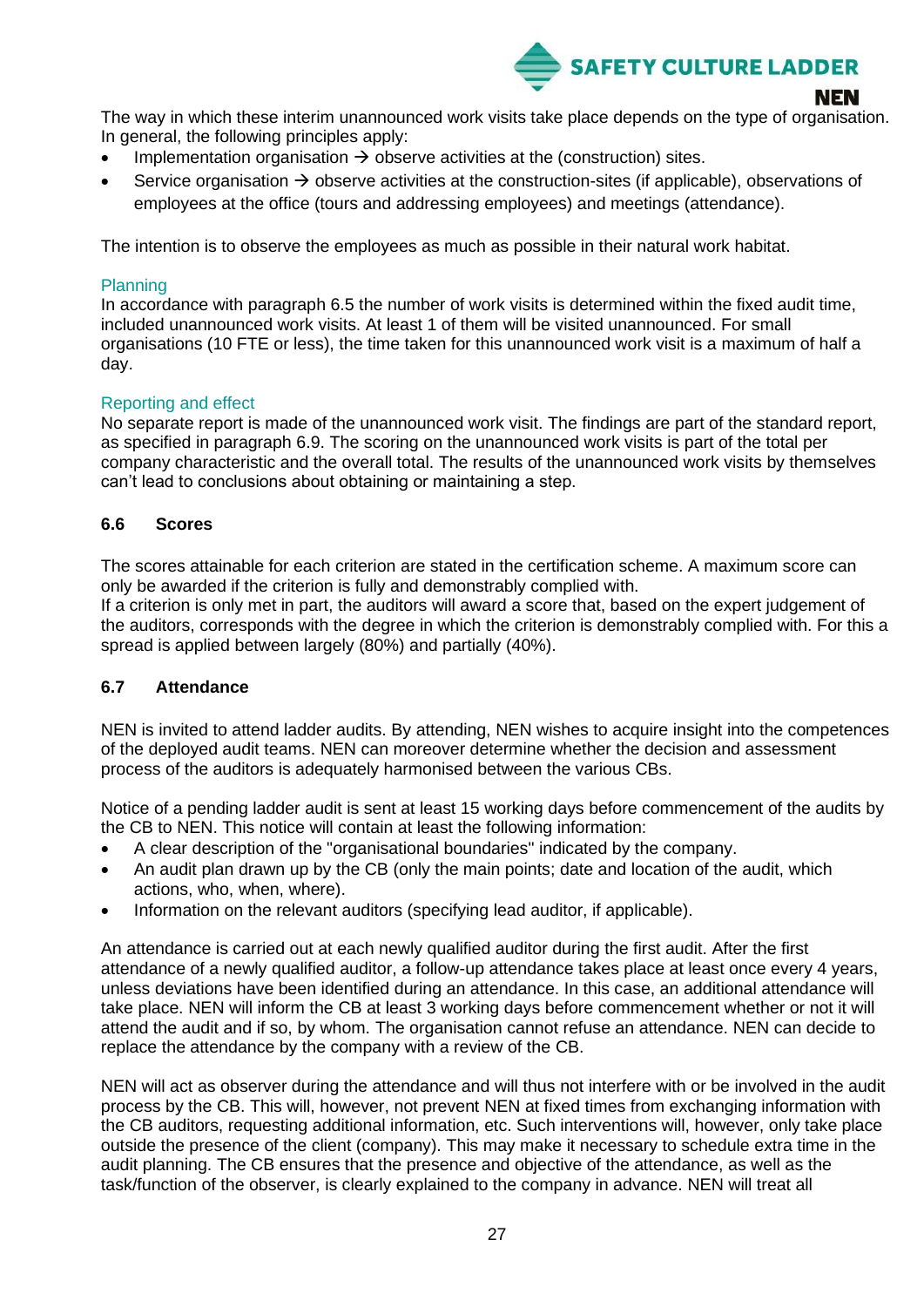

NEN

information provided during the attendance as confidential. NEN will refrain during the audit from expressing any opinions on the scores to the CB (or the client).

NEN will draw up an attendance report for every attendance. The attendance report drawn up by NEN will focus only on the main points (professional and harmonisation aspects). This attendance report can serve as input for improvement measures by the CB. General observations regarding harmonisation will be anonymised and discussed during the harmonisation consultation with the CB auditors.

#### <span id="page-27-0"></span>**6.8 Audit report**

The audit reports will express at least the results of the requirements of the Safety Culture Ladder and state which step of the ladder has been audited.

The failure of the company to (demonstrably) comply with the requirements is set out separately in the audit report. Every audit report will contain the auditor's conclusion regarding the step on the Safety Culture Ladder. The audit results may only lead to a positive report if the minimum requirements of the step have been complied with. A positive audit report will specify the attained step and make a recommendation to the CB to grant or revise the step on the certificate.

The decision by the CB to issue a certificate is taken on the basis of:

- 1. A complete audit report with positive conclusion on the attained step and a certification recommendation.
- 2. Generally compulsory appendices such as a statement by the board on the activities and company entities, possibly accompanied by a copy of the (legal) organisational structure as included in the annual auditor's report.
- 3. Specific compulsory appendices such as the assessor's report on the audit report, notes and findings of auditors, substantiation of scoring by auditors.

The report will be made available by the CB to the board of the company no later than 15 working days after the final audit day. The audit report forms an intrinsic part of the certificate to substantiate the step on the Safety Culture Ladder. The audit report is confidential and does, in itself, not provide proof to third parties that the company meets the requirements of the Safety Culture Ladder.

NEN has no influence on the audit report and the audit results. NEN is not provided with a report. NEN is permitted to inspect audit reports at random for the purpose of CB/auditor assessment and in case of complaints by audited companies.

#### <span id="page-27-1"></span>**6.9 Issuance of certificate and statement**

The name of the certificate/statement reads: Safety Culture Ladder certificate or statement step *N*', where *N* can have the value 1, 2, 3, 4 or 5. A certificate or statement indicates the highest ladder step attained and the date on which the certificate or statement was issued. Each certificate or statement is a unique document the size of an A4 page with a unique number. This number is provided by the CB. The CB issues the certificate or statement to the organisation. At least the following information is mentioned on the certificate and statement:

- 1. the legal name, address details with place of business and the Chamber of Commerce number of the business entity or entities covered by the Safety Culture Ladder certification;
- 2. the name of the CB as stated in the rating;
- 3. the step obtained (or indicative step in a statement) on the Safety Culture Ladder (steps 1, 2, 3, 4 or 5);
- 4. the name and signature of the CB representative.
- 5. a reference to the version number of the certification scheme used for the Safety Culture Ladder.
- 6. the date of first issue and the date of change;
- 7. the certificate/statement registration number issued by the CB. The certificate issued by an CB is submitted by the CB to NEN for publication on www.safetycultureladder.com.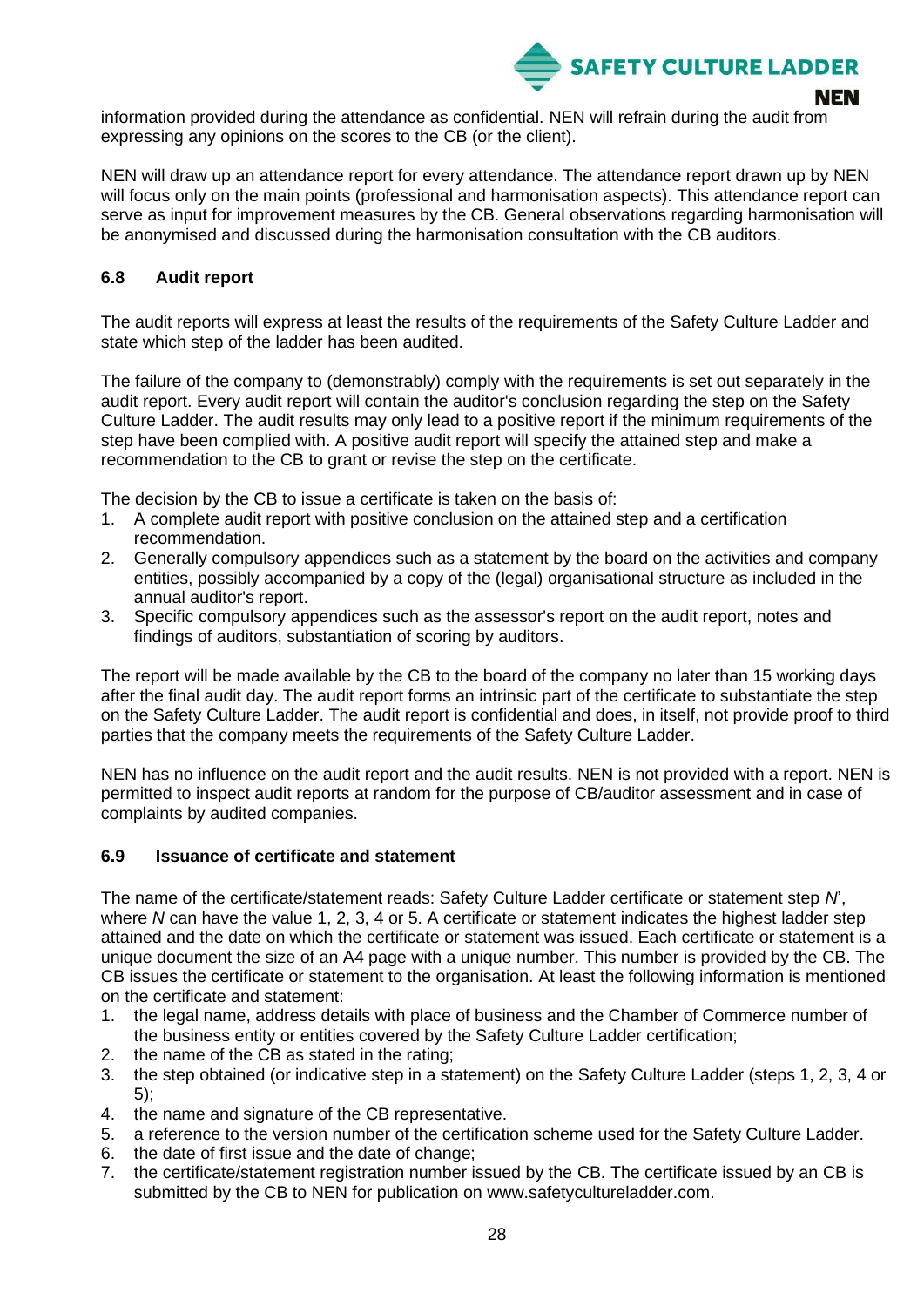

#### <span id="page-28-0"></span>**6.10 Validity of certificate and statement**

A "Safety Awareness Certificate or statement Step *N* " issued by an CB has a validity of 3 years from the date of issue, subject to the condition of an annual reassessment, From 10 to no more than 12 months after certification, reassessment (follow-up audit) is required in order to continue the validity of the original certificate or statement. In case of an assumed rise up the ladder, a company may request a new ladder audit from an CB. Such a request may not be made sooner than six months after receiving the certificate.

If a company does not (any longer) meet the requirements, the company can within a period of 13 weeks perform an extra audit to show that the first audit contains a measurement error and that the requirements are indeed met. The review will then focus specifically on the company aspects that were supposedly 'wrongly' assessed. The CB will draw up an audit plan for this.

If the 2<sup>nd</sup> measurement also shows that the company does not (any longer) comply with the requirements, the company will lose its certificate for Step N and will – on the basis of the recommendation of the CB – be certified for a lower step. It is not permitted to change CB or auditors during the term of 13 weeks. A change is permitted thereafter on condition that the company communicates such to NEN in advance. An issued statement for the product Approved Self Assessment has a validity of 3 years as well.

#### <span id="page-28-1"></span>**6.11 Audit process**

#### Certification audit

Every certification audit will be completed within 13 weeks (1 quarter). Phase 1 of the audit is regarded as start time. The certification audit is completed on issue of the certificate or statement. No change of CB is permitted during this period. If a certification audit is not completed within the period of 13 weeks, the audit is invalid and no legal certificate or statement can be issued. If a company still requires a valid certification, a completely new certification audit will have to be carried out. The company is at that time free in its choice of CB.

The certification audit will be aborted in case of significant changes during the certification audit (reorganisations, etc.) as a result of which the original scope of the audit is no longer representative. If the company wishes to receive a valid certificate or statement on the basis of the new/changed scope, a completely new certification audit will be scheduled. The company is also at that time free in its choice of CB.

#### Test audit

In case an organisation wants to experience the extent of a Safety Culture Ladder audit, but does not yet feel ready for an actual audit, there is the possibility of 'testing' whether certain company aspects meet the requirements and to gain experience with a Safety Culture Ladder audit. The test audit is limited in scale and does not produce a score or certificate. The scale is set at 40% of a complete certification audit with a minimum of 1,5 man-days per auditor (total of 3 man-days). The audit covers at least the board, management and operational personnel, whereby 1 work visit will be carried out. The test audit is performed as standard against the requirements of Step 3. The CB is not permitted to make any statements with respect to whether or not the requirements of the step have been complied with.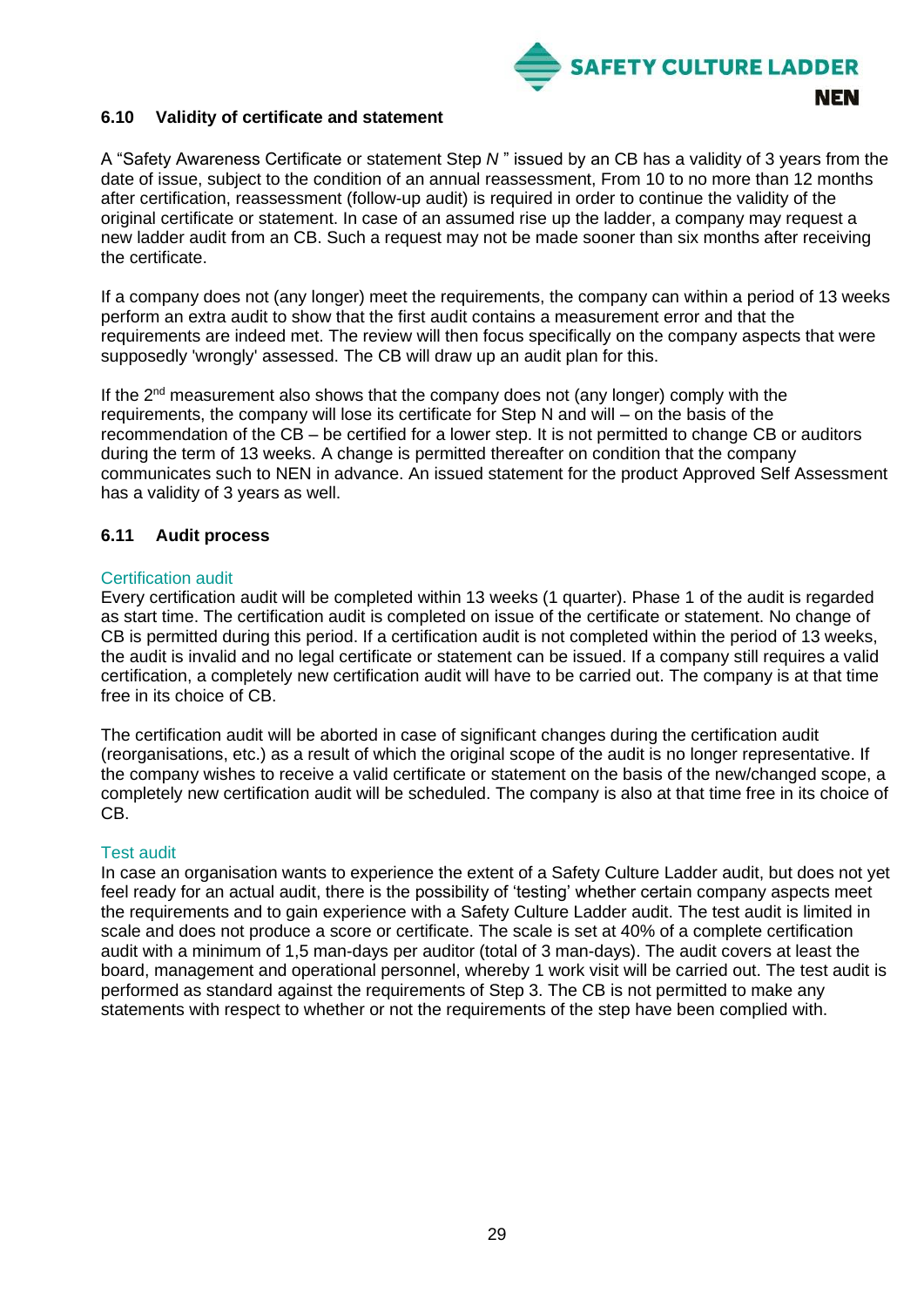

## <span id="page-29-0"></span>7 Organisation

#### <span id="page-29-1"></span>**7.1 Who manages the ladder**

ProRail was owner and manager of the Safety Culture Ladder since 2012. Due to the transfer of the management of the Safety Culture Ladder from ProRail to NEN (Royal Netherlands Standardization Institute) the ownership is also passed on to NEN.

As of July 1, 2016 NEN is responsible for its use, continuous development, management of the certification scheme and the extension to other clients and new sectors.

NEN has established a Board of Stakeholders (BoS) as the main decision making body of the system. And for the operational implementation it has established a technical Committee of Experts (CoE). NEN provides the overall scheme and project management and secretariat.

The composition of the structure of the Safety Ladder is as follows :

- The *Board of Stakeholders* (BoS) acts as the main decision-making body of the system and governs the management and development of the Safety Culture Ladder system. The BoS is a broad assembly of procurers, businesses, science institutions and civil society organisations and is led by an independent chairman at board level. The Board consults (interested) clients, contractors and other relevant (professional) organisations on new developments. For the management and development of the Safety Culture Ladder the BoS is supported and advised by the Committee of Experts and NEN.
- The *Committee of Experts* (CoE) is the operational committee of the Safety Culture Ladder. The Committee of Experts is primarily responsible for keeping the certification scheme up to date and functions as the contact for the Ladder Certification Authority (CB) regarding interpretation issues and other issues. The Committee of Experts is represented by clients and contractors. Members of the Committee of Experts shall be appointed in a personal capacity. In case of organisational changes interested parties may nominate other representatives.
- The *Harmonization Platform CIs* is composed of delegates from CBs that signed a license agreement with NEN. The delegates need to be involved in the certification process as (lead) auditor or a person who takes the certification decision (assessor). CBs also assess companies on the basis of this harmonization. Interpretations problems or audit issues can be submitted to NEN by the CBs together with the company (as a customer of the CB). If necessary the Manual can be adjusted.
- When necessary an *Interpretation Working Group* can be established in which technical experts from clients, contractors and certifying institutions participate. The Board of Stakeholders must approve the composition of the Working Group. The Working Group members may be part of the Committee of Experts.

### <span id="page-29-2"></span>**7.2 Financing**

The Safety Culture Ladder is a market initiative. The ladder is thus not supported by subsidy or government involvement. The principle of the ladder is that all companies and organisations involved jointly finance the ladder and contribute proportionately to the costs of the ladder, which include the site, the helpdesk, the further development, the supporting of initiatives, the management of the certification scheme, the administration, etc.

Active use of the Safety Culture Ladder thus requires a modest contribution, which will be kept as low as possible.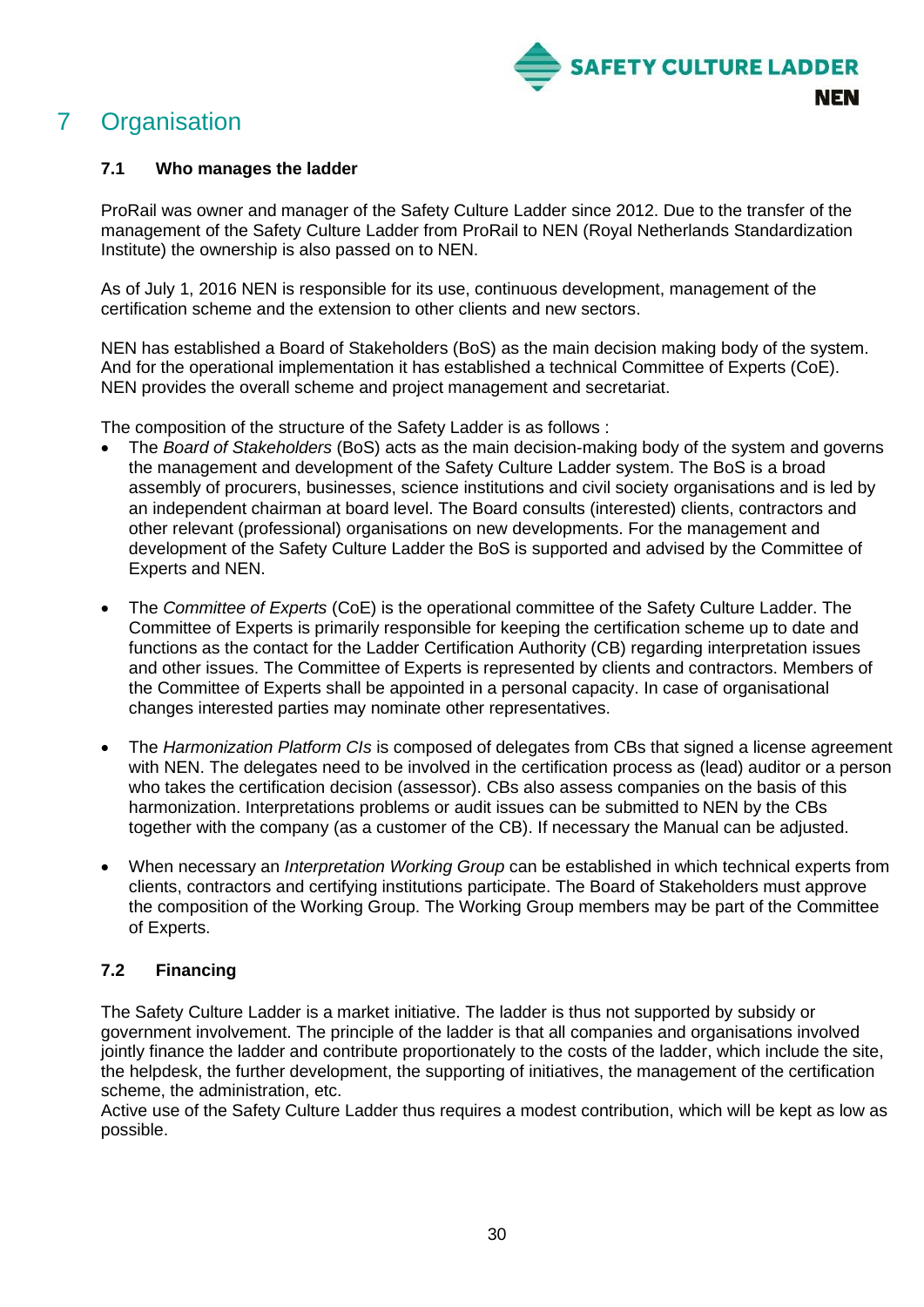

Contributing parties are all companies and organisations that actively use the ladder as an instrument for:

- tendering;
- certification of the own company/organisation;
- other commercial activities (such as consultancy, training, research, certification).

Use of the Safety Culture Ladder should consequently generate sufficient income to ensure that the ladder remains up-to-date and applicable in the future. Income will thus consist of:

- payments by all companies that undergo certification, per issued certificates and per annual audit;
- payments by companies who offer paid services and products related to the Safety Culture Ladder.

An overview of the payments and tariffs can be found on [www.safetycultureladder.com.](http://www.safetycultureladder.com/)

#### <span id="page-30-0"></span>**7.3 Document/version management**

NEN is responsible for the development and management of the certification scheme and manual of the Safety Culture Ladder. The existing versions are developed and adopted by the Committee of Experts and endorsed by the Board of Stakeholders. Comments and suggestions regarding the documents of the Safety Culture Ladder can be submitted to NEN.

The current versions of the document are published on [www.safetycultureladder.com.](http://www.safetycultureladder.com/) All previous versions lapse as a result.

#### <span id="page-30-1"></span>**7.4 Information and advice**

All required formal information on the certification processes is contained in the manual. The latest version of the Safety Culture Ladder manual as published on [www.safetycultureladder.coma](http://www.safetycultureladder.com/)pplies. You are therefore advised to regularly check [www.safetycultureladder.com](http://www.safetycultureladder.com/) whether an updated version of the manual applies.

Contact must also be sought with any of the recognised CBs for further information on or support in preparing for certification, etc.

#### <span id="page-30-2"></span>**7.5 Complaints**

Complaints, comments and suggestions regarding the scheme or the relevant CB can be submitted in writing to NEN, via [info@safetycultureladder.com.](file:///C:/Users/nkrijg/Documents/info@safetycultureladder.com)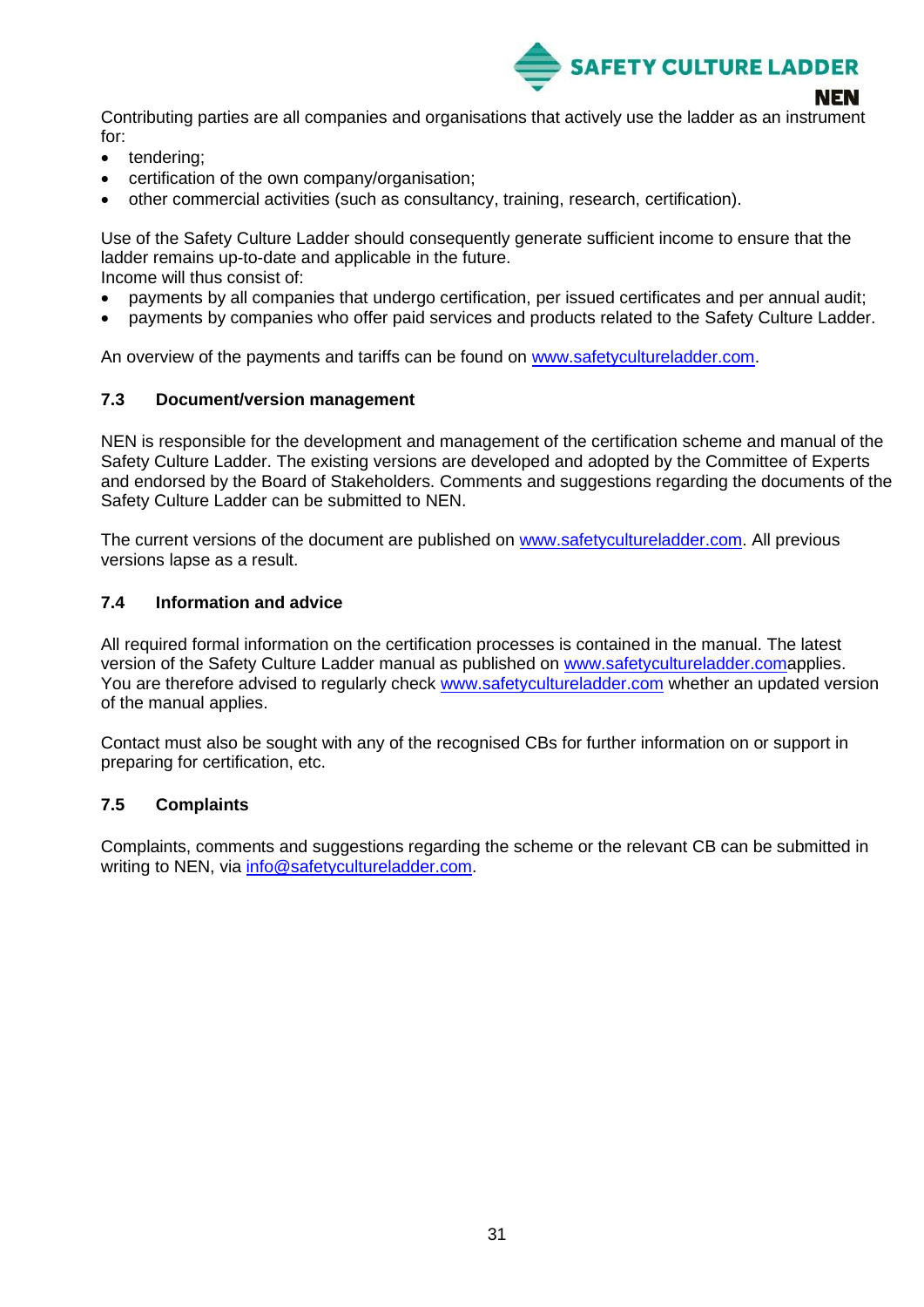

### <span id="page-31-0"></span>**Annex A Additional requirements offshore assessment**

#### Scope of the assessment

We speak of an offshore assessment when the scope of the assessment contains activities that take place offshore. This includes all maritime activities: at sea, in the port, at the quay and in the air. The aforesaid activities relate to the work on the wind turbines offshore through to pulling and connecting the power cables onshore.

This concerns:

- the preparatory work (e.g. engineering and route selection);
- the work carried out by means of ships and/or helicopters;
- the work carried out on installations positioned at sea.

Other examples are offshore companies that carry out activities in the oil and gas industry. The definition of offshore assessment means that if offshore assessment is involved, the high-risk preparatory activities at the quay/in the port must also be included.

If the activities or work only take place at the quay or in the port, this does not constitute offshore assessment and therefore the term 'offshore' is not mentioned on the scope of the certificate. In the case of an assessment of the preparatory work, a similar project in progress will suffice.

#### Point of attention: agreements between certification body and client

It is important that the certification body (CB) makes proper arrangements with the client in advance regarding the scope, the project locations to be audited (offshore / onshore), the specific conditions such as the required education and training of the auditors, and other details including extra costs and mandays.

#### Interpretation offshore assessment

In the table below, the column on the right contains the interpretation for offshore assessment. The left column shows the relevant texts from the Safety Culture Ladder Manual.

| <b>Safety Culture Ladder Manual 4.0</b>                                                                                                                | Interpretation for offshore assessment                                                                                 |
|--------------------------------------------------------------------------------------------------------------------------------------------------------|------------------------------------------------------------------------------------------------------------------------|
| 6.2 Auditor and assessor (current definition<br>in the manual)                                                                                         | In point 3, 'Qualified safety expert (HvK,<br>MvK, which are Dutch training<br>programmes)' is also understood to mean |
| The following minimum qualification<br>requirements apply to the auditors:<br>Based on education and experience,<br>1.                                 | an equivalent diploma. The equivalence of<br>a diploma is assessed and determined by<br>the CoE.                       |
| auditors must have an intellectual and<br>working level that is equivalent to<br>higher vocational education.<br>Experience in management system<br>2. | The following additional requirements apply<br>to auditors who do assessments at an<br>offshore site:                  |
| certification under accreditation.<br>Qualified safety expert (HvK, MvK).<br>3.                                                                        | The auditor who is assessing at an<br>offshore location must have a valid                                              |
| Qualified Lead Auditor for SCC** or<br>4.<br>OHSAS 18001/ISO 45001.                                                                                    | NOGEPA 0.5A basic Offshore Safety<br>or OPITO BOSIET certificate.                                                      |
| Proven knowledge of sector-specific<br>5.<br>techniques through training or long-<br>term experience (industry<br>qualification).                      | The auditor has undergone a standard<br>$\bullet$<br>medical examination with a positive<br>result.                    |
| Demonstrable competence in the<br>6.<br>certification scheme of the Safety<br><b>Culture Ladder through</b>                                            | In consultation with the client and<br>depending on the selected project visit, the<br>following additions apply:      |
| education/training (safety culture<br>ladder qualification).                                                                                           | additional safety training;<br>a valid certificate for a completed<br>$\bullet$                                        |
| Positive evaluation by the CB on the<br>7.<br>auditing of attitudinal and behavioural                                                                  | NOGEPA, OPITO or GWO training<br>programme;                                                                            |
| competencies by the auditor.                                                                                                                           | a shoulder width measurement.                                                                                          |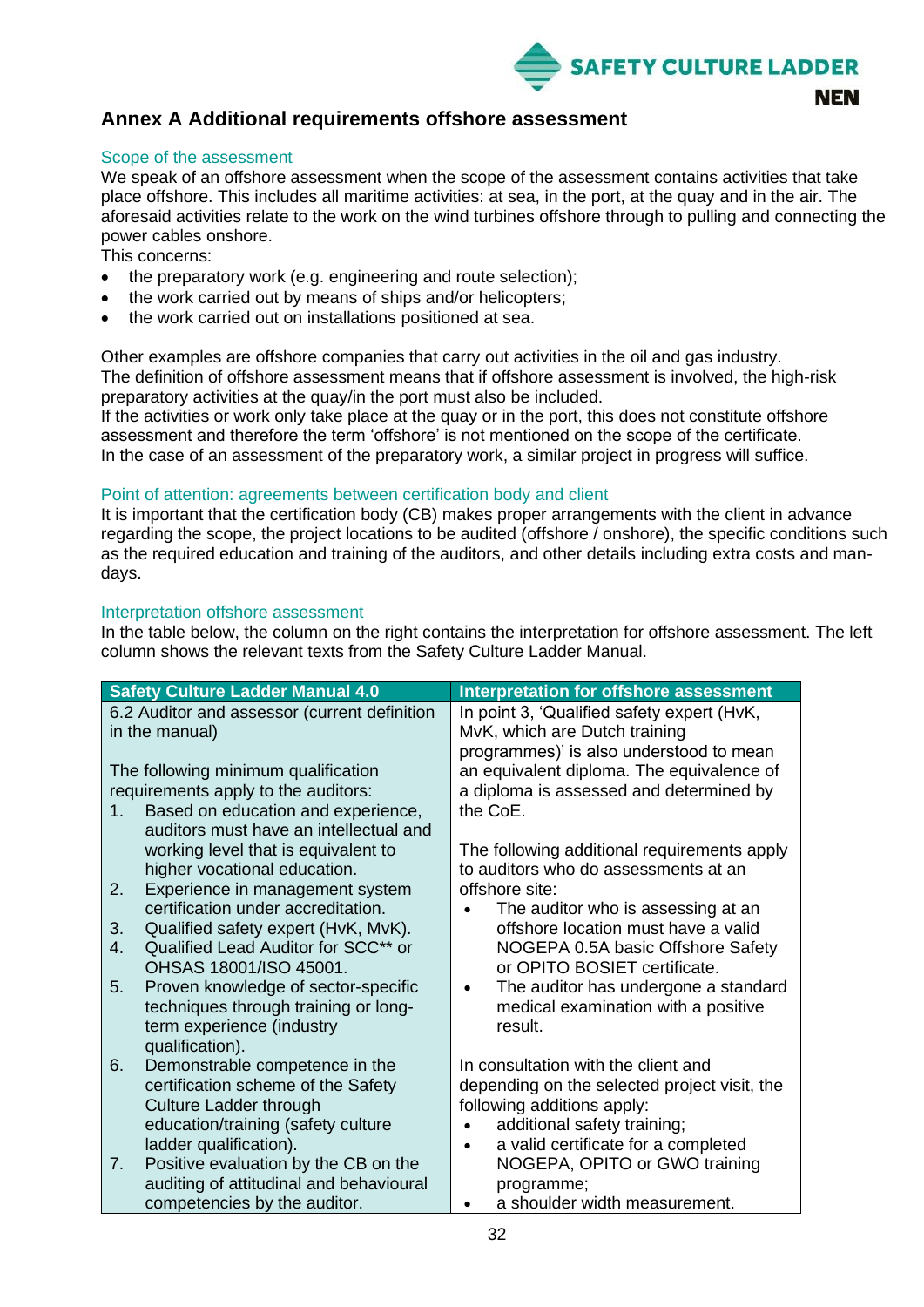SAFETY CULTURE LADDER

| <b>Safety Culture Ladder Manual 4.0</b>                                                |                                                                                              |
|----------------------------------------------------------------------------------------|----------------------------------------------------------------------------------------------|
|                                                                                        | <b>Interpretation for offshore assessment</b><br>With 'NOGEPA' is meant: Certified           |
|                                                                                        | NOGEPA training for offshore North Sea                                                       |
|                                                                                        | area.                                                                                        |
|                                                                                        | With 'OPITO' is meant: Certified trainings                                                   |
|                                                                                        | for worldwide offshore installations,                                                        |
|                                                                                        | approved by OPITO.<br>With 'GWO' is meant: Global Wind                                       |
|                                                                                        | Organisation, training programme details                                                     |
|                                                                                        | are registered in WINDA.                                                                     |
|                                                                                        |                                                                                              |
| 6.3 Ladder evaluation requirements of CB                                               | Working visits must also be carried out in                                                   |
| Performing a ladder evaluation involves                                                | the event of an offshore assessment.                                                         |
| at least one on-site working visit by the                                              | If offshore activities fall within the scope of                                              |
| CB. A ladder evaluation based solely on                                                | the certificate, performing a working visit                                                  |
| a 'desk review' is insufficient and is                                                 | only at an onshore activity or a supporting                                                  |
| therefore not acceptable. The number of<br>interviews to be held and work locations    | activity is not considered sufficient.                                                       |
| to be visited is explained in the man-day                                              | The location choice of the working visit                                                     |
| table below.                                                                           | must be related to the scope of the                                                          |
|                                                                                        | certificate. In other words, the total number                                                |
| 6.11 Audit process                                                                     | of visited work locations must add up to                                                     |
| Each certification audit must be completed                                             | cover the context of the scope. The CB may                                                   |
| within 13 weeks (1 quarter) after<br>commencement. Phase 1 of the audit is             | opt to substantiate why the project site it<br>has visited adequately reflects other project |
| regarded as the starting moment. The                                                   | locations.                                                                                   |
| certification audit is completed once the                                              |                                                                                              |
| certificate has been issued. It is not                                                 | Offshore review in year 1                                                                    |
| possible to change the CB during this                                                  | An offshore project visit must be performed                                                  |
| period. If a certification audit cannot be<br>completed within the period of 13 weeks, | in year 1.                                                                                   |
| the audit will be invalid and therefore no                                             | If it is not possible to assess offshore in the                                              |
| legally valid certificate can be issued.                                               | first year, only those activities that have                                                  |
|                                                                                        | actually been assessed may be stated on                                                      |
|                                                                                        | the scope of the certificate                                                                 |
|                                                                                        | Note: For the calculation of the number of                                                   |
|                                                                                        | man-days, this means that if a scheduled                                                     |
|                                                                                        | offshore project visit cannot take place, the                                                |
|                                                                                        | total audit time can be spread over three                                                    |
|                                                                                        | years.                                                                                       |
|                                                                                        |                                                                                              |
|                                                                                        | However, any mention of the term offshore                                                    |
|                                                                                        | on the certificate can only be made in the<br>year that the project has actually been        |
|                                                                                        | assessed offshore. This is regarded as a                                                     |
|                                                                                        | postponed project visit, and only on the                                                     |
|                                                                                        | condition that offshore is part of the initial                                               |
|                                                                                        | application.                                                                                 |
|                                                                                        |                                                                                              |
|                                                                                        | Offshore assessment in years 2 and 3<br>If an offshore assessment has been carried           |
|                                                                                        | out in year 1, whether or not the offshore                                                   |
|                                                                                        | activities need to be assessed in years 2                                                    |
|                                                                                        | and 3 is determined on the basis of risk                                                     |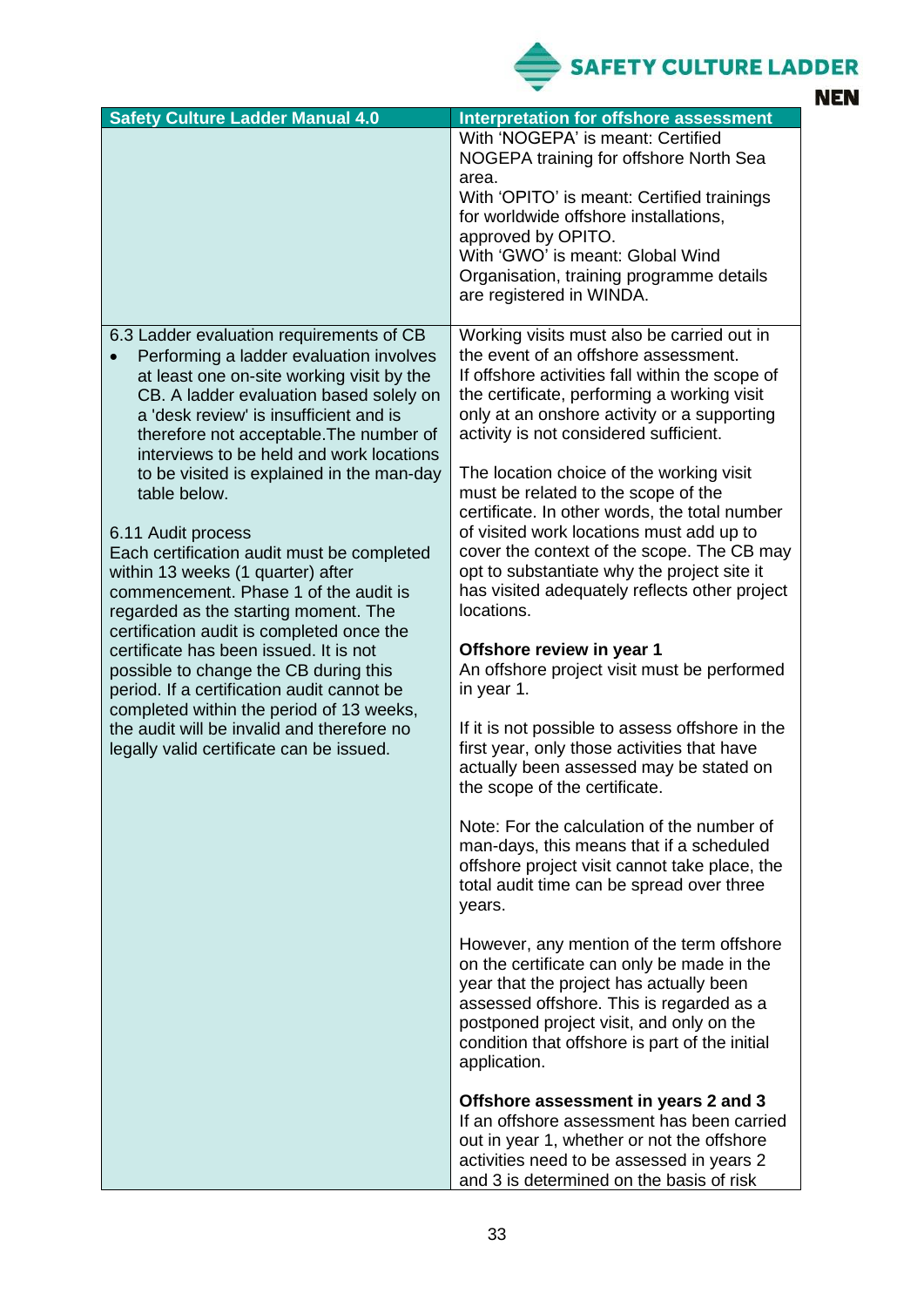SAFETY CULTURE LADDER **NEN** 

| <b>Safety Culture Ladder Manual 4.0</b> | <b>Interpretation for offshore assessment</b>                                                                                                                                                                                                                |
|-----------------------------------------|--------------------------------------------------------------------------------------------------------------------------------------------------------------------------------------------------------------------------------------------------------------|
|                                         | analysis and the outcome of the year-1<br>offshore assessment.                                                                                                                                                                                               |
|                                         | Note: If the risk analysis shows that the<br>risks have been sufficiently covered, the<br>requirement to perform offshore<br>assessments in years 2 and 3 lapses.                                                                                            |
|                                         | Expansion of scope with offshore in<br>year 2 or 3<br>If an organisation wishes to expand the<br>scope to include offshore activities in year<br>2, a full 100% audit must be carried out.                                                                   |
|                                         | In summary:<br>If offshore is part of the scope of the<br>certificate:                                                                                                                                                                                       |
|                                         | Year 1: offshore assessment is an<br>unconditional requirement.<br>Years 2 and 3: whether an offshore<br>$\bullet$<br>assessment is performed or not is<br>determined on the basis of risk<br>analysis and the outcome of the year-1<br>offshore assessment. |
|                                         | <b>Exceptions:</b><br>Exceptions can be submitted to NEN for<br>evaluation. In such situations, NEN will<br>consult with the client. The organisation<br>requesting the certificate is considered to<br>be the client.                                       |
|                                         | Term for completion of audit<br>A certification audit involving offshore<br>activities must be completed within 26<br>weeks after commencement.                                                                                                              |
|                                         | During the project visit offshore, the auditor<br>will passively observe the activities. This<br>means that the auditor does not enter the<br>water with a diver or climb a mast.                                                                            |
|                                         | Basic principle for interpretation matters:<br>the scope of the certificate is leading.                                                                                                                                                                      |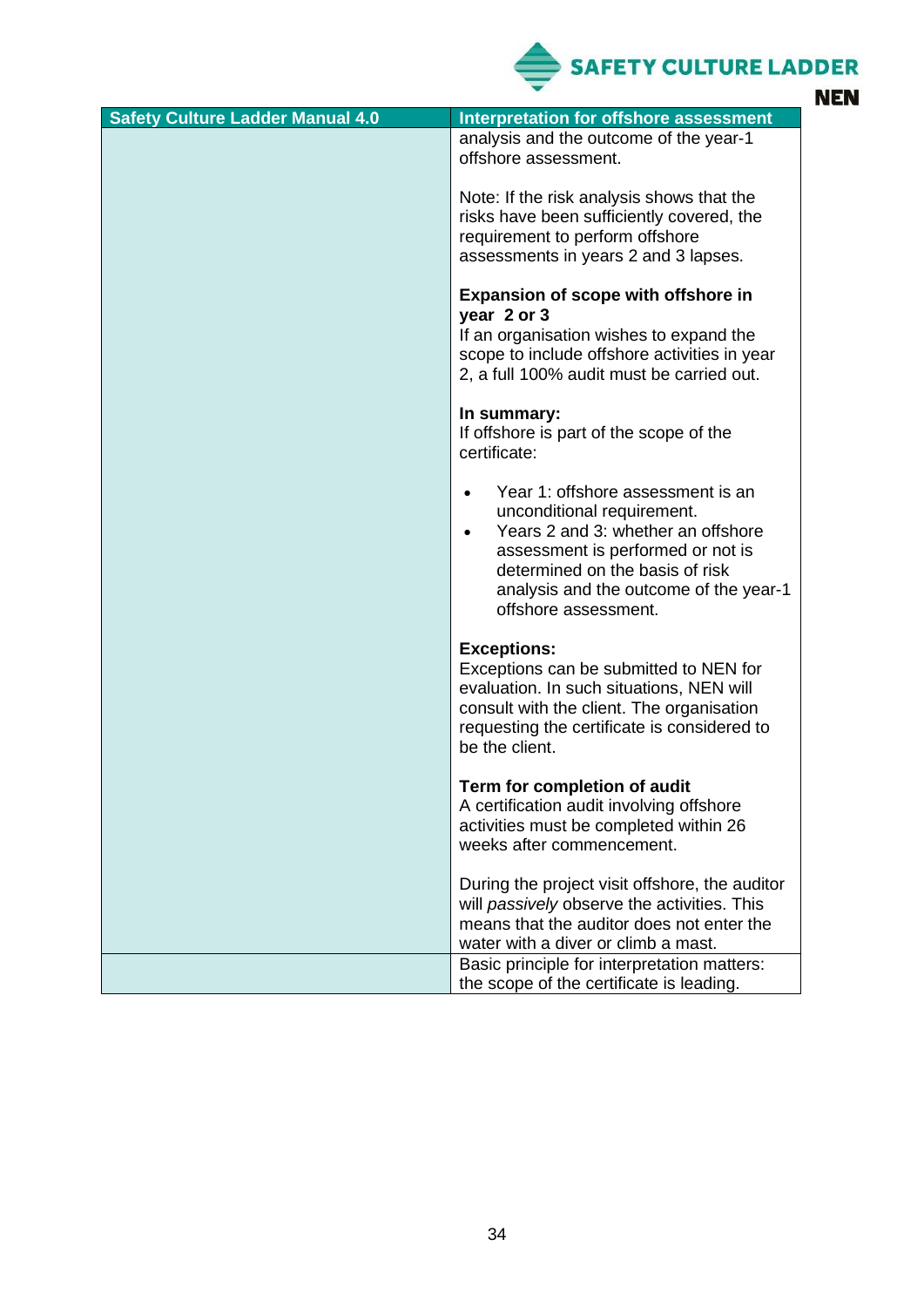

## <span id="page-34-0"></span>**Annex B Qualification requirements**

| <b>From</b><br>step: | <b>Requirement</b>                                                                                                          | <b>Criteria</b>                                                                                                                                                                         | <b>Review</b>                                                                  |
|----------------------|-----------------------------------------------------------------------------------------------------------------------------|-----------------------------------------------------------------------------------------------------------------------------------------------------------------------------------------|--------------------------------------------------------------------------------|
| $\mathbf{1}$         | Level of working and<br>thinking that is at least<br>equal to higher<br>professional education.                             | Completed higher vocational education or<br>equivalent through education or experience                                                                                                  | Diploma<br>$\bullet$<br>CV<br>Assessment<br>(optional)                         |
| 4/5                  | Level of working and<br>thinking that is at least<br>equal to higher<br>professional education                              | Certified Safety Expert (HVK) or equivalent<br>through education or experience                                                                                                          | Diploma<br><b>CV</b>                                                           |
| $\overline{1}$       | Knowledge and<br>understanding of<br>managing safety risks                                                                  | Certified Safety Expert (MVK or HVK) or<br>equivalent through education or experience                                                                                                   | Diploma<br><b>CV</b>                                                           |
| $\mathbf{1}$         | Knowledge of general<br>characteristics of human<br>behaviour                                                               | Completed education or training or<br>equivalent through experience.                                                                                                                    | <b>CV</b><br>Attendance<br><b>CB</b> reviews<br>$\bullet$                      |
| $\mathbf{1}$         | <b>Qualified Lead Assessor</b>                                                                                              | Completed Lead Assessor Course                                                                                                                                                          | Diploma<br>$\bullet$                                                           |
| 1                    | Competency with the<br>principles and contents of<br>the Safety Culture Ladder                                              | Auditor has knowledge of:<br><b>Certification scheme Safety</b><br><b>Culture Ladder</b><br>Manual Safety Culture Ladder;<br>other additional documents<br><b>Safety Culture Ladder</b> | Attendance<br>$\bullet$<br><b>CB</b> reviews<br><b>Review audit</b><br>reports |
| $\mathbf{1}$         | Completed the 2-day NEN<br>auditor training Safety<br>Culture Ladder                                                        | Demonstrably completed the training.                                                                                                                                                    | <b>NEN Participation</b><br>certificate                                        |
| 4/5                  | Completed the<br>Masterclass '4/5                                                                                           | Demonstrably completed the masterclass                                                                                                                                                  | <b>NEN Participation</b><br>certificate                                        |
| $\mathbf{1}$         | Completed two audit days  Included in the audit plan<br>for accompanying an<br>experienced Safety Culture<br>Ladder auditor |                                                                                                                                                                                         | Audit plan                                                                     |
| $\vert$ 1            | Familiar with the safety<br>risks in the sector and<br>country.                                                             | Auditor is familiar with the safety risks in<br>the sector (rail, energy, housing, healthcare,<br>$etc.$ ).<br>Auditor is familiar with best practices in the<br>sector.                | Attendance<br><b>CB</b> reviews<br>Review audit<br>reports<br>CV               |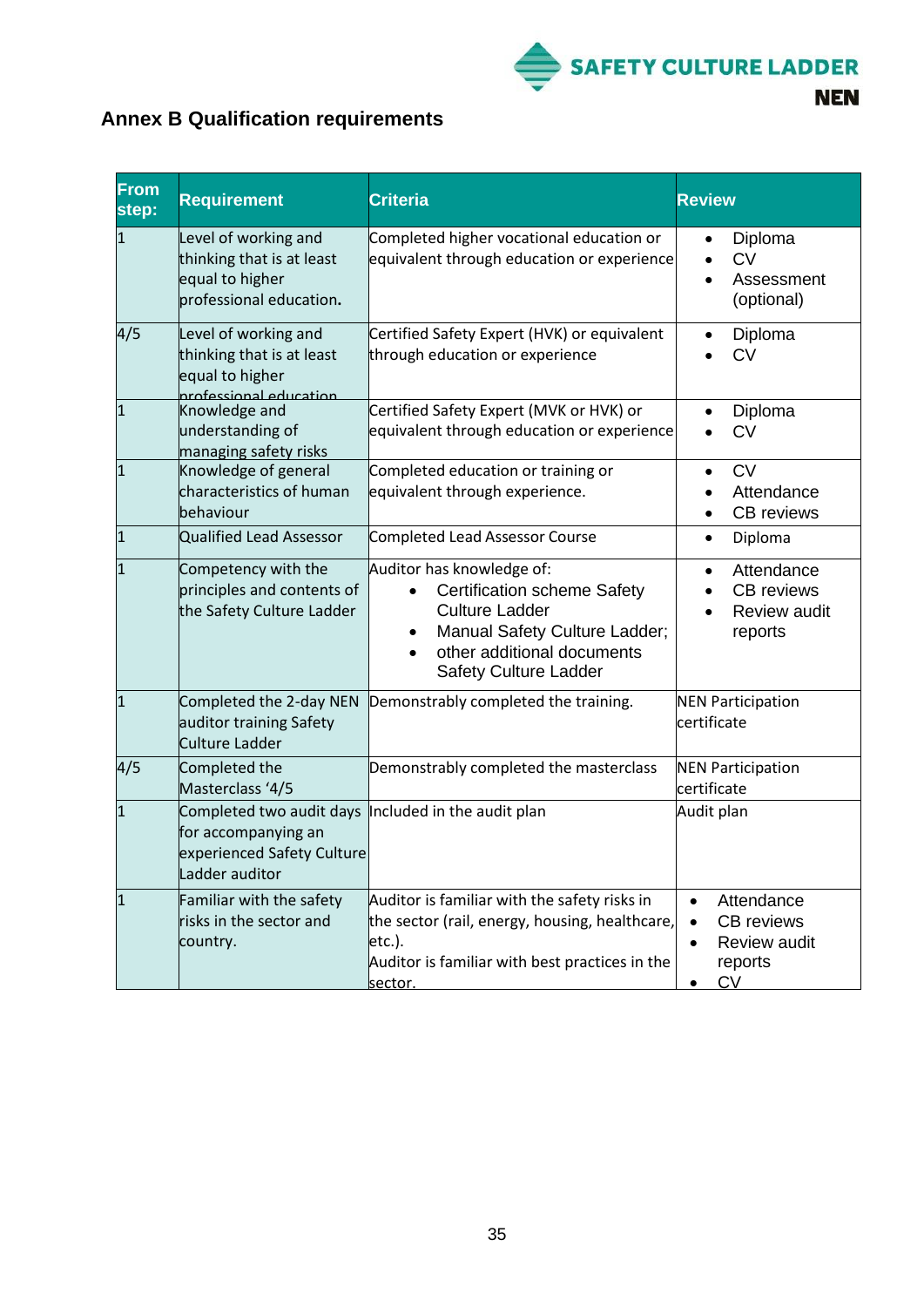

### **Skills**

| <b>Requirement</b>                                                                        | <b>Criteria</b>                                                                                                                                                                                                                                                                                                                                                                                                                 | <b>Review</b>                                                                  |
|-------------------------------------------------------------------------------------------|---------------------------------------------------------------------------------------------------------------------------------------------------------------------------------------------------------------------------------------------------------------------------------------------------------------------------------------------------------------------------------------------------------------------------------|--------------------------------------------------------------------------------|
| Experience with management<br>system certification under<br>accreditation                 | Qualified Lead Auditor for VCA or ISO 45001<br>(OHSAS 18001)                                                                                                                                                                                                                                                                                                                                                                    | <b>CV</b>                                                                      |
| Language proficiency to<br>communicate on each level of the<br>organisation of the client | •Auditor has excellent written and<br>spoken command of the primary<br>language used in the organisation<br>(also in the workplace)<br>•Auditor can have a pleasant<br>conversation (dialogue).                                                                                                                                                                                                                                 | <b>CV</b><br>Attendance<br><b>CB</b> reviews<br><b>Review audit</b><br>reports |
| Familiar with the customs and<br>habits of the country                                    | Auditor was born or raised or<br>has at least 2 years of working<br>experience in the designated<br>country.                                                                                                                                                                                                                                                                                                                    | <b>CV</b><br>Attendance<br><b>CB</b> reviews<br>Review audit                   |
| <b>Good reporting skills</b>                                                              | Auditor is able to:<br>summarize and analyze well;<br>clearly report the points for<br>$\bullet$<br>attention and improvement;<br>provide a substantiation of the<br>indicated score;<br>report on the main points (focus<br>$\bullet$<br>on culture);<br>prepare a concise and well<br>written report;<br>distinguish main and side<br>issues and identify the most<br>important message;<br>write actively, without using the | Attendance<br>$\bullet$<br><b>CB</b> reviews<br><b>Review audit</b><br>reports |
| Convincing presentation                                                                   | Auditor can present himself well, can<br>present the results of an audit properly and<br>can motivate / explain the results.                                                                                                                                                                                                                                                                                                    | Attendance<br><b>LCI</b> reviews                                               |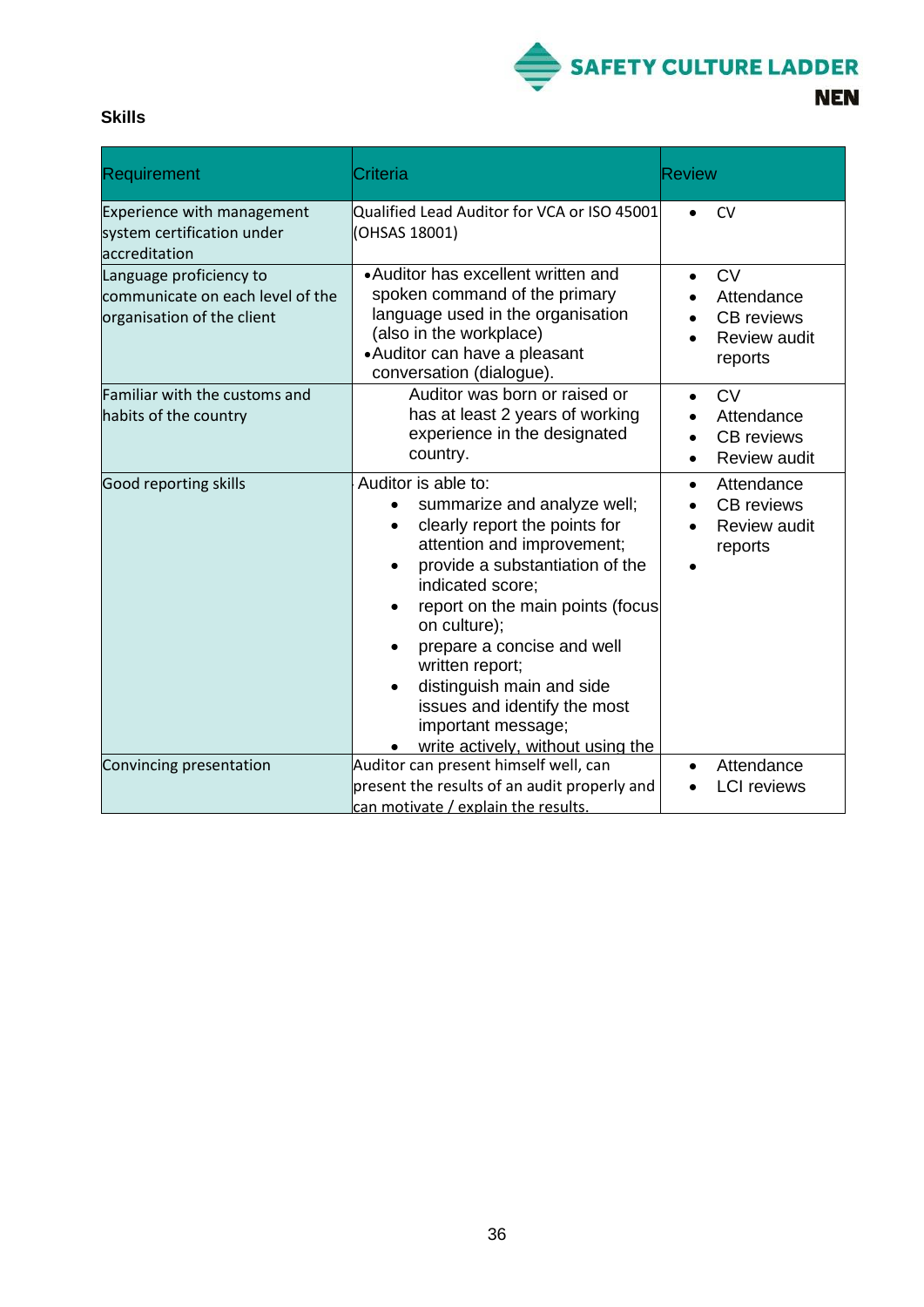

### **Soft skills**

| <b>Requirement</b>      | Criteria                                                                                                                                                                                                                                                                                                                                                                                                                                                                                                                                                                                                                                                                                                 | <b>Review</b>                                 |
|-------------------------|----------------------------------------------------------------------------------------------------------------------------------------------------------------------------------------------------------------------------------------------------------------------------------------------------------------------------------------------------------------------------------------------------------------------------------------------------------------------------------------------------------------------------------------------------------------------------------------------------------------------------------------------------------------------------------------------------------|-----------------------------------------------|
| <b>Interview skills</b> | Auditor:<br>can apply good and different<br>questioning techniques, which<br>results in the required<br>information;<br>can listen, summarize and ask<br>$\bullet$<br>questions - on 5 levels;<br>can observe well, is keen and<br>alert;<br>can focus on the client during the<br>audit, let the client speak without<br>interrupting;<br>can recognize differences in<br>$\bullet$<br>attitude and behaviour;<br>can recognize the different levels<br>of attitude and behaviour;<br>can recognize nonverbal<br>$\bullet$<br>behaviour and body language;<br>is analytical and can easily<br>$\bullet$<br>switch between different tasks<br>(responding to answers, etc.);<br>oon ereate linke hetween | Attendance<br><b>CB</b> reviews<br>Assessment |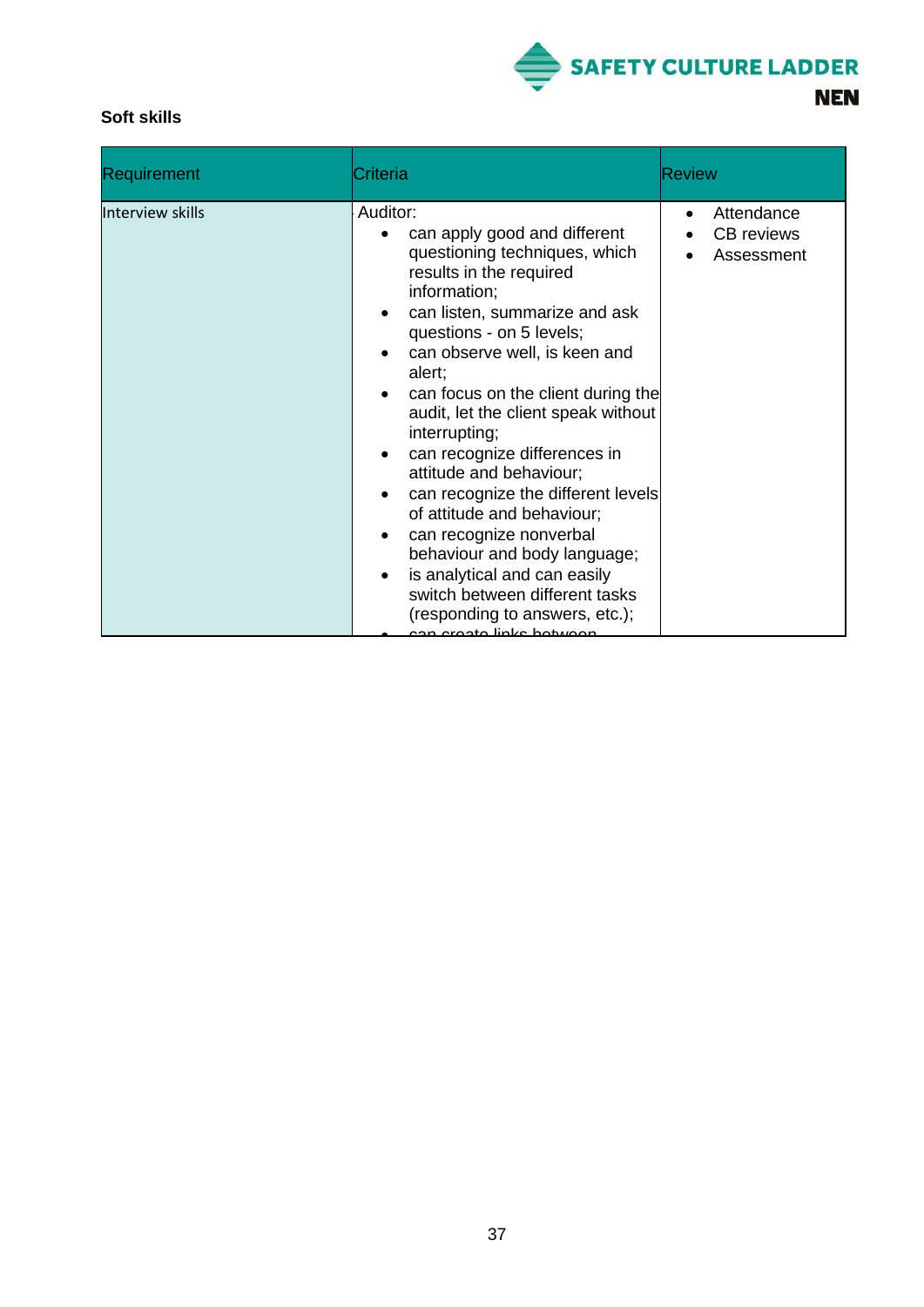

### **Personal qualities**

| Requirement                             | Criteria                                                                                                                                                                                                      | <b>Review</b>                                                     |
|-----------------------------------------|---------------------------------------------------------------------------------------------------------------------------------------------------------------------------------------------------------------|-------------------------------------------------------------------|
| Social/Communicative                    | Auditor:<br>can create an environment<br>$\bullet$<br>where the auditee feels<br>comfortable answering<br>questions;<br>can communicate pleasantly and                                                        | Attendance<br>$\bullet$<br>CB reviews<br>Assessment               |
| Diplomatic/Tactful                      | Auditor:<br>has tactful skills;<br>$\bullet$<br>can stimulate or confront the<br>auditee, especially from step 3<br>where the auditor has to<br>stimulate<br>employees/management to see                      | Attendance<br>$\bullet$<br><b>CB</b> reviews<br>Assessment        |
| Calm, confidence building<br>appearance | Auditor:<br>is not chaotic and nervous;<br>$\bullet$<br>can create an environment<br>where the auditee feels<br>comfortable;<br>can ask questions to get to the<br>core (what is really important to<br>you?) | Attendance<br>$\bullet$<br><b>CB</b> reviews<br>Assessment        |
| Attentive/Interested                    | Auditor:<br>takes the time for the auditee;<br>$\bullet$<br>let the auditee speak without<br>$\bullet$<br>interrupting and listens carefully.                                                                 | Attendance<br>$\bullet$<br>CB reviews<br>Assessment<br>(optional) |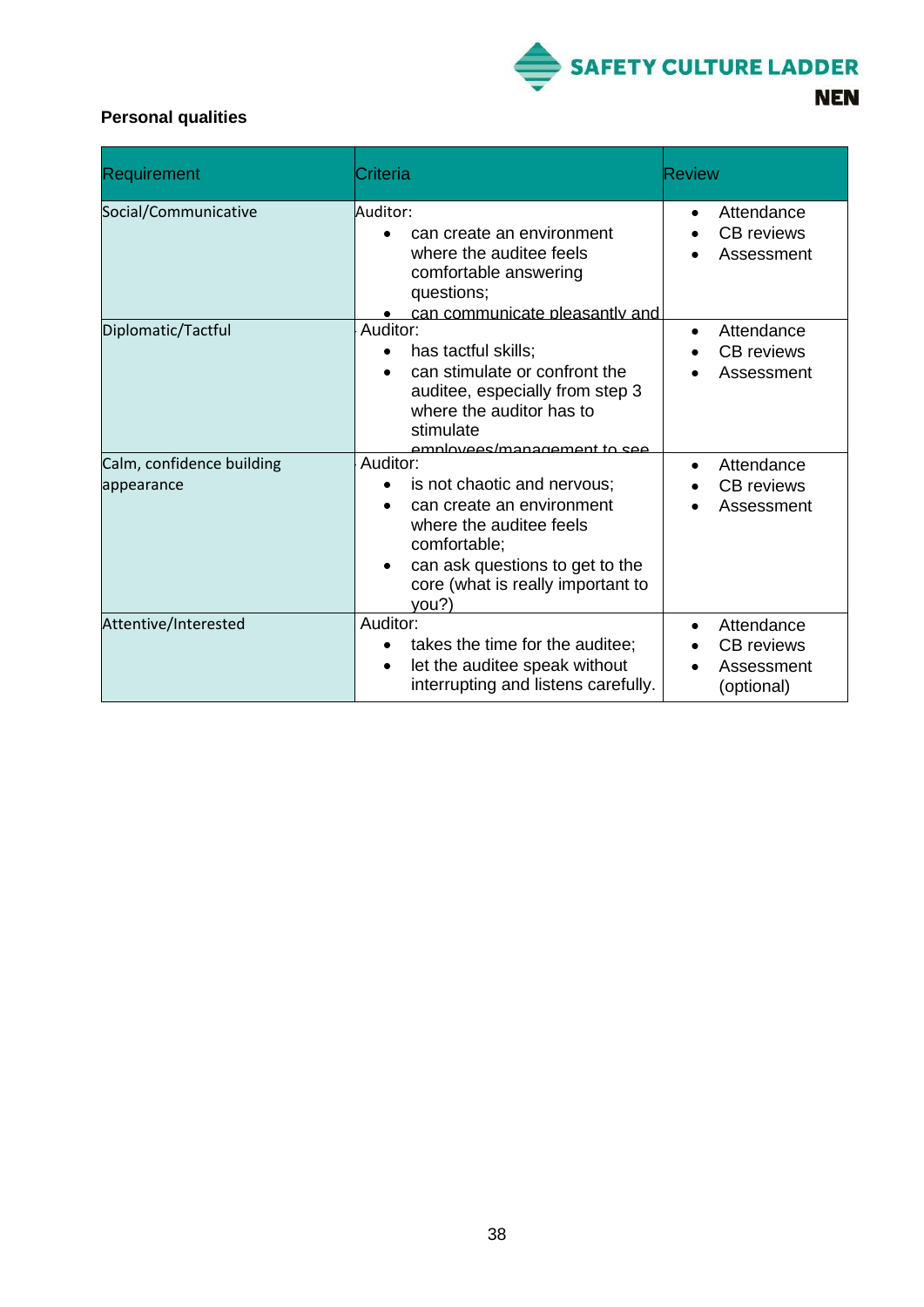### **Maintaining qualification**

| From step: | <b>Requirement:</b>                            | Criteria                                                                                                                                                                                                                                      | <b>Review</b>                                                         |
|------------|------------------------------------------------|-----------------------------------------------------------------------------------------------------------------------------------------------------------------------------------------------------------------------------------------------|-----------------------------------------------------------------------|
| 1          | Participation annual NEN<br>harmonisation day. | Mandatory presence on the<br>auditor's day.                                                                                                                                                                                                   | <b>NEN</b> attendance<br>registration                                 |
| $1$ t/m 3  | Performing audits on a regular<br>lbasis       | Minimum of 20 days (including<br>preparation and reporting) of<br>Safety Culture Ladder audits<br>within the past year.<br>Once every 3 years a<br>monitoring/review on-site by an<br>experienced CB auditor, in<br>accordance with ISO 17021 | Audit logbook<br>(dispensation from<br>market conditions<br>possible) |
| 4          | Performing audits on a very<br>regular basis   | Minimum of 35 days<br>$\bullet$<br>within at least two<br>completed audits within<br>the past year, of which<br>at least 20 days on step<br>3.<br>Once every 3 years a<br>$\bullet$<br>monitoring/review on-<br>site by an experienced        | Audit<br>logbook<br>Reporting/<br>attendance<br>by team<br>leader     |